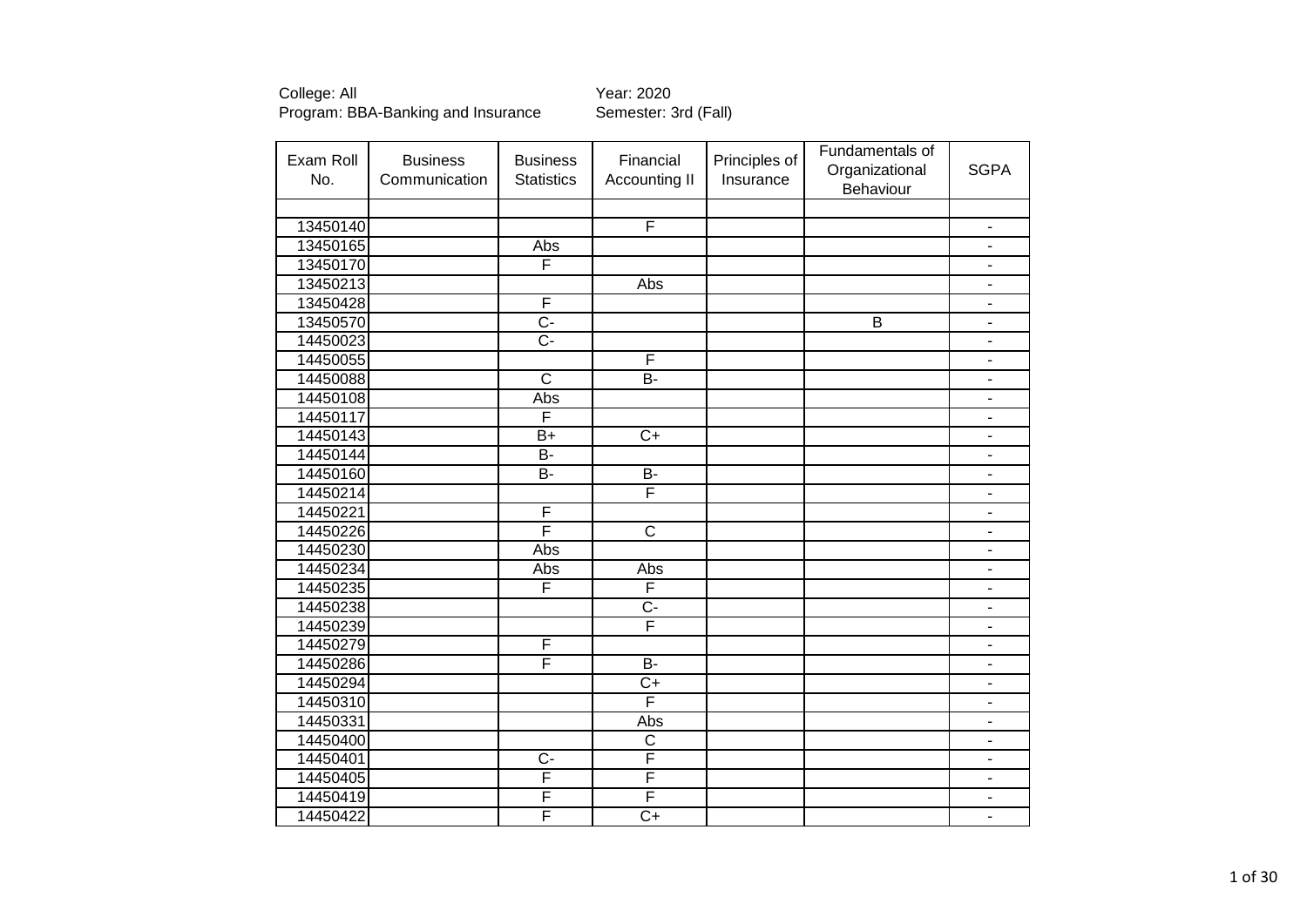| Exam Roll<br>No. | <b>Business</b><br>Communication | <b>Business</b><br><b>Statistics</b> | Financial<br>Accounting II | Principles of<br>Insurance | Fundamentals of<br>Organizational<br>Behaviour | <b>SGPA</b>                  |
|------------------|----------------------------------|--------------------------------------|----------------------------|----------------------------|------------------------------------------------|------------------------------|
|                  |                                  |                                      |                            |                            |                                                |                              |
| 14450515         |                                  |                                      | $B+$                       |                            |                                                | $\qquad \qquad \blacksquare$ |
| 14450530         |                                  |                                      |                            | <b>Abs</b>                 |                                                | $\overline{\phantom{0}}$     |
| 14450553         |                                  |                                      |                            | $B -$                      |                                                | $\blacksquare$               |
| 14450578         |                                  | F                                    | F                          |                            |                                                | $\blacksquare$               |
| 14450593         |                                  | $C+$                                 | $\overline{\text{c}}$      |                            |                                                | $\overline{\phantom{a}}$     |
| 14450596         |                                  | $\overline{\text{c}}$                | F                          | F                          | Abs                                            | $\blacksquare$               |
| 14450600         |                                  | $C+$                                 | $\overline{\text{c}}$      |                            |                                                | $\blacksquare$               |
| 14450604         |                                  | $\overline{B+}$                      |                            |                            |                                                |                              |
| 14450610         |                                  | Abs                                  |                            |                            | F                                              | ä,                           |
| 15450010         |                                  | $\overline{\text{c}}$                | F                          |                            |                                                | ä,                           |
| 15450082         |                                  |                                      | $\overline{B+}$            |                            |                                                | $\blacksquare$               |
| 15450090         |                                  | Abs                                  |                            |                            |                                                | $\overline{\phantom{a}}$     |
| 15450102         |                                  | $B -$                                |                            |                            |                                                | $\qquad \qquad \blacksquare$ |
| 15450116         |                                  | F                                    |                            |                            |                                                | $\qquad \qquad \blacksquare$ |
| 15450125         |                                  | Abs                                  |                            |                            |                                                | $\overline{\phantom{m}}$     |
| 15450150         |                                  |                                      | Abs                        |                            |                                                | $\qquad \qquad \blacksquare$ |
| 15450166         |                                  | F                                    | F                          |                            |                                                | $\qquad \qquad \blacksquare$ |
| 15450171         |                                  |                                      | $\overline{\text{C}}$      |                            |                                                | $\blacksquare$               |
| 15450196         |                                  | F                                    |                            |                            |                                                | ä,                           |
| 15450224         |                                  | $\overline{C}$ -                     |                            |                            |                                                | $\blacksquare$               |
| 15450244         |                                  |                                      | Abs                        | Abs                        |                                                | $\overline{\phantom{a}}$     |
| 15450247         |                                  | $\overline{\text{c}}$                | $\overline{\text{c}}$      |                            |                                                |                              |
| 15450262         |                                  | F                                    | Abs                        |                            |                                                | $\overline{\phantom{a}}$     |
| 15450269         |                                  | Abs                                  | Abs                        |                            |                                                | Ĭ.                           |
| 15450279         |                                  | Abs                                  |                            |                            |                                                | $\overline{\phantom{a}}$     |
| 15450286         |                                  | Abs                                  | Abs                        |                            |                                                | $\blacksquare$               |
| 15450303         |                                  | F                                    | $\overline{C+}$            |                            |                                                | $\overline{\phantom{a}}$     |
| 15450306         |                                  |                                      |                            |                            | Abs                                            | $\overline{\phantom{m}}$     |
| 15450311         |                                  | Abs                                  | Abs                        | Abs                        |                                                | $\qquad \qquad \blacksquare$ |
| 15450327         |                                  |                                      |                            |                            | Abs                                            | $\qquad \qquad \blacksquare$ |
| 15450329         |                                  | $\overline{F}$                       | F                          |                            |                                                | $\blacksquare$               |
| 15450338         |                                  | F                                    |                            |                            |                                                | $\qquad \qquad \blacksquare$ |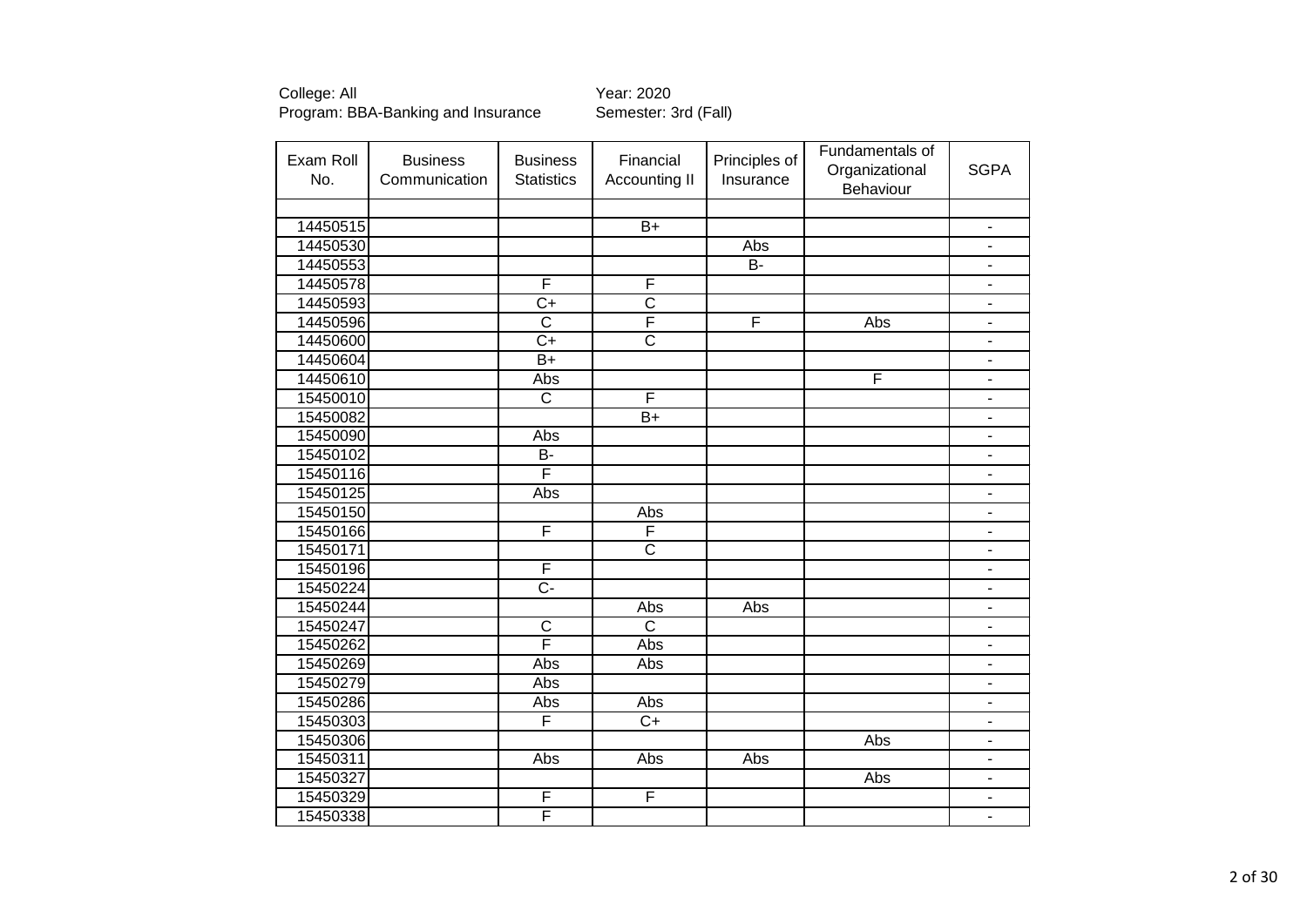College: All <br>Program: BBA-Banking and Insurance Semester: 3rd (Fall) Program: BBA-Banking and Insurance

| Exam Roll | <b>Business</b> | <b>Business</b>   | Financial               | Principles of  | Fundamentals of<br>Organizational | <b>SGPA</b>                  |
|-----------|-----------------|-------------------|-------------------------|----------------|-----------------------------------|------------------------------|
| No.       | Communication   | <b>Statistics</b> | Accounting II           | Insurance      | Behaviour                         |                              |
|           |                 |                   |                         |                |                                   |                              |
| 15450344  |                 | $\overline{F}$    |                         |                |                                   | $\overline{\phantom{a}}$     |
| 15450345  |                 | F                 |                         |                |                                   | $\qquad \qquad \blacksquare$ |
| 15450365  |                 |                   | $B -$                   |                |                                   | $\overline{\phantom{a}}$     |
| 15450368  |                 | F                 |                         |                |                                   | $\blacksquare$               |
| 15450380  |                 |                   | Abs                     |                |                                   | $\overline{\phantom{a}}$     |
| 15450383  |                 | <b>NQ</b>         | Abs                     |                |                                   | $\overline{\phantom{a}}$     |
| 15450409  |                 |                   | Abs                     |                |                                   | $\blacksquare$               |
| 15450412  |                 | Abs               |                         |                |                                   | $\overline{\phantom{a}}$     |
| 15450416  |                 | Abs               | Abs                     |                |                                   | $\overline{\phantom{a}}$     |
| 15450422  |                 |                   | Abs                     |                |                                   | $\overline{\phantom{a}}$     |
| 15450427  |                 | F                 |                         |                |                                   | $\blacksquare$               |
| 15450429  |                 |                   |                         | F              | $\mathsf{C}$                      | $\blacksquare$               |
| 15450430  |                 | F                 | F                       |                |                                   | $\overline{\phantom{a}}$     |
| 15450431  |                 |                   |                         |                | Abs                               | $\blacksquare$               |
| 15450432  |                 | F                 | $\overline{C}$          |                |                                   | $\overline{\phantom{a}}$     |
| 15450445  |                 | F                 |                         |                |                                   | $\qquad \qquad \blacksquare$ |
| 15450452  |                 | Abs               | Abs                     |                |                                   | $\overline{\phantom{a}}$     |
| 15450456  |                 | $\overline{C}$    | $\overline{C}$          |                |                                   | $\qquad \qquad \blacksquare$ |
| 15450460  |                 |                   |                         | F              |                                   | $\blacksquare$               |
| 15450464  |                 | $\overline{D+}$   |                         |                |                                   | $\qquad \qquad \blacksquare$ |
| 15450471  |                 |                   | $\overline{\mathsf{F}}$ |                |                                   | $\overline{a}$               |
| 15450473  |                 | F                 | $\overline{C}$ -        |                |                                   | $\qquad \qquad \blacksquare$ |
| 15450476  |                 |                   |                         |                | Abs                               | ä,                           |
| 15450478  |                 | $\overline{C}$ -  |                         |                |                                   | $\overline{a}$               |
| 15450479  |                 |                   |                         | Abs            |                                   | $\blacksquare$               |
| 15450488  |                 | $\overline{C}$    |                         |                |                                   | $\blacksquare$               |
| 15450492  |                 | $\overline{C}$    |                         |                |                                   | $\overline{\phantom{a}}$     |
| 15450494  |                 |                   | $\overline{C}$          | $\overline{C}$ |                                   | $\qquad \qquad \blacksquare$ |
| 15450495  |                 |                   |                         |                | F                                 | $\qquad \qquad \blacksquare$ |
| 15450497  |                 | F                 |                         |                |                                   | $\qquad \qquad \blacksquare$ |
| 15450499  |                 |                   |                         | F              |                                   | $\overline{\phantom{a}}$     |
| 15450501  |                 | $\overline{C+}$   |                         |                | $\overline{C}$                    | $\qquad \qquad \blacksquare$ |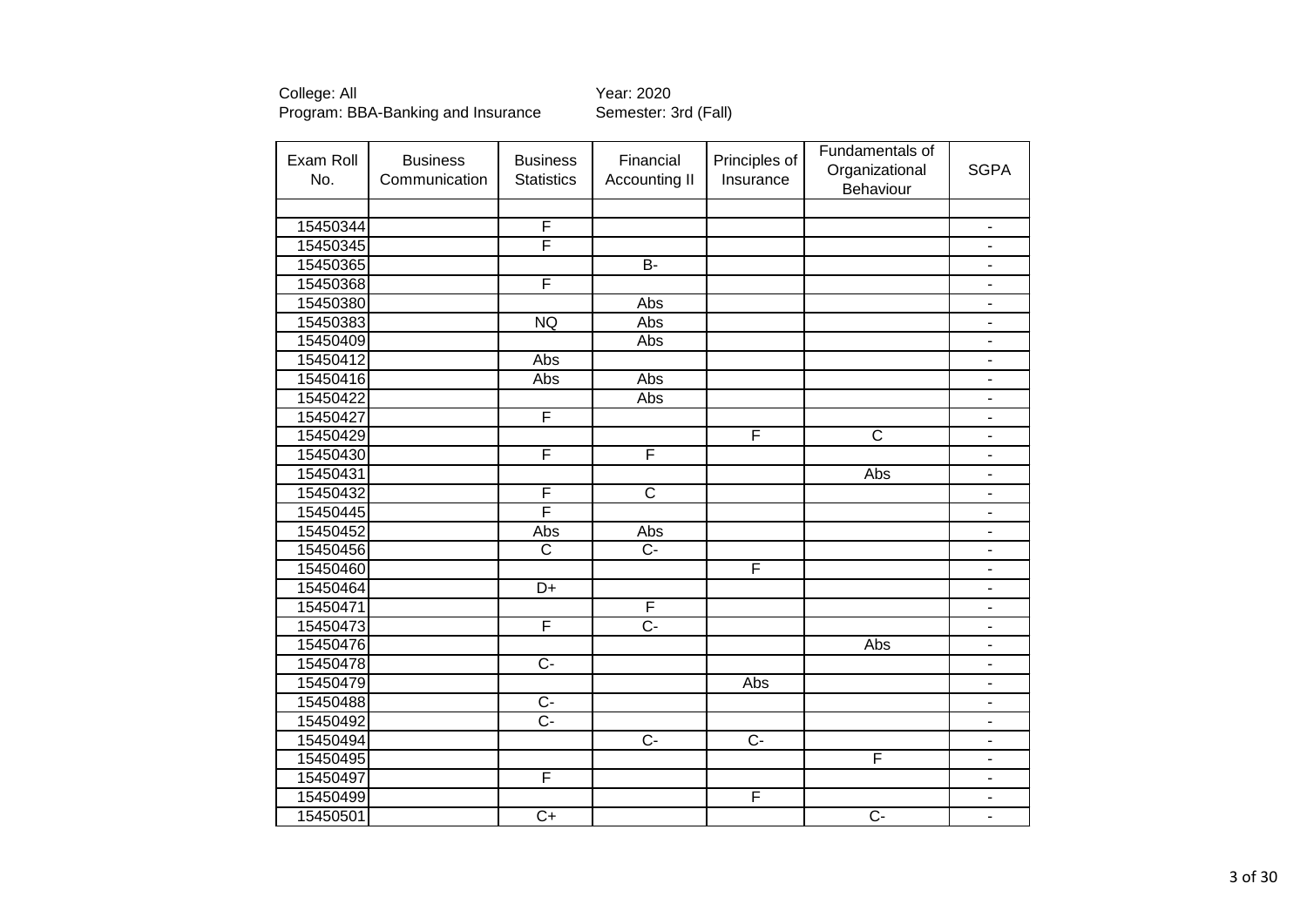| Exam Roll<br>No. | <b>Business</b><br>Communication | <b>Business</b><br><b>Statistics</b> | Financial<br>Accounting II | Principles of<br>Insurance | Fundamentals of<br>Organizational<br>Behaviour | <b>SGPA</b>                  |
|------------------|----------------------------------|--------------------------------------|----------------------------|----------------------------|------------------------------------------------|------------------------------|
|                  |                                  |                                      |                            |                            |                                                |                              |
| 15450504         |                                  | $\overline{C}$                       |                            |                            |                                                | $\overline{\phantom{a}}$     |
| 15450505         |                                  | Abs                                  | Abs                        |                            |                                                | $\blacksquare$               |
| 15450510         |                                  | $\overline{\mathsf{F}}$              | F                          | $\overline{C}$             |                                                | $\qquad \qquad \blacksquare$ |
| 15450513         |                                  |                                      | $\overline{\mathsf{c}}$    |                            |                                                | $\overline{\phantom{a}}$     |
| 15450523         |                                  | <b>NQ</b>                            |                            |                            |                                                | $\blacksquare$               |
| 15450529         |                                  | Abs                                  | Abs                        |                            |                                                | $\blacksquare$               |
| 15450536         |                                  | Abs                                  |                            |                            |                                                | $\qquad \qquad \blacksquare$ |
| 15450541         |                                  | $\overline{C}$                       | F                          |                            |                                                | $\blacksquare$               |
| 15450544         |                                  |                                      | $\overline{\text{c}}$      |                            |                                                | $\overline{\phantom{a}}$     |
| 15450563         |                                  |                                      | Withheld                   | Abs                        |                                                | $\blacksquare$               |
| 16450006         |                                  | F                                    |                            |                            |                                                | $\blacksquare$               |
| 16450008         |                                  |                                      |                            | F                          |                                                | $\qquad \qquad \blacksquare$ |
| 16450009         |                                  | Abs                                  |                            | Abs                        |                                                | $\blacksquare$               |
| 16450017         |                                  | $\overline{C}$                       |                            |                            |                                                | $\overline{\phantom{a}}$     |
| 16450018         |                                  | Abs                                  |                            |                            |                                                | $\overline{\phantom{a}}$     |
| 16450019         |                                  |                                      | $\overline{C}$             |                            |                                                | $\overline{\phantom{a}}$     |
| 16450021         |                                  | F                                    | F                          |                            |                                                | $\blacksquare$               |
| 16450024         |                                  | F                                    |                            |                            |                                                | $\blacksquare$               |
| 16450028         |                                  |                                      |                            | $\overline{F}$             |                                                | $\blacksquare$               |
| 16450034         |                                  |                                      | $B+$                       |                            |                                                | $\overline{\phantom{a}}$     |
| 16450050         |                                  | Abs                                  | Abs                        |                            |                                                | $\qquad \qquad \blacksquare$ |
| 16450055         |                                  | $\overline{\text{c}}$                | $\overline{\mathsf{c}}$    |                            |                                                | $\blacksquare$               |
| 16450056         |                                  | $\overline{C}$                       |                            |                            |                                                | $\blacksquare$               |
| 16450064         |                                  | $\overline{C}$                       | F                          |                            |                                                | $\blacksquare$               |
| 16450066         |                                  |                                      | Abs                        |                            | Abs                                            | $\overline{\phantom{a}}$     |
| 16450067         |                                  |                                      | $\overline{\text{c}}$      |                            |                                                | $\overline{\phantom{a}}$     |
| 16450069         |                                  | $\overline{C}$                       | $\overline{\mathsf{F}}$    |                            |                                                | $\overline{\phantom{a}}$     |
| 16450088         |                                  | $\overline{\text{c}}$                |                            |                            |                                                | $\overline{\phantom{a}}$     |
| 16450118         |                                  | $\overline{\mathsf{F}}$              | $\overline{\text{c}}$      |                            |                                                | -                            |
| 16450123         |                                  | $\overline{\mathsf{F}}$              |                            |                            |                                                | $\blacksquare$               |
| 16450126         |                                  |                                      | F                          |                            |                                                | $\overline{\phantom{0}}$     |
| 16450129         |                                  | $\overline{C}$                       |                            |                            |                                                | $\blacksquare$               |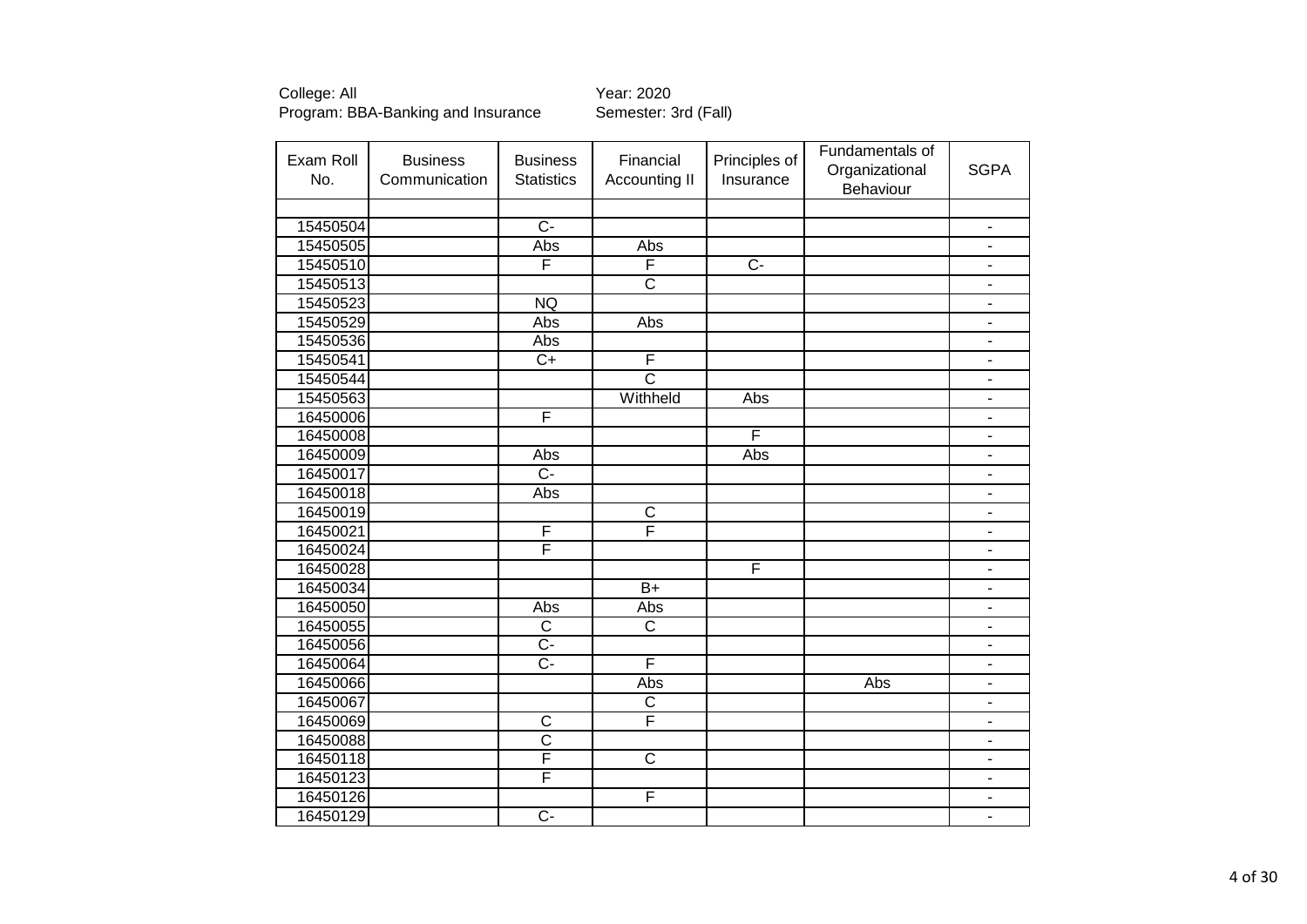| Exam Roll<br>No. | <b>Business</b><br>Communication | <b>Business</b><br><b>Statistics</b> | Financial<br>Accounting II | Principles of<br>Insurance | Fundamentals of<br>Organizational<br>Behaviour | <b>SGPA</b>                  |
|------------------|----------------------------------|--------------------------------------|----------------------------|----------------------------|------------------------------------------------|------------------------------|
|                  |                                  |                                      |                            |                            |                                                |                              |
| 16450136         | $\overline{C}$                   |                                      |                            |                            |                                                | $\overline{\phantom{a}}$     |
| 16450140         |                                  |                                      | $C+$                       |                            |                                                | $\overline{\phantom{m}}$     |
| 16450141         |                                  |                                      | $\overline{\text{c}}$      |                            | Abs                                            | $\qquad \qquad \blacksquare$ |
| 16450153         | $\overline{C+}$                  |                                      |                            | $\overline{\text{c}}$      |                                                | $\blacksquare$               |
| 16450171         |                                  | Abs                                  | Abs                        |                            |                                                | $\blacksquare$               |
| 16450176         |                                  | Abs                                  |                            |                            |                                                | $\blacksquare$               |
| 16450180         |                                  | F                                    |                            |                            |                                                | $\qquad \qquad \blacksquare$ |
| 16450182         |                                  |                                      | $\overline{B+}$            |                            |                                                | $\blacksquare$               |
| 16450189         |                                  | $\overline{\mathsf{F}}$              |                            |                            |                                                | $\qquad \qquad \blacksquare$ |
| 16450192         |                                  | B                                    |                            |                            | $\mathsf{C}$                                   | $\qquad \qquad \blacksquare$ |
| 16450196         |                                  | $\overline{C}$                       |                            |                            |                                                | ÷,                           |
| 16450198         |                                  |                                      | F                          |                            |                                                | $\blacksquare$               |
| 16450200         |                                  | F                                    | F                          |                            |                                                | $\overline{\phantom{a}}$     |
| 16450204         |                                  | $\overline{\mathsf{F}}$              |                            |                            |                                                | $\blacksquare$               |
| 16450210         | $B+$                             |                                      |                            | Abs                        |                                                | $\qquad \qquad \blacksquare$ |
| 16450215         |                                  |                                      |                            |                            | F                                              | $\overline{\phantom{a}}$     |
| 16450218         | F                                |                                      |                            |                            |                                                | $\blacksquare$               |
| 16450224         |                                  | Abs                                  |                            |                            |                                                | $\blacksquare$               |
| 16450233         |                                  |                                      | Abs                        |                            |                                                | $\blacksquare$               |
| 16450250         |                                  | $\overline{B}$                       |                            |                            |                                                | $\blacksquare$               |
| 16450251         |                                  | F                                    |                            |                            |                                                | $\overline{\phantom{a}}$     |
| 16450257         |                                  | F                                    |                            |                            |                                                | $\frac{1}{2}$                |
| 16450262         |                                  | F                                    | F                          |                            |                                                | $\blacksquare$               |
| 16450266         |                                  | F                                    |                            |                            |                                                | $\qquad \qquad \blacksquare$ |
| 16450270         |                                  | $\overline{B}$                       | F                          |                            |                                                | $\blacksquare$               |
| 16450275         |                                  | F                                    |                            |                            |                                                | $\blacksquare$               |
| 16450284         |                                  | $\overline{\mathsf{c}}$              |                            |                            |                                                | $\overline{\phantom{a}}$     |
| 16450286         |                                  |                                      | $\overline{C+}$            |                            |                                                | $\blacksquare$               |
| 16450293         |                                  | <b>NQ</b>                            |                            |                            | Abs                                            | $\qquad \qquad \blacksquare$ |
| 16450296         | $\overline{C}$                   |                                      |                            | F                          |                                                | $\overline{\phantom{a}}$     |
| 16450316         |                                  | $\overline{F}$                       | F                          |                            |                                                | $\qquad \qquad \blacksquare$ |
| 16450317         |                                  | $\overline{\text{c}}$                | $\overline{\mathsf{B}}$    |                            |                                                | $\blacksquare$               |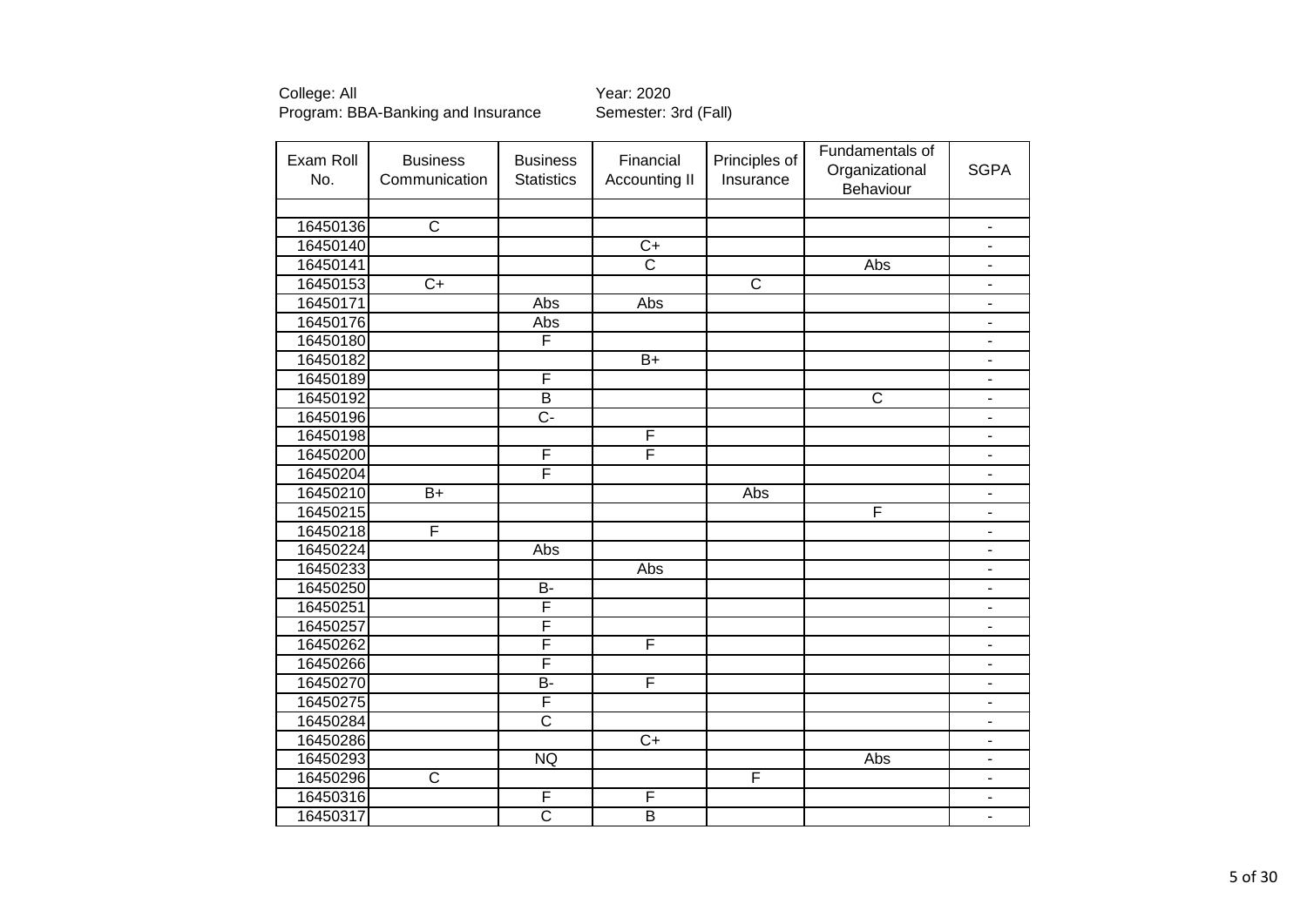| No.<br>Communication<br><b>Statistics</b><br>Accounting II<br>Insurance<br>Behaviour<br>$\overline{B}$<br>16450321<br>$\qquad \qquad \blacksquare$<br>F<br>16450331<br>$\blacksquare$<br>16450337<br>F<br>$\qquad \qquad \blacksquare$<br>16450341<br>Abs<br>$\overline{a}$<br>F<br>16450343<br>$\qquad \qquad \blacksquare$<br>F<br>16450345<br>$\blacksquare$<br>F<br>16450364<br>Abs<br>$\frac{1}{2}$<br>F<br>F<br>16450384<br>$\overline{\phantom{a}}$<br>$\overline{\text{c}}$<br>$\overline{\text{c}}$<br>16450386<br>$\overline{\phantom{a}}$<br>16450391<br>Abs<br>$\blacksquare$<br>16450393<br>Abs<br>÷<br>16450400<br>Abs<br>Abs<br>$\blacksquare$<br>16450402<br>Abs<br>$\overline{a}$<br>16450405<br>Abs<br>$\overline{\phantom{m}}$<br>16450416<br>Abs<br>$\qquad \qquad \blacksquare$<br>16450420<br><b>B-</b><br>$\overline{\phantom{0}}$<br>F<br>16450427<br>$\blacksquare$<br>16450430<br>Abs<br>ä,<br>16450434<br>Abs<br>÷<br>F<br>$\overline{B}$<br>16450437<br>$\overline{\phantom{a}}$<br>F<br>16450440<br>$\overline{\phantom{a}}$<br>16450450<br>Abs<br>$\overline{\phantom{a}}$<br>16450452<br>Abs<br>ä,<br>F<br>16450462<br>÷,<br>F<br>16450466<br>Abs<br>÷<br>$\overline{C}$<br>$\overline{\mathsf{C}}$<br>16450467<br>$\blacksquare$<br>16450489<br>Abs<br>Abs<br>$\overline{\phantom{m}}$<br>$\overline{F}$<br>16450498<br>$B+$<br>$\qquad \qquad \blacksquare$<br>16450499<br>Abs<br>$\blacksquare$<br>$\overline{\text{c}}$<br>17450004<br>$\qquad \qquad \blacksquare$<br>F<br>17450014<br>$\overline{\phantom{a}}$ | Exam Roll | <b>Business</b> | <b>Business</b> | Financial | Principles of | Fundamentals of |             |
|-----------------------------------------------------------------------------------------------------------------------------------------------------------------------------------------------------------------------------------------------------------------------------------------------------------------------------------------------------------------------------------------------------------------------------------------------------------------------------------------------------------------------------------------------------------------------------------------------------------------------------------------------------------------------------------------------------------------------------------------------------------------------------------------------------------------------------------------------------------------------------------------------------------------------------------------------------------------------------------------------------------------------------------------------------------------------------------------------------------------------------------------------------------------------------------------------------------------------------------------------------------------------------------------------------------------------------------------------------------------------------------------------------------------------------------------------------------------------------------------------------------------------------------------------------|-----------|-----------------|-----------------|-----------|---------------|-----------------|-------------|
|                                                                                                                                                                                                                                                                                                                                                                                                                                                                                                                                                                                                                                                                                                                                                                                                                                                                                                                                                                                                                                                                                                                                                                                                                                                                                                                                                                                                                                                                                                                                                     |           |                 |                 |           |               | Organizational  | <b>SGPA</b> |
|                                                                                                                                                                                                                                                                                                                                                                                                                                                                                                                                                                                                                                                                                                                                                                                                                                                                                                                                                                                                                                                                                                                                                                                                                                                                                                                                                                                                                                                                                                                                                     |           |                 |                 |           |               |                 |             |
|                                                                                                                                                                                                                                                                                                                                                                                                                                                                                                                                                                                                                                                                                                                                                                                                                                                                                                                                                                                                                                                                                                                                                                                                                                                                                                                                                                                                                                                                                                                                                     |           |                 |                 |           |               |                 |             |
|                                                                                                                                                                                                                                                                                                                                                                                                                                                                                                                                                                                                                                                                                                                                                                                                                                                                                                                                                                                                                                                                                                                                                                                                                                                                                                                                                                                                                                                                                                                                                     |           |                 |                 |           |               |                 |             |
|                                                                                                                                                                                                                                                                                                                                                                                                                                                                                                                                                                                                                                                                                                                                                                                                                                                                                                                                                                                                                                                                                                                                                                                                                                                                                                                                                                                                                                                                                                                                                     |           |                 |                 |           |               |                 |             |
|                                                                                                                                                                                                                                                                                                                                                                                                                                                                                                                                                                                                                                                                                                                                                                                                                                                                                                                                                                                                                                                                                                                                                                                                                                                                                                                                                                                                                                                                                                                                                     |           |                 |                 |           |               |                 |             |
|                                                                                                                                                                                                                                                                                                                                                                                                                                                                                                                                                                                                                                                                                                                                                                                                                                                                                                                                                                                                                                                                                                                                                                                                                                                                                                                                                                                                                                                                                                                                                     |           |                 |                 |           |               |                 |             |
|                                                                                                                                                                                                                                                                                                                                                                                                                                                                                                                                                                                                                                                                                                                                                                                                                                                                                                                                                                                                                                                                                                                                                                                                                                                                                                                                                                                                                                                                                                                                                     |           |                 |                 |           |               |                 |             |
|                                                                                                                                                                                                                                                                                                                                                                                                                                                                                                                                                                                                                                                                                                                                                                                                                                                                                                                                                                                                                                                                                                                                                                                                                                                                                                                                                                                                                                                                                                                                                     |           |                 |                 |           |               |                 |             |
|                                                                                                                                                                                                                                                                                                                                                                                                                                                                                                                                                                                                                                                                                                                                                                                                                                                                                                                                                                                                                                                                                                                                                                                                                                                                                                                                                                                                                                                                                                                                                     |           |                 |                 |           |               |                 |             |
|                                                                                                                                                                                                                                                                                                                                                                                                                                                                                                                                                                                                                                                                                                                                                                                                                                                                                                                                                                                                                                                                                                                                                                                                                                                                                                                                                                                                                                                                                                                                                     |           |                 |                 |           |               |                 |             |
|                                                                                                                                                                                                                                                                                                                                                                                                                                                                                                                                                                                                                                                                                                                                                                                                                                                                                                                                                                                                                                                                                                                                                                                                                                                                                                                                                                                                                                                                                                                                                     |           |                 |                 |           |               |                 |             |
|                                                                                                                                                                                                                                                                                                                                                                                                                                                                                                                                                                                                                                                                                                                                                                                                                                                                                                                                                                                                                                                                                                                                                                                                                                                                                                                                                                                                                                                                                                                                                     |           |                 |                 |           |               |                 |             |
|                                                                                                                                                                                                                                                                                                                                                                                                                                                                                                                                                                                                                                                                                                                                                                                                                                                                                                                                                                                                                                                                                                                                                                                                                                                                                                                                                                                                                                                                                                                                                     |           |                 |                 |           |               |                 |             |
|                                                                                                                                                                                                                                                                                                                                                                                                                                                                                                                                                                                                                                                                                                                                                                                                                                                                                                                                                                                                                                                                                                                                                                                                                                                                                                                                                                                                                                                                                                                                                     |           |                 |                 |           |               |                 |             |
|                                                                                                                                                                                                                                                                                                                                                                                                                                                                                                                                                                                                                                                                                                                                                                                                                                                                                                                                                                                                                                                                                                                                                                                                                                                                                                                                                                                                                                                                                                                                                     |           |                 |                 |           |               |                 |             |
|                                                                                                                                                                                                                                                                                                                                                                                                                                                                                                                                                                                                                                                                                                                                                                                                                                                                                                                                                                                                                                                                                                                                                                                                                                                                                                                                                                                                                                                                                                                                                     |           |                 |                 |           |               |                 |             |
|                                                                                                                                                                                                                                                                                                                                                                                                                                                                                                                                                                                                                                                                                                                                                                                                                                                                                                                                                                                                                                                                                                                                                                                                                                                                                                                                                                                                                                                                                                                                                     |           |                 |                 |           |               |                 |             |
|                                                                                                                                                                                                                                                                                                                                                                                                                                                                                                                                                                                                                                                                                                                                                                                                                                                                                                                                                                                                                                                                                                                                                                                                                                                                                                                                                                                                                                                                                                                                                     |           |                 |                 |           |               |                 |             |
|                                                                                                                                                                                                                                                                                                                                                                                                                                                                                                                                                                                                                                                                                                                                                                                                                                                                                                                                                                                                                                                                                                                                                                                                                                                                                                                                                                                                                                                                                                                                                     |           |                 |                 |           |               |                 |             |
|                                                                                                                                                                                                                                                                                                                                                                                                                                                                                                                                                                                                                                                                                                                                                                                                                                                                                                                                                                                                                                                                                                                                                                                                                                                                                                                                                                                                                                                                                                                                                     |           |                 |                 |           |               |                 |             |
|                                                                                                                                                                                                                                                                                                                                                                                                                                                                                                                                                                                                                                                                                                                                                                                                                                                                                                                                                                                                                                                                                                                                                                                                                                                                                                                                                                                                                                                                                                                                                     |           |                 |                 |           |               |                 |             |
|                                                                                                                                                                                                                                                                                                                                                                                                                                                                                                                                                                                                                                                                                                                                                                                                                                                                                                                                                                                                                                                                                                                                                                                                                                                                                                                                                                                                                                                                                                                                                     |           |                 |                 |           |               |                 |             |
|                                                                                                                                                                                                                                                                                                                                                                                                                                                                                                                                                                                                                                                                                                                                                                                                                                                                                                                                                                                                                                                                                                                                                                                                                                                                                                                                                                                                                                                                                                                                                     |           |                 |                 |           |               |                 |             |
|                                                                                                                                                                                                                                                                                                                                                                                                                                                                                                                                                                                                                                                                                                                                                                                                                                                                                                                                                                                                                                                                                                                                                                                                                                                                                                                                                                                                                                                                                                                                                     |           |                 |                 |           |               |                 |             |
|                                                                                                                                                                                                                                                                                                                                                                                                                                                                                                                                                                                                                                                                                                                                                                                                                                                                                                                                                                                                                                                                                                                                                                                                                                                                                                                                                                                                                                                                                                                                                     |           |                 |                 |           |               |                 |             |
|                                                                                                                                                                                                                                                                                                                                                                                                                                                                                                                                                                                                                                                                                                                                                                                                                                                                                                                                                                                                                                                                                                                                                                                                                                                                                                                                                                                                                                                                                                                                                     |           |                 |                 |           |               |                 |             |
|                                                                                                                                                                                                                                                                                                                                                                                                                                                                                                                                                                                                                                                                                                                                                                                                                                                                                                                                                                                                                                                                                                                                                                                                                                                                                                                                                                                                                                                                                                                                                     |           |                 |                 |           |               |                 |             |
|                                                                                                                                                                                                                                                                                                                                                                                                                                                                                                                                                                                                                                                                                                                                                                                                                                                                                                                                                                                                                                                                                                                                                                                                                                                                                                                                                                                                                                                                                                                                                     |           |                 |                 |           |               |                 |             |
|                                                                                                                                                                                                                                                                                                                                                                                                                                                                                                                                                                                                                                                                                                                                                                                                                                                                                                                                                                                                                                                                                                                                                                                                                                                                                                                                                                                                                                                                                                                                                     |           |                 |                 |           |               |                 |             |
|                                                                                                                                                                                                                                                                                                                                                                                                                                                                                                                                                                                                                                                                                                                                                                                                                                                                                                                                                                                                                                                                                                                                                                                                                                                                                                                                                                                                                                                                                                                                                     |           |                 |                 |           |               |                 |             |
|                                                                                                                                                                                                                                                                                                                                                                                                                                                                                                                                                                                                                                                                                                                                                                                                                                                                                                                                                                                                                                                                                                                                                                                                                                                                                                                                                                                                                                                                                                                                                     |           |                 |                 |           |               |                 |             |
|                                                                                                                                                                                                                                                                                                                                                                                                                                                                                                                                                                                                                                                                                                                                                                                                                                                                                                                                                                                                                                                                                                                                                                                                                                                                                                                                                                                                                                                                                                                                                     |           |                 |                 |           |               |                 |             |
|                                                                                                                                                                                                                                                                                                                                                                                                                                                                                                                                                                                                                                                                                                                                                                                                                                                                                                                                                                                                                                                                                                                                                                                                                                                                                                                                                                                                                                                                                                                                                     |           |                 |                 |           |               |                 |             |
|                                                                                                                                                                                                                                                                                                                                                                                                                                                                                                                                                                                                                                                                                                                                                                                                                                                                                                                                                                                                                                                                                                                                                                                                                                                                                                                                                                                                                                                                                                                                                     | 17450015  |                 |                 | F         |               |                 |             |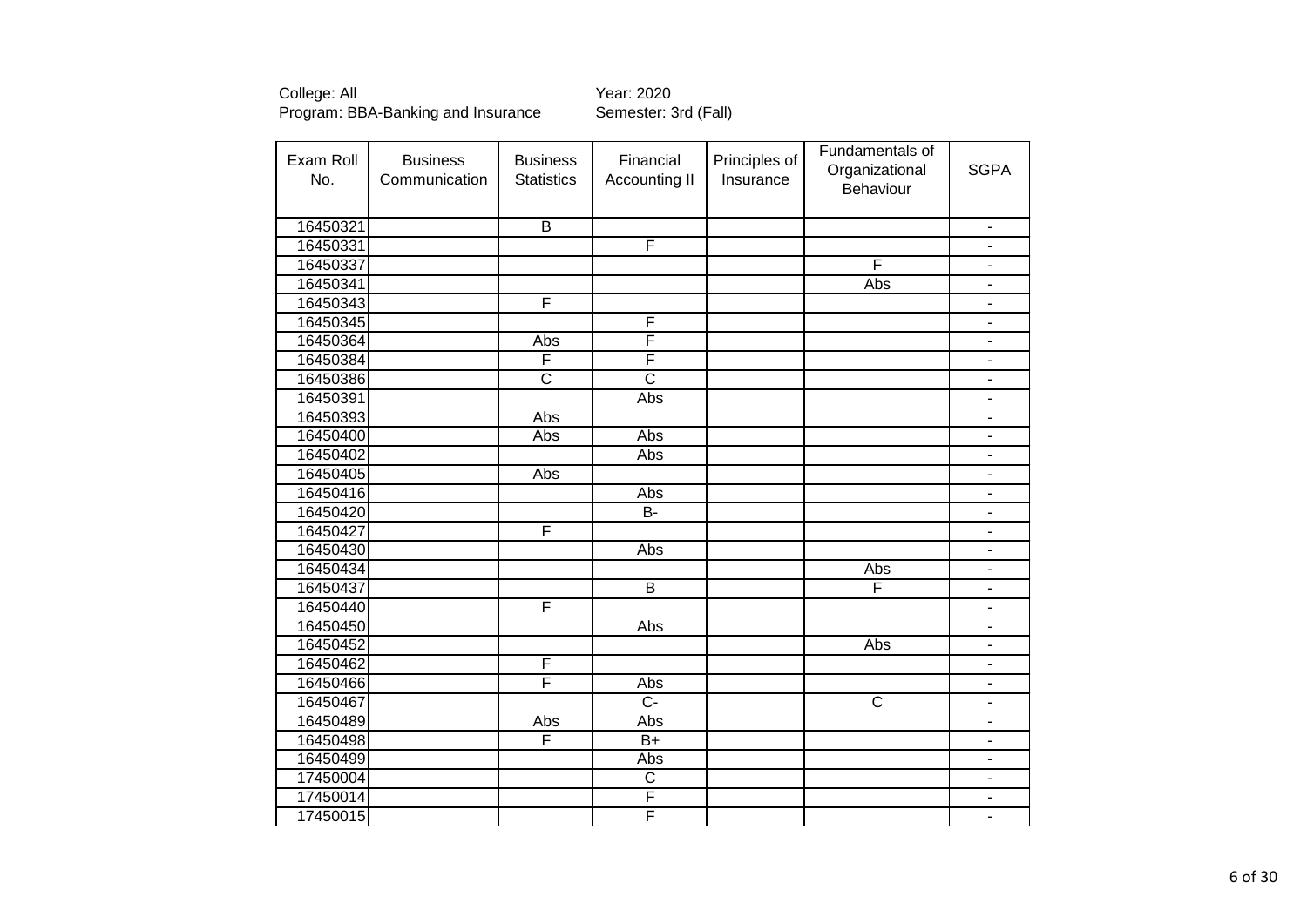| Exam Roll<br>No. | <b>Business</b><br>Communication | <b>Business</b><br><b>Statistics</b> | Financial<br>Accounting II | Principles of<br>Insurance | Fundamentals of<br>Organizational<br>Behaviour | <b>SGPA</b>              |
|------------------|----------------------------------|--------------------------------------|----------------------------|----------------------------|------------------------------------------------|--------------------------|
|                  |                                  |                                      |                            |                            |                                                |                          |
| 17450025         |                                  | F                                    |                            |                            | $\overline{B}$                                 | $\overline{\phantom{a}}$ |
| 17450028         |                                  |                                      | $\overline{A}$             |                            |                                                | $\overline{\phantom{a}}$ |
| 17450031         |                                  | $\overline{\text{c}}$                |                            |                            |                                                | $\blacksquare$           |
| 17450036         |                                  |                                      | $\overline{C}$             |                            |                                                | $\blacksquare$           |
| 17450043         |                                  |                                      |                            | $\overline{C}$             |                                                | $\blacksquare$           |
| 17450045         |                                  |                                      |                            | $\overline{C}$ -           |                                                | $\blacksquare$           |
| 17450050         |                                  |                                      | F                          |                            |                                                | $\blacksquare$           |
| 17450054         | $\overline{D+}$                  |                                      |                            |                            | $\overline{\text{c}}$                          | $\blacksquare$           |
| 17450062         |                                  |                                      | $B -$                      |                            |                                                | $\blacksquare$           |
| 17450067         |                                  | $C -$                                |                            |                            |                                                | $\overline{\phantom{a}}$ |
| 17450072         |                                  |                                      | $\overline{C}$ -           |                            |                                                | $\overline{a}$           |
| 17450074         |                                  | F                                    | $\overline{C+}$            |                            |                                                | $\overline{\phantom{a}}$ |
| 17450080         |                                  |                                      |                            | $\overline{C}$             | $C+$                                           | $\overline{\phantom{a}}$ |
| 17450083         |                                  | F                                    |                            |                            |                                                | $\overline{\phantom{a}}$ |
| 17450090         |                                  |                                      |                            | $\mathsf{C}$               |                                                | $\overline{\phantom{a}}$ |
| 17450094         |                                  |                                      |                            |                            | $\overline{C+}$                                | $\blacksquare$           |
| 17450096         |                                  | F                                    | F                          |                            |                                                | $\blacksquare$           |
| 17450102         |                                  |                                      | $\overline{C+}$            |                            |                                                | $\blacksquare$           |
| 17450105         |                                  |                                      |                            | $B -$                      | $\overline{C+}$                                | $\blacksquare$           |
| 17450111         |                                  |                                      |                            |                            | $\overline{\text{c}}$                          | $\blacksquare$           |
| 17450112         |                                  | F                                    | $\overline{C}$             |                            |                                                | $\blacksquare$           |
| 17450117         |                                  |                                      | $\overline{C}$             |                            |                                                | $\overline{\phantom{a}}$ |
| 17450123         |                                  |                                      | F                          | $\overline{C}$             |                                                | $\overline{\phantom{a}}$ |
| 17450124         |                                  |                                      | F                          |                            |                                                | $\overline{\phantom{a}}$ |
| 17450126         |                                  |                                      |                            |                            | NQ                                             | ÷,                       |
| 17450132         |                                  |                                      | F                          |                            |                                                | $\blacksquare$           |
| 17450134         |                                  |                                      | $\overline{\text{c}}$      | B                          |                                                | $\blacksquare$           |
| 17450136         |                                  |                                      | F                          |                            |                                                | $\overline{\phantom{a}}$ |
| 17450139         |                                  | F                                    | $\overline{C}$             |                            |                                                | $\blacksquare$           |
| 17450149         |                                  |                                      | <b>B-</b>                  |                            |                                                | $\blacksquare$           |
| 17450156         |                                  |                                      | F                          |                            |                                                | $\blacksquare$           |
| 17450168         |                                  |                                      |                            | $\overline{\mathsf{C}}$    |                                                | $\blacksquare$           |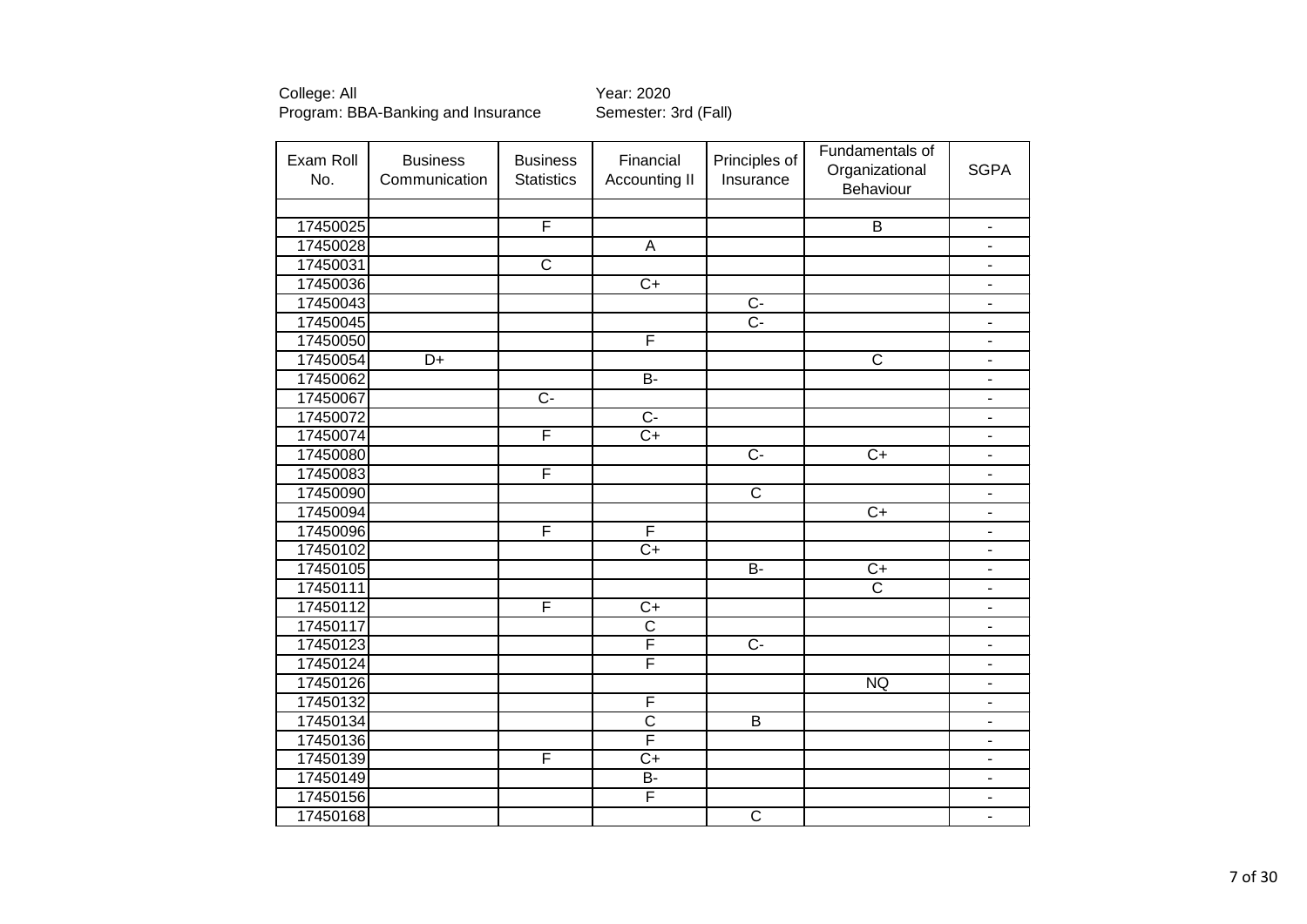| Exam Roll | <b>Business</b> | <b>Business</b>         | Financial               | Principles of | Fundamentals of             | <b>SGPA</b>                  |
|-----------|-----------------|-------------------------|-------------------------|---------------|-----------------------------|------------------------------|
| No.       | Communication   | <b>Statistics</b>       | Accounting II           | Insurance     | Organizational<br>Behaviour |                              |
|           |                 |                         |                         |               |                             |                              |
| 17450174  |                 |                         |                         | Abs           |                             | $\overline{\phantom{a}}$     |
| 17450181  |                 |                         |                         |               | Abs                         | $\overline{\phantom{0}}$     |
| 17450183  |                 |                         | $\overline{C+}$         |               |                             | $\overline{\phantom{a}}$     |
| 17450186  |                 |                         |                         |               | $\overline{C+}$             | $\blacksquare$               |
| 17450202  |                 |                         | $\overline{C+}$         |               |                             | $\blacksquare$               |
| 17450227  |                 | $\overline{\mathsf{C}}$ |                         |               |                             | $\overline{\phantom{a}}$     |
| 17450228  |                 | F                       |                         |               |                             | $\overline{\phantom{a}}$     |
| 17450233  |                 | F                       |                         |               |                             | $\overline{a}$               |
| 17450240  |                 | F                       |                         |               |                             | $\blacksquare$               |
| 17450242  |                 |                         | Abs                     |               |                             | $\overline{\phantom{a}}$     |
| 17450244  |                 |                         | $\overline{B}$          |               |                             | $\overline{\phantom{a}}$     |
| 17450247  |                 |                         | Abs                     |               |                             | $\overline{\phantom{a}}$     |
| 17450248  |                 | $\overline{C}$          | $C+$                    |               |                             | $\overline{\phantom{a}}$     |
| 17450250  |                 |                         | F                       |               |                             | $\blacksquare$               |
| 17450258  |                 |                         |                         | $B -$         |                             | $\qquad \qquad \blacksquare$ |
| 17450268  |                 |                         | $\overline{B}$          |               |                             | $\overline{\phantom{m}}$     |
| 17450271  | Abs             |                         |                         |               | Abs                         | $\blacksquare$               |
| 17450277  |                 | $\overline{\mathsf{c}}$ |                         |               |                             | $\blacksquare$               |
| 17450279  |                 |                         | $A-$                    |               |                             | $\blacksquare$               |
| 17450280  |                 | Abs                     | F                       |               |                             | ÷                            |
| 17450282  |                 | F                       | Abs                     |               |                             | $\overline{a}$               |
| 17450287  |                 |                         | $\overline{\mathsf{F}}$ |               |                             | $\overline{\phantom{a}}$     |
| 17450288  |                 |                         | F                       |               |                             | $\blacksquare$               |
| 17450289  |                 |                         | $C+$                    |               |                             | $\overline{\phantom{a}}$     |
| 17450290  |                 |                         | F                       |               |                             | $\overline{a}$               |
| 17450291  | Abs             |                         |                         |               | Abs                         | $\blacksquare$               |
| 17450299  |                 |                         |                         |               | Abs                         | $\overline{\phantom{a}}$     |
| 17450338  |                 |                         | $\overline{B}$          |               |                             | ÷                            |
| 17450341  |                 |                         | $\overline{\text{c}}$   |               |                             | $\qquad \qquad \blacksquare$ |
| 17450350  |                 |                         | F                       |               |                             | $\qquad \qquad \blacksquare$ |
| 17450357  |                 |                         |                         | F             |                             | ä,                           |
| 17450359  |                 |                         | $B -$                   |               |                             | $\blacksquare$               |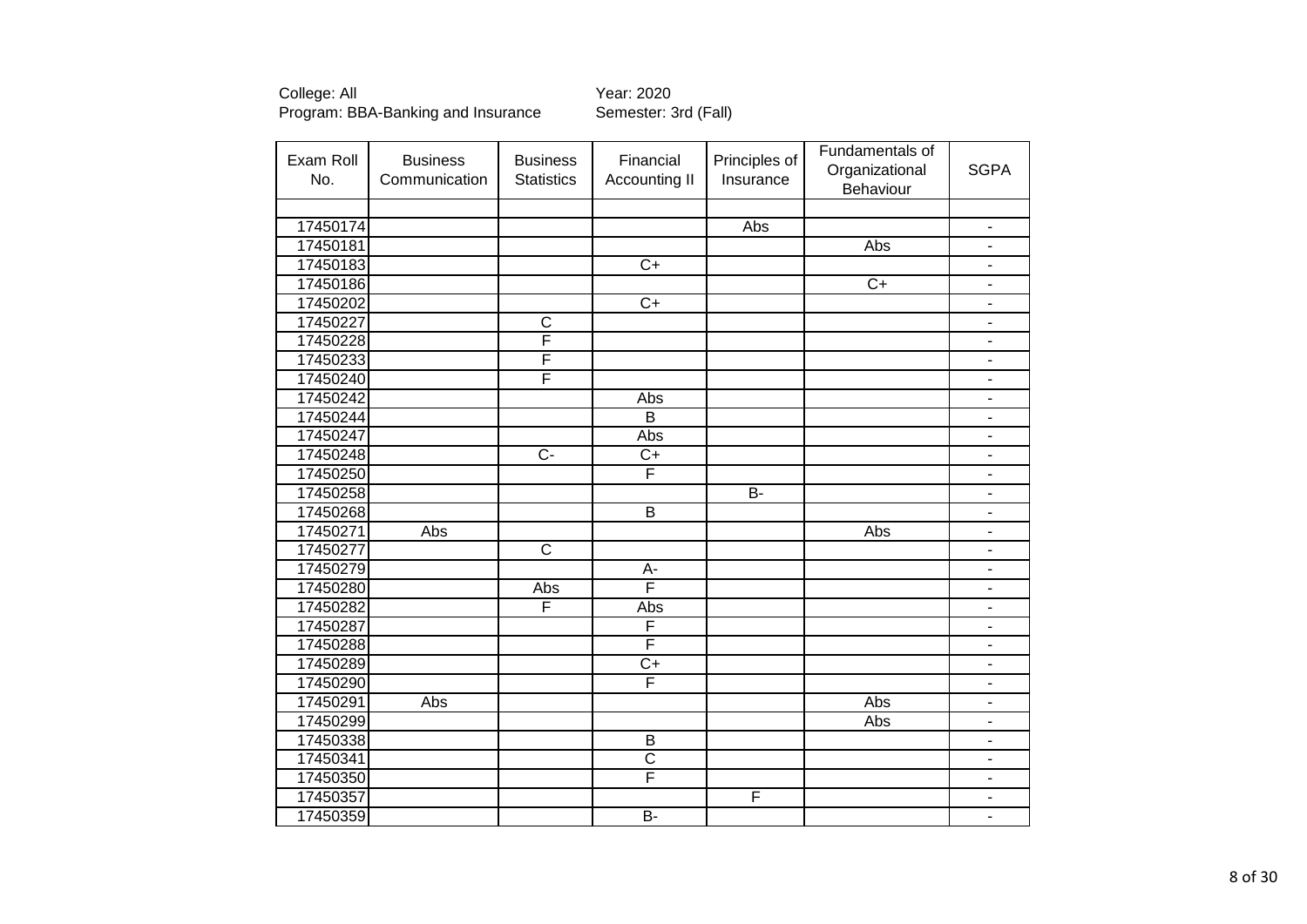| Exam Roll<br>No. | <b>Business</b><br>Communication | <b>Business</b><br><b>Statistics</b> | Financial<br>Accounting II | Principles of<br>Insurance | Fundamentals of<br>Organizational | <b>SGPA</b>                  |
|------------------|----------------------------------|--------------------------------------|----------------------------|----------------------------|-----------------------------------|------------------------------|
|                  |                                  |                                      |                            |                            | Behaviour                         |                              |
|                  |                                  |                                      |                            |                            |                                   |                              |
| 17450361         |                                  |                                      | F                          |                            |                                   | -                            |
| 17450362         |                                  | Abs                                  | $\overline{B}$ -           |                            |                                   | $\blacksquare$               |
| 17450367         |                                  | F                                    | $\overline{B+}$            |                            |                                   | $\blacksquare$               |
| 17450370         |                                  | F                                    |                            |                            |                                   | ٠                            |
| 17450372         |                                  |                                      | $\overline{B+}$            |                            |                                   | $\blacksquare$               |
| 17450377         |                                  |                                      | $\overline{B}$             |                            |                                   | $\overline{\phantom{a}}$     |
| 17450379         |                                  | Abs                                  | F                          |                            |                                   | $\blacksquare$               |
| 17450390         |                                  |                                      | $\overline{\mathsf{B}}$    |                            |                                   | $\overline{\phantom{a}}$     |
| 17450392         |                                  |                                      | F                          |                            |                                   | $\overline{\phantom{a}}$     |
| 17450399         |                                  | F                                    | Abs                        |                            |                                   | $\overline{\phantom{a}}$     |
| 17450406         |                                  |                                      | $\overline{C}$             |                            |                                   | L,                           |
| 17450418         |                                  |                                      | $\overline{B}$             |                            |                                   | $\blacksquare$               |
| 17450419         |                                  |                                      | $\overline{\text{c}}$      |                            |                                   | $\overline{\phantom{0}}$     |
| 17450421         |                                  |                                      | $\overline{\mathsf{F}}$    |                            |                                   | $\overline{\phantom{0}}$     |
| 17450422         |                                  | F                                    | F                          |                            |                                   | $\qquad \qquad \blacksquare$ |
| 17450424         |                                  |                                      | $\overline{\mathsf{F}}$    |                            |                                   | $\blacksquare$               |
| 17450428         | <b>Abs</b>                       |                                      |                            |                            |                                   | $\overline{\phantom{a}}$     |
| 17450435         |                                  |                                      | F                          |                            |                                   | $\qquad \qquad \blacksquare$ |
| 17450437         |                                  |                                      | F                          |                            |                                   | ä,                           |
| 17450454         |                                  | Abs                                  |                            |                            |                                   | $\overline{\phantom{a}}$     |
| 17450471         |                                  |                                      | Abs                        |                            |                                   | $\blacksquare$               |
| 17450475         |                                  |                                      | F                          |                            |                                   | L,                           |
| 17450476         |                                  |                                      | F                          |                            |                                   | ä,                           |
| 17450490         |                                  |                                      | F                          |                            |                                   | ä,                           |
| 17450495         |                                  | $\overline{B}$                       | Abs                        |                            |                                   | ä,                           |
| 17450500         |                                  | F                                    |                            |                            |                                   | $\overline{\phantom{a}}$     |
| 17450510         |                                  | F                                    |                            |                            |                                   | $\overline{\phantom{a}}$     |
| 17450513         |                                  | Abs                                  |                            |                            |                                   | $\qquad \qquad \blacksquare$ |
| 17450521         |                                  |                                      | A-                         |                            |                                   | $\qquad \qquad \blacksquare$ |
| 17450524         |                                  |                                      | $B -$                      |                            |                                   | $\overline{\phantom{a}}$     |
| 17450526         |                                  |                                      | <b>B-</b>                  |                            |                                   | $\overline{\phantom{a}}$     |
| 17450530         |                                  |                                      | A-                         |                            |                                   | $\qquad \qquad \blacksquare$ |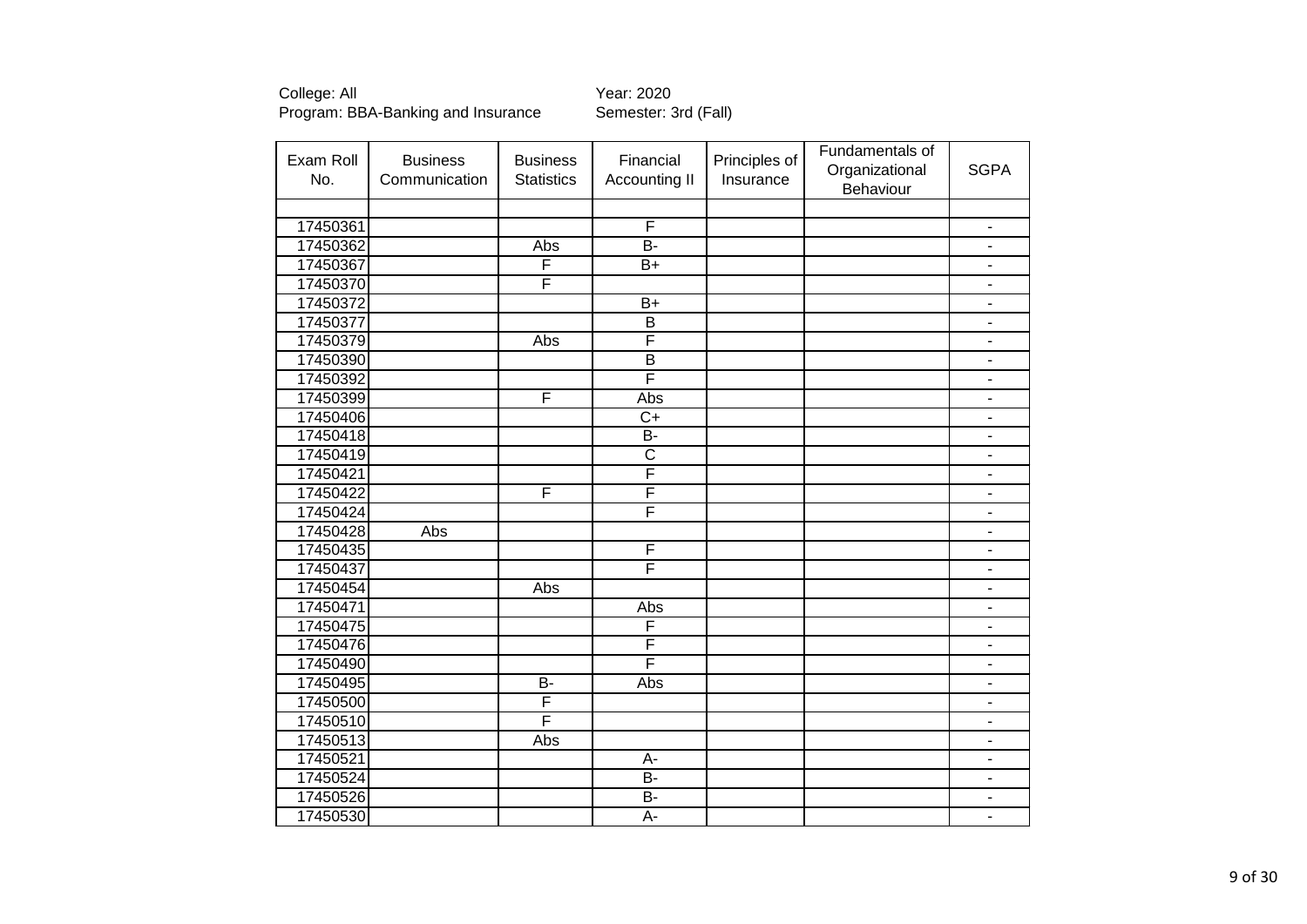| Exam Roll<br>No. | <b>Business</b><br>Communication | <b>Business</b><br><b>Statistics</b> | Financial<br>Accounting II | Principles of<br>Insurance | Fundamentals of<br>Organizational | <b>SGPA</b>                  |
|------------------|----------------------------------|--------------------------------------|----------------------------|----------------------------|-----------------------------------|------------------------------|
|                  |                                  |                                      |                            |                            | Behaviour                         |                              |
|                  |                                  |                                      |                            |                            |                                   |                              |
| 17450531         |                                  |                                      | $\overline{C+}$            |                            |                                   | $\overline{\phantom{a}}$     |
| 17450533         |                                  |                                      | F                          |                            |                                   | $\overline{\phantom{a}}$     |
| 17450539         |                                  |                                      |                            | Abs                        |                                   | $\blacksquare$               |
| 17450546         |                                  |                                      | $\overline{F}$             |                            |                                   | $\blacksquare$               |
| 17450548         | F                                | <b>Abs</b>                           | F                          | F                          | F                                 | $\overline{\phantom{a}}$     |
| 17450552         |                                  |                                      | F                          |                            |                                   | $\qquad \qquad \blacksquare$ |
| 17450556         |                                  |                                      | F                          |                            |                                   | $\blacksquare$               |
| 17450557         |                                  |                                      |                            |                            | Withheld                          | -                            |
| 17450561         |                                  |                                      | F                          |                            |                                   | $\blacksquare$               |
| 17450567         |                                  |                                      | Withheld                   |                            |                                   | $\overline{\phantom{a}}$     |
| 17450568         |                                  |                                      | $\overline{C}$             |                            |                                   | $\qquad \qquad \blacksquare$ |
| 17450571         |                                  |                                      | $\overline{\mathsf{F}}$    |                            |                                   | $\overline{\phantom{a}}$     |
| 17450575         |                                  |                                      | Abs                        |                            | Abs                               | $\blacksquare$               |
| 17450580         |                                  |                                      | F                          |                            |                                   | $\overline{\phantom{a}}$     |
| 17450586         |                                  |                                      | $\overline{B}$             |                            |                                   | $\blacksquare$               |
| 17450589         |                                  |                                      | F                          |                            | C                                 | $\overline{\phantom{a}}$     |
| 17450596         |                                  |                                      |                            | Abs                        | F                                 | $\blacksquare$               |
| 18450008         |                                  |                                      | <b>NQ</b>                  |                            |                                   | $\blacksquare$               |
| 18450016         |                                  |                                      | $\overline{\mathsf{F}}$    |                            |                                   | $\blacksquare$               |
| 18450020         |                                  |                                      | <b>NQ</b>                  |                            |                                   | $\blacksquare$               |
| 18450032         |                                  |                                      | Abs                        |                            |                                   | $\blacksquare$               |
| 18450040         |                                  | <b>NQ</b>                            |                            |                            |                                   | $\qquad \qquad \blacksquare$ |
| 18450041         | $\overline{C}$                   | $\overline{\text{c}}$                | F                          | $\overline{D+}$            | $\overline{\mathsf{C}}$           | $\blacksquare$               |
| 18450042         |                                  |                                      | Abs                        |                            |                                   | $\overline{\phantom{a}}$     |
| 18450050         |                                  |                                      | F                          |                            |                                   | $\overline{\phantom{0}}$     |
| 18450054         |                                  |                                      | Abs                        | Abs                        |                                   | $\blacksquare$               |
| 18450056         |                                  |                                      | F                          |                            |                                   | $\qquad \qquad \blacksquare$ |
| 18450061         |                                  |                                      | F                          |                            |                                   | $\blacksquare$               |
| 18450066         |                                  |                                      |                            |                            | Abs                               | $\overline{\phantom{m}}$     |
| 18450076         |                                  | $\overline{C}$                       |                            |                            |                                   | $\blacksquare$               |
| 18450077         |                                  | Abs                                  |                            |                            |                                   | $\overline{a}$               |
| 18450079         |                                  |                                      | F                          |                            |                                   | $\blacksquare$               |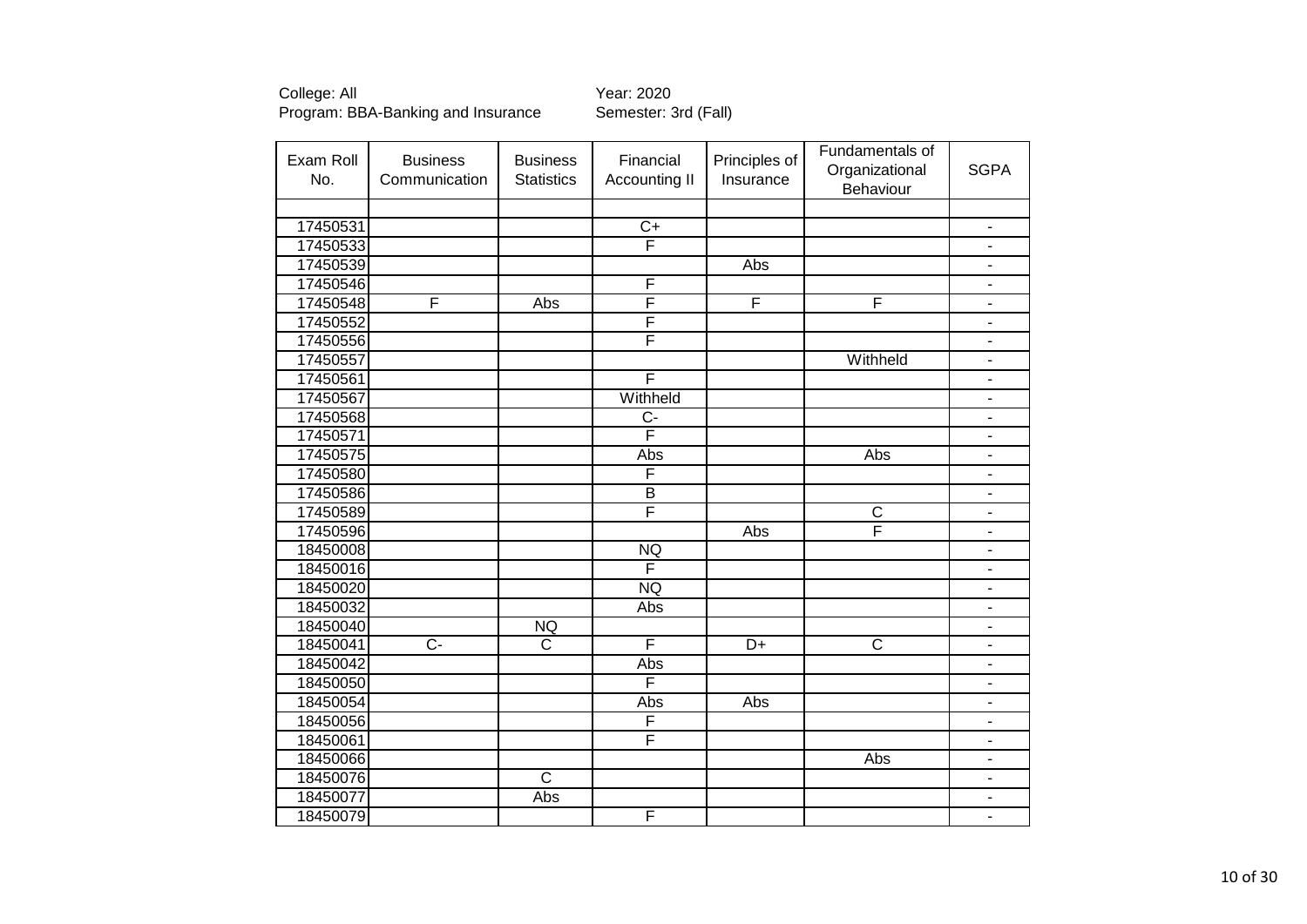| Exam Roll<br>No. | <b>Business</b><br>Communication | <b>Business</b><br><b>Statistics</b> | Financial<br>Accounting II | Principles of<br>Insurance | Fundamentals of<br>Organizational<br>Behaviour | <b>SGPA</b>                  |
|------------------|----------------------------------|--------------------------------------|----------------------------|----------------------------|------------------------------------------------|------------------------------|
|                  |                                  |                                      |                            |                            |                                                |                              |
| 18450083         |                                  |                                      | Abs                        |                            |                                                | $\qquad \qquad \blacksquare$ |
| 18450086         |                                  |                                      | $\overline{C}$             |                            |                                                | $\blacksquare$               |
| 18450087         |                                  |                                      | F                          |                            |                                                | $\blacksquare$               |
| 18450088         |                                  |                                      | F                          |                            |                                                | $\overline{\phantom{a}}$     |
| 18450089         |                                  |                                      |                            | $\overline{\text{c}}$      |                                                | $\overline{\phantom{a}}$     |
| 18450090         |                                  |                                      | Abs                        |                            |                                                | $\blacksquare$               |
| 18450103         |                                  |                                      |                            |                            | F                                              | $\overline{\phantom{a}}$     |
| 18450108         |                                  |                                      | F                          |                            |                                                |                              |
| 18450113         |                                  | F                                    | $\overline{B}$             |                            |                                                | ä,                           |
| 18450118         |                                  |                                      | $\overline{\text{c}}$      |                            |                                                | $\blacksquare$               |
| 18450120         |                                  |                                      | Abs                        |                            |                                                | $\blacksquare$               |
| 18450122         |                                  |                                      | $\overline{\text{c}}$      |                            |                                                | $\overline{\phantom{a}}$     |
| 18450123         |                                  |                                      | $\overline{\mathsf{F}}$    |                            |                                                | $\overline{\phantom{a}}$     |
| 18450129         |                                  |                                      |                            |                            | F                                              | $\overline{\phantom{m}}$     |
| 18450153         |                                  | $B+$                                 |                            |                            |                                                | $\overline{a}$               |
| 18450154         | $\overline{\text{c}}$            |                                      |                            |                            |                                                | $\blacksquare$               |
| 18450174         |                                  | F                                    |                            |                            |                                                | $\overline{\phantom{a}}$     |
| 18450175         |                                  | F                                    |                            |                            |                                                | $\blacksquare$               |
| 18450190         |                                  |                                      | Abs                        |                            |                                                | $\overline{\phantom{a}}$     |
| 18450192         |                                  |                                      | $\overline{C}$             |                            |                                                | $\overline{\phantom{a}}$     |
| 18450193         |                                  | Abs                                  |                            |                            | Abs                                            |                              |
| 18450194         |                                  | Abs                                  |                            |                            |                                                |                              |
| 18450195         |                                  | F                                    | Abs                        |                            |                                                | $\overline{\phantom{a}}$     |
| 18450198         |                                  |                                      | $C+$                       |                            |                                                | $\overline{\phantom{a}}$     |
| 18450200         |                                  | F                                    |                            |                            |                                                | $\blacksquare$               |
| 18450201         | $B+$                             | F                                    | F                          | $\overline{\text{c}}$      | $\overline{C+}$                                | $\blacksquare$               |
| 18450202         |                                  | $B -$                                |                            |                            |                                                | $\blacksquare$               |
| 18450205         |                                  | F                                    |                            |                            |                                                | $\qquad \qquad \blacksquare$ |
| 18450214         |                                  |                                      | Abs                        |                            |                                                | $\overline{\phantom{a}}$     |
| 18450219         |                                  |                                      | F                          |                            |                                                | $\qquad \qquad \blacksquare$ |
| 18450220         |                                  |                                      | F                          |                            |                                                |                              |
| 18450223         |                                  | $\overline{\mathsf{C}}$              | F                          |                            |                                                | $\overline{\phantom{a}}$     |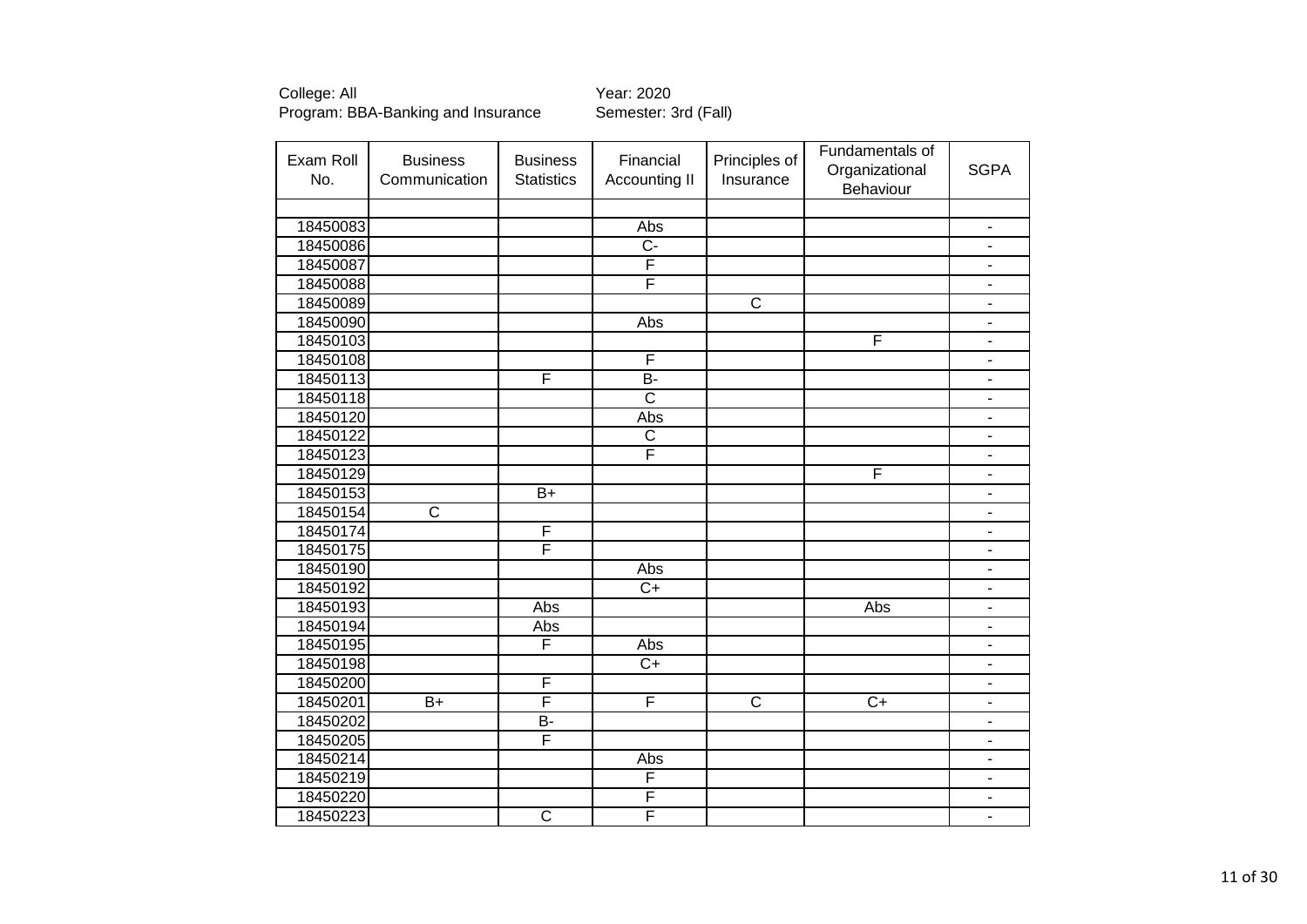College: All <br>Program: BBA-Banking and Insurance Semester: 3rd (Fall) Program: BBA-Banking and Insurance

| Exam Roll | <b>Business</b> | <b>Business</b>         | Financial             | Principles of         | Fundamentals of<br>Organizational | <b>SGPA</b>                  |
|-----------|-----------------|-------------------------|-----------------------|-----------------------|-----------------------------------|------------------------------|
| No.       | Communication   | <b>Statistics</b>       | <b>Accounting II</b>  | Insurance             | Behaviour                         |                              |
|           |                 |                         |                       |                       |                                   |                              |
| 18450225  |                 |                         | F                     |                       |                                   | $\overline{\phantom{a}}$     |
| 18450228  |                 |                         |                       | $\overline{B}$        |                                   | $\overline{\phantom{a}}$     |
| 18450229  |                 |                         | $B+$                  |                       |                                   | $\qquad \qquad \blacksquare$ |
| 18450232  |                 |                         | Abs                   |                       |                                   | $\blacksquare$               |
| 18450238  |                 |                         | Abs                   |                       |                                   | $\qquad \qquad \blacksquare$ |
| 18450239  |                 |                         | $\overline{\text{c}}$ |                       |                                   | $\blacksquare$               |
| 18450241  |                 |                         | Abs                   |                       |                                   | $\blacksquare$               |
| 18450244  |                 |                         | Abs                   |                       |                                   | $\blacksquare$               |
| 18450256  |                 |                         | Abs                   |                       |                                   | $\overline{\phantom{a}}$     |
| 18450268  |                 |                         |                       | Abs                   | Abs                               | $\blacksquare$               |
| 18450272  |                 | F                       |                       |                       |                                   | ÷,                           |
| 18450276  |                 | $\overline{\mathsf{F}}$ |                       |                       |                                   | $\blacksquare$               |
| 18450282  |                 | $\overline{\text{c}}$   |                       |                       |                                   | $\blacksquare$               |
| 18450287  |                 | Ē                       |                       |                       |                                   | $\blacksquare$               |
| 18450294  |                 | Abs                     |                       |                       |                                   | $\overline{\phantom{a}}$     |
| 18450299  |                 |                         |                       | $\overline{C}$        |                                   | $\blacksquare$               |
| 18450301  |                 | F                       |                       |                       |                                   | $\blacksquare$               |
| 18450303  |                 | Abs                     |                       |                       |                                   | $\blacksquare$               |
| 18450306  |                 |                         |                       | $\overline{\text{c}}$ |                                   | $\blacksquare$               |
| 18450307  |                 | <b>NQ</b>               | Abs                   | F                     |                                   | $\blacksquare$               |
| 18450309  |                 |                         |                       | $\overline{\text{c}}$ |                                   | $\qquad \qquad \blacksquare$ |
| 18450312  |                 |                         |                       |                       | Abs                               | $\blacksquare$               |
| 18450314  |                 |                         | Abs                   | F                     |                                   | $\overline{\phantom{0}}$     |
| 18450315  |                 |                         | Abs                   |                       |                                   | ä,                           |
| 18450316  |                 |                         |                       | Abs                   |                                   | ä,                           |
| 18450336  | Abs             | <b>NQ</b>               | Abs                   | Abs                   | Abs                               | ٠                            |
| 18450342  |                 |                         |                       |                       | F                                 | $\qquad \qquad \blacksquare$ |
| 18450346  |                 |                         |                       | $\overline{C}$        |                                   | $\blacksquare$               |
| 18450354  |                 |                         | F                     |                       |                                   | $\qquad \qquad \blacksquare$ |
| 18450356  |                 |                         | F                     |                       |                                   | $\overline{\phantom{a}}$     |
| 18450357  |                 |                         |                       | C                     |                                   | $\overline{\phantom{a}}$     |
| 18450358  |                 |                         | $\overline{\text{c}}$ | $\overline{\text{c}}$ |                                   | $\blacksquare$               |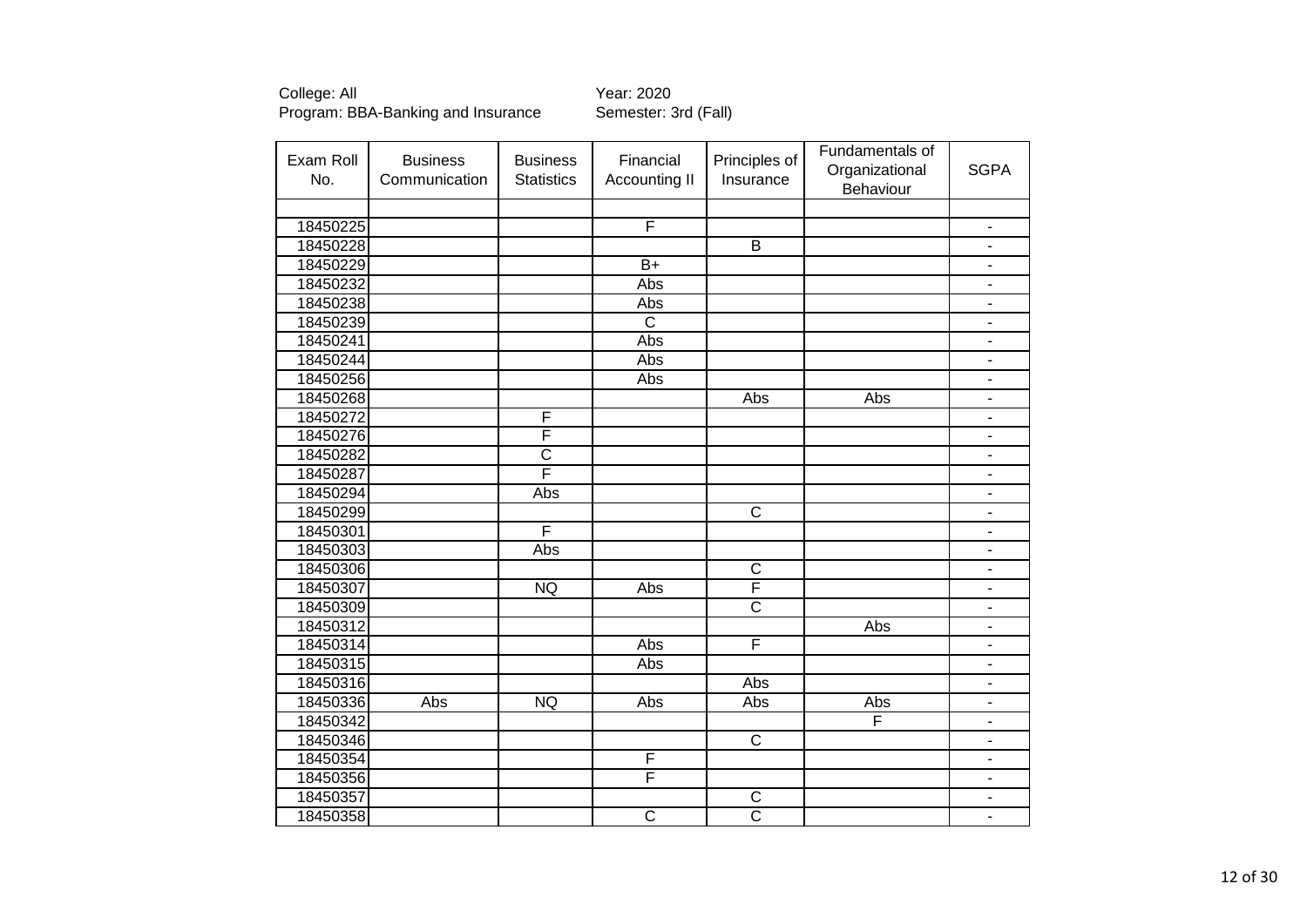| Exam Roll | <b>Business</b> | <b>Business</b>         | Financial       | Principles of  | Fundamentals of |                              |
|-----------|-----------------|-------------------------|-----------------|----------------|-----------------|------------------------------|
| No.       | Communication   | <b>Statistics</b>       | Accounting II   | Insurance      | Organizational  | <b>SGPA</b>                  |
|           |                 |                         |                 |                | Behaviour       |                              |
|           |                 |                         |                 |                |                 |                              |
| 18450363  |                 |                         |                 |                | Abs             | $\overline{\phantom{a}}$     |
| 18450365  |                 | $\overline{\mathsf{C}}$ |                 | $\overline{B}$ |                 | $\overline{\phantom{m}}$     |
| 18450372  |                 | F                       |                 |                | $\overline{C+}$ | $\blacksquare$               |
| 18450373  |                 | F                       |                 | $\overline{C}$ |                 | $\blacksquare$               |
| 18450383  |                 | F                       | $\overline{C+}$ |                |                 | $\qquad \qquad \blacksquare$ |
| 18450385  |                 | F                       | F               |                |                 | $\blacksquare$               |
| 18450387  |                 |                         |                 |                | Abs             | $\overline{a}$               |
| 18450388  |                 |                         | Abs             |                | $\overline{B}$  | $\qquad \qquad \blacksquare$ |
| 18450394  |                 | F                       |                 |                |                 | $\overline{\phantom{a}}$     |
| 18450396  | $B+$            | F                       | B-              | $\overline{C}$ | $C+$            | ÷,                           |
| 18450397  |                 | F                       |                 |                |                 | $\overline{a}$               |
| 18450404  |                 | F                       | F               |                |                 | $\overline{\phantom{a}}$     |
| 18450415  |                 | Abs                     |                 |                |                 | $\blacksquare$               |
| 18450428  |                 | Abs                     | F               |                |                 | $\blacksquare$               |
| 18450432  |                 |                         | F               |                |                 | $\qquad \qquad \blacksquare$ |
| 18450434  |                 | Abs                     | Abs             |                |                 | $\overline{\phantom{a}}$     |
| 18450435  |                 | F                       |                 |                |                 | $\blacksquare$               |
| 18450441  |                 | $\overline{C}$          |                 |                |                 | $\blacksquare$               |
| 18450443  |                 |                         | F               |                |                 | $\blacksquare$               |
| 18450450  |                 | Abs                     |                 |                |                 | $\blacksquare$               |
| 18450466  |                 |                         | F               |                |                 | $\overline{a}$               |
| 18450467  |                 | F                       |                 |                |                 | $\overline{\phantom{a}}$     |
| 18450472  |                 | F                       | F               |                |                 | $\blacksquare$               |
| 18450475  |                 |                         | F               |                |                 | $\overline{\phantom{a}}$     |
| 18450477  |                 |                         | F               |                |                 | $\overline{\phantom{a}}$     |
| 18450481  |                 |                         | F               |                |                 | $\qquad \qquad \blacksquare$ |
| 18450487  |                 |                         | Abs             |                |                 | $\qquad \qquad \blacksquare$ |
| 18450495  |                 | Abs                     | Abs             |                |                 | $\overline{\phantom{a}}$     |
| 18450525  | $\overline{B}$  |                         |                 |                |                 | $\overline{\phantom{m}}$     |
| 18450532  |                 |                         | Withheld        |                |                 | $\overline{\phantom{m}}$     |
| 18450534  |                 | F                       |                 |                |                 | $\blacksquare$               |
| 18450537  |                 | F                       |                 |                |                 | $\blacksquare$               |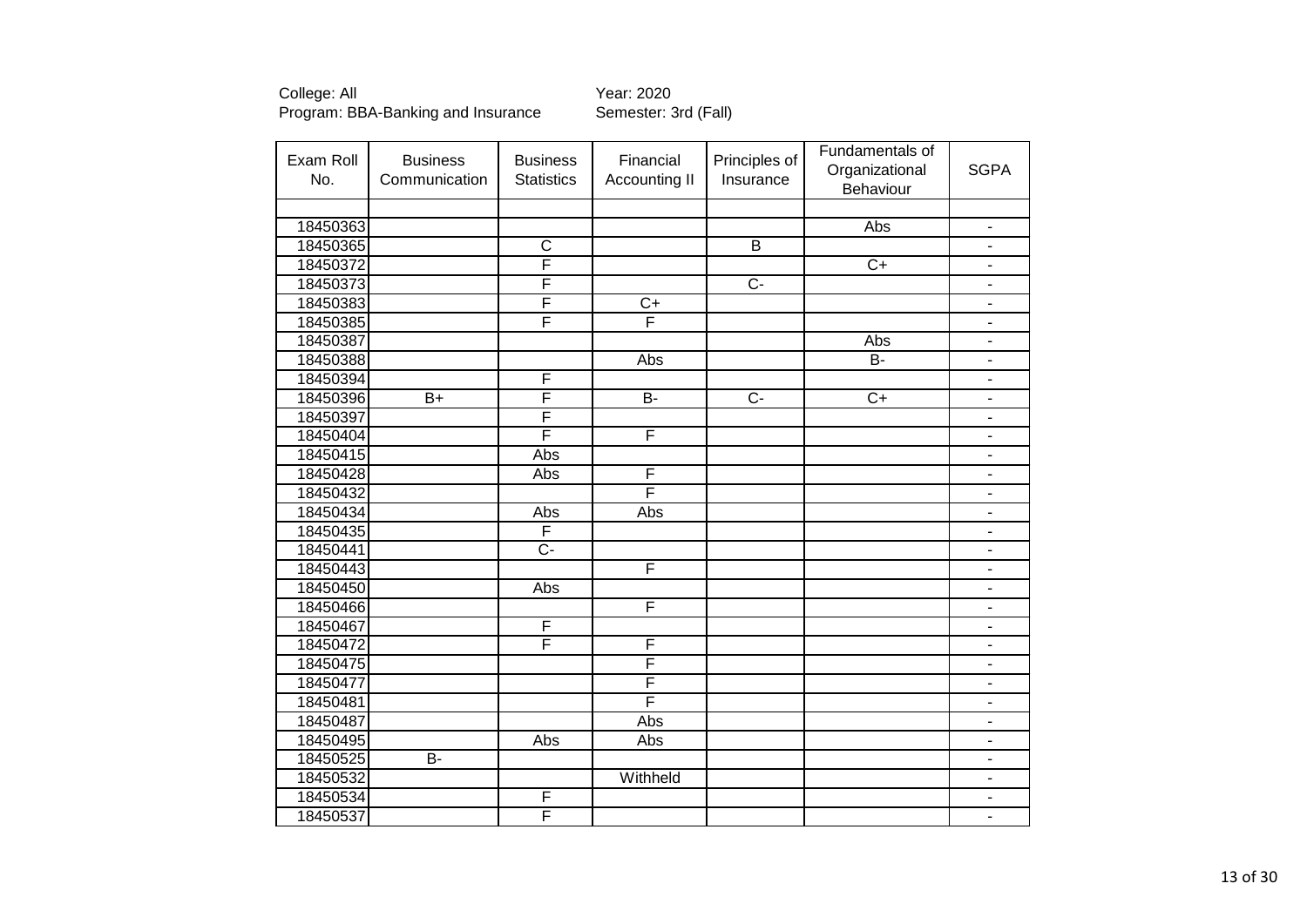| Exam Roll<br>No. | <b>Business</b><br>Communication | <b>Business</b><br><b>Statistics</b> | Financial<br>Accounting II | Principles of<br>Insurance | Fundamentals of<br>Organizational | <b>SGPA</b>                  |
|------------------|----------------------------------|--------------------------------------|----------------------------|----------------------------|-----------------------------------|------------------------------|
|                  |                                  |                                      |                            |                            | Behaviour                         |                              |
|                  |                                  |                                      |                            |                            |                                   |                              |
| 18450552         |                                  |                                      | $B -$                      |                            |                                   | $\qquad \qquad \blacksquare$ |
| 18450553         |                                  | Abs                                  |                            |                            |                                   | $\overline{\phantom{a}}$     |
| 18450558         |                                  |                                      | F                          |                            |                                   | $\qquad \qquad \blacksquare$ |
| 18450559         |                                  | $\mathsf{C}$                         |                            |                            |                                   | $\overline{\phantom{a}}$     |
| 18450562         |                                  | $\overline{\text{c}}$                |                            |                            |                                   | $\blacksquare$               |
| 18450567         |                                  | F                                    |                            |                            |                                   | ä,                           |
| 18450573         |                                  | Abs                                  |                            |                            |                                   | $\overline{a}$               |
| 18450580         |                                  |                                      | $\overline{\text{c}}$      |                            |                                   |                              |
| 18450581         |                                  | F                                    |                            |                            |                                   | $\overline{\phantom{a}}$     |
| 18450586         |                                  | $\overline{C}$                       | F                          |                            |                                   | $\blacksquare$               |
| 18450588         | F                                | F                                    | F                          | F                          | F                                 | $\overline{\phantom{a}}$     |
| 18450589         |                                  | $\overline{\mathsf{F}}$              | Abs                        |                            |                                   | $\overline{\phantom{0}}$     |
| 18450592         |                                  |                                      | F                          |                            |                                   | $\qquad \qquad \blacksquare$ |
| 18450594         |                                  | F                                    | Abs                        |                            |                                   | $\qquad \qquad \blacksquare$ |
| 18450595         |                                  |                                      | Abs                        |                            |                                   | $\qquad \qquad \blacksquare$ |
| 18450599         |                                  |                                      |                            | F                          |                                   | $\overline{\phantom{a}}$     |
| 18450600         |                                  | $\overline{\mathsf{C}}$              | F                          |                            |                                   |                              |
| 19450001         | $\overline{B+}$                  | A-                                   | $\overline{C}$             | $\overline{\mathsf{c}}$    | $\overline{\text{c}}$             | 2.66                         |
| 19450002         | $A -$                            | $\overline{A}$                       | $\overline{A}$             | $\overline{B}$             | $B+$                              | 3.60                         |
| 19450003         | $\overline{\text{c}}$            | F                                    | Expelled                   | F                          | F                                 |                              |
| 19450004         | $B+$                             | <b>B-</b>                            | $C+$                       | $\overline{\text{c}}$      | $\overline{B}$                    | 2.66                         |
| 19450005         | $\overline{\text{c}}$            | F                                    | F                          | F                          | F                                 |                              |
| 19450006         | $\overline{A}$                   | F                                    | F                          | $C+$                       | $\overline{C+}$                   | $\blacksquare$               |
| 19450007         | $\overline{C}$ -                 | $\overline{\mathsf{F}}$              | Expelled                   | Abs                        | F                                 | $\qquad \qquad \blacksquare$ |
| 19450008         | $B+$                             | $\overline{C}$                       | F                          | F                          | $\overline{\text{c}}$             | $\qquad \qquad \blacksquare$ |
| 19450009         | $\overline{C+}$                  | $\overline{B}$                       | F                          | $\overline{\text{c}}$      | $\overline{\text{c}}$             | $\qquad \qquad \blacksquare$ |
| 19450010         | <b>B-</b>                        | $\overline{F}$                       | F                          | $\overline{\mathsf{F}}$    | F                                 | ä,                           |
| 19450011         | A                                | A                                    | B                          | $\overline{C}$             | B                                 | 3.20                         |
| 19450012         | $\overline{A}$ -                 | F                                    | $\overline{C}$             | $\overline{B}$             | $\overline{B}$                    | $\blacksquare$               |
| 19450013         | $B+$                             | $\overline{\text{c}}$                | F                          | $\overline{B}$             | $B -$                             | $\overline{a}$               |
| 19450015         | A-                               | $A -$                                | A-                         | $B+$                       | A-                                | 3.62                         |
| 19450016         | $\overline{A}$ -                 | F                                    | F                          | $\overline{B}$             | $\overline{\text{c}}$             | $\blacksquare$               |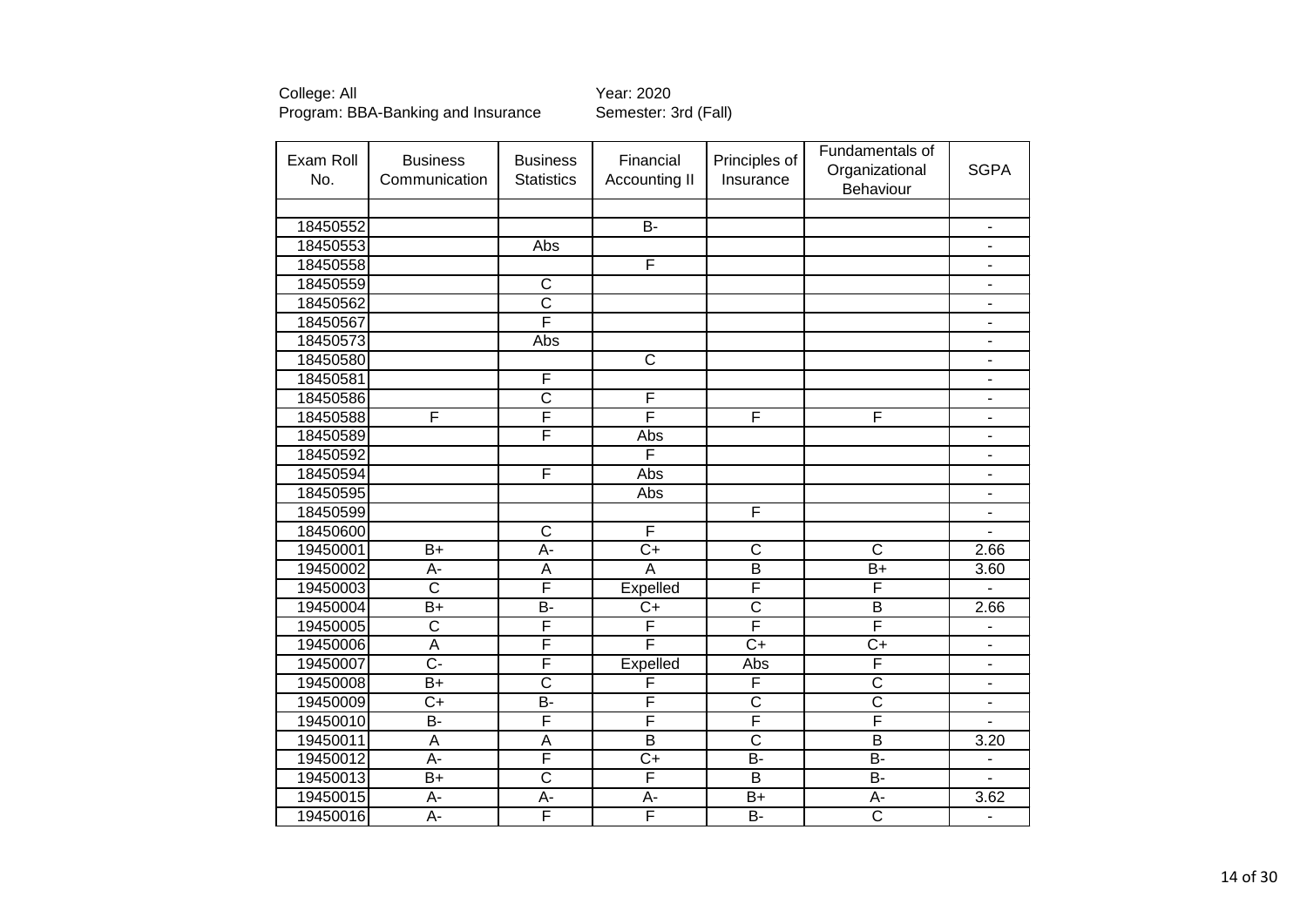| Exam Roll<br>No. | <b>Business</b><br>Communication | <b>Business</b><br><b>Statistics</b> | Financial<br>Accounting II | Principles of<br>Insurance | Fundamentals of<br>Organizational<br>Behaviour | <b>SGPA</b>                  |
|------------------|----------------------------------|--------------------------------------|----------------------------|----------------------------|------------------------------------------------|------------------------------|
|                  |                                  |                                      |                            |                            |                                                |                              |
| 19450017         | $\overline{\text{c}}$            | $\overline{F}$                       | $\overline{\mathsf{F}}$    | $\overline{\text{c}}$      | F                                              | $\blacksquare$               |
| 19450018         | $\overline{C}$ -                 | F                                    | Abs                        | F                          | F                                              | $\blacksquare$               |
| 19450020         | $C+$                             | F                                    | F                          | $\overline{\text{c}}$      | F                                              |                              |
| 19450021         | $\overline{\text{c}}$            | F                                    | F                          | $\overline{\text{c}}$      | F                                              | $\overline{\phantom{a}}$     |
| 19450022         | B-                               | F                                    | $\overline{B}$             | $\overline{C}$ -           | F                                              |                              |
| 19450023         | $\overline{B}$                   | F                                    | F                          | $\overline{\text{c}}$      | $\overline{\text{c}}$                          |                              |
| 19450024         | A                                | A                                    | $\overline{B}$             | $\overline{B}$             | $A -$                                          | 3.48                         |
| 19450025         | <del>.</del>                     | B-                                   | F                          | F                          | F                                              |                              |
| 19450026         | $B+$                             | $\overline{B}$                       | $\overline{B+}$            | $\overline{B}$             | $\overline{B}$                                 | 3.00                         |
| 19450027         | $\overline{\text{C}}$            | $\overline{\text{C}}$                | F                          | $\overline{\text{c}}$      | F                                              | $\qquad \qquad \blacksquare$ |
| 19450028         | $\overline{\mathsf{B}}$          | $\overline{B}$                       | F                          | F                          | F                                              | $\blacksquare$               |
| 19450029         | $\overline{C}$                   | F                                    | F                          | $\overline{\text{C}}$      | F                                              | $\overline{\phantom{0}}$     |
| 19450030         | $B+$                             | $\overline{\text{c}}$                | $\overline{C+}$            | $\overline{B}$             | $\overline{B}$                                 | 2.72                         |
| 19450031         | $\overline{\text{c}}$            | F                                    | F                          | F                          | Abs                                            | $\qquad \qquad \blacksquare$ |
| 19450032         | $\overline{B}$                   | B-                                   | $\overline{C+}$            | $\overline{C}$             | F                                              | $\frac{1}{2}$                |
| 19450033         | $\overline{\text{c}}$            | $\overline{F}$                       | F                          | $\overline{\text{c}}$      | $\overline{\text{c}}$                          | ä,                           |
| 19450034         | $\overline{C}$ -                 | F                                    | F                          | F                          | $\overline{C+}$                                |                              |
| 19450035         | $\overline{B}$                   | <b>B-</b>                            | A-                         | A-                         | $\overline{B}$                                 | 3.16                         |
| 19450036         | A-                               | $\overline{\text{c}}$                | $C+$                       | A-                         | $B+$                                           | 3.00                         |
| 19450037         | $\overline{\mathsf{B}}$          | $\overline{A}$                       | $\overline{A}$             | $\overline{\mathsf{B}}$    | $\overline{B}$                                 | 3.40                         |
| 19450038         | $\overline{B}$                   | $\overline{B}$                       | F                          | $\overline{\text{c}}$      | $\overline{B}$                                 |                              |
| 19450039         | $B+$                             | B                                    | F                          | $\overline{C+}$            | $\overline{A}$                                 | L,                           |
| 19450040         | $\overline{\text{c}}$            | $\overline{\text{c}}$                | F                          | F                          | $\overline{\text{c}}$                          | $\blacksquare$               |
| 19450041         | A                                | $\overline{B}$                       | Expelled                   | A-                         | $\overline{A}$                                 |                              |
| 19450042         | $\overline{A}$                   | $\overline{B+}$                      | А-                         | A-                         | A                                              | 3.74                         |
| 19450043         | $B+$                             | F                                    | F                          | $\overline{\text{c}}$      | $\overline{C}$                                 | -                            |
| 19450044         | $\overline{\text{c}}$            | F                                    | F                          | $\overline{\text{c}}$      | $\overline{\text{c}}$                          | $\overline{\phantom{0}}$     |
| 19450045         | A                                | F                                    | F                          | $\overline{\text{C}}$      | $\overline{B}$                                 | $\overline{\phantom{a}}$     |
| 19450046         | $\overline{A}$ -                 | $\overline{B}$                       | $\overline{B}$             | $\overline{\mathsf{B}}$    | $A -$                                          | 3.34                         |
| 19450047         | Abs                              | $\overline{F}$                       | F                          | Abs                        | $\overline{\mathsf{F}}$                        | $\overline{a}$               |
| 19450048         | $\overline{B}$                   | B-                                   | <b>B-</b>                  | C                          | $\overline{\text{c}}$                          | 2.48                         |
| 19450049         | $\overline{B+}$                  | F                                    | F                          | F                          | $\overline{B}$                                 | $\overline{a}$               |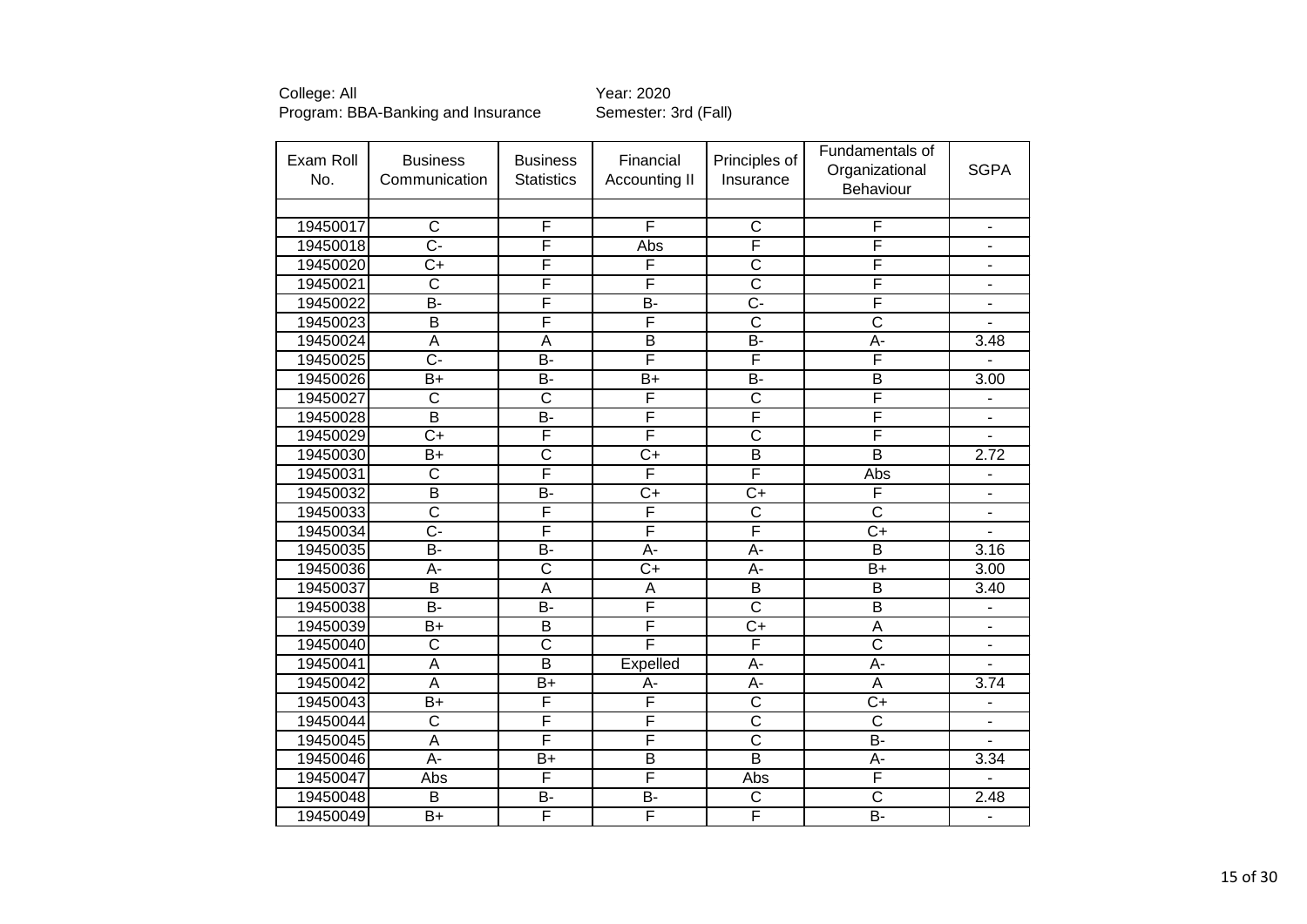| Exam Roll<br>No. | <b>Business</b><br>Communication | <b>Business</b><br><b>Statistics</b> | Financial<br>Accounting II | Principles of<br>Insurance | Fundamentals of<br>Organizational<br><b>Behaviour</b> | <b>SGPA</b>              |
|------------------|----------------------------------|--------------------------------------|----------------------------|----------------------------|-------------------------------------------------------|--------------------------|
|                  |                                  |                                      |                            |                            |                                                       |                          |
| 19450050         | B-                               | F                                    | $C+$                       | C                          | $B -$                                                 | $\blacksquare$           |
| 19450051         | $\overline{\text{c}}$            | B-                                   | $\overline{C}$             | $\overline{\text{c}}$      | B-                                                    | 2.34                     |
| 19450052         | $C+$                             | F                                    | $C+$                       | $\overline{\text{c}}$      | $\overline{C}$                                        |                          |
| 19450053         | F                                | F                                    | $\overline{\mathsf{F}}$    | F                          | F                                                     |                          |
| 19450054         | $\overline{\mathsf{B}}$          | $A -$                                | $A -$                      | $\overline{B}$             | $\overline{B}$                                        | 3.22                     |
| 19450055         | C-                               | F                                    | Expelled                   | F                          | F                                                     |                          |
| 19450056         | $B+$                             | $C+$                                 | $C+$                       | $\overline{B}$             | $B+$                                                  | 2.78                     |
| 19450057         | $\overline{C}$ -                 | F                                    | F                          | $\overline{\text{c}}$      | F                                                     |                          |
| 19450058         | $B+$                             | F                                    | F                          | B-                         | $\overline{\text{c}}$                                 | ÷,                       |
| 19450059         | $\overline{\text{c}}$            | $\overline{\mathsf{F}}$              | F                          | F                          | $\overline{\text{c}}$                                 | $\blacksquare$           |
| 19450060         | $\overline{\text{c}}$            | F                                    | F                          | $\overline{C}$ -           | F                                                     |                          |
| 19450061         | $\overline{\mathsf{B}}$          | $\overline{C+}$                      | $\overline{B}$             | $B+$                       | $\overline{\text{c}}$                                 | 2.66                     |
| 19450062         | $B+$                             | А-                                   | Expelled                   | $B+$                       | <b>B-</b>                                             | $\overline{\phantom{0}}$ |
| 19450063         | $\overline{\text{c}}$            | F                                    | F                          | B-                         | F                                                     | $\overline{\phantom{a}}$ |
| 19450064         | $\overline{C}$                   | $\overline{\mathsf{F}}$              | F                          | $\overline{\text{C}}$      | F                                                     | L,                       |
| 19450065         | А-                               | $B+$                                 | A-                         | A                          | $B+$                                                  | 3.60                     |
| 19450066         | $\overline{\mathsf{B}}$          | $\overline{A}$                       | $\overline{A}$             | $\overline{B}$             | B-                                                    | 3.28                     |
| 19450067         | B                                | F                                    | F                          | $B+$                       | <b>B-</b>                                             |                          |
| 19450068         | $B+$                             | $\overline{\text{c}}$                | F                          | $B+$                       | $\overline{B}$                                        |                          |
| 19450069         | B-                               | B-                                   | $\overline{B}$             | $B+$                       | $B+$                                                  | 3.00                     |
| 19450070         | $\overline{C}$                   | $C+$                                 | $\overline{\text{c}}$      | $\overline{\text{c}}$      | F                                                     |                          |
| 19450071         | $\overline{B}$                   | <b>B-</b>                            | $\overline{C+}$            | $\overline{C+}$            | $\overline{C+}$                                       | 2.46                     |
| 19450072         | $\overline{\text{c}}$            | F                                    | F                          | $\overline{C}$             | $\overline{C+}$                                       |                          |
| 19450073         | $\overline{A}$                   | A                                    | $\overline{A}$             | A                          | $B+$                                                  | 3.86                     |
| 19450074         | $\overline{B}$                   | F                                    | F                          | $\overline{B}$             | <b>B-</b>                                             | $\overline{\phantom{0}}$ |
| 19450075         | $\overline{C+}$                  | F                                    | F                          | $\overline{B}$ -           | $\overline{\text{c}}$                                 | ä,                       |
| 19450076         | $C+$                             | $A -$                                | A-                         | B                          | $C+$                                                  | 3.00                     |
| 19450077         | A                                | A                                    | A                          | Α                          | A                                                     | 4.00                     |
| 19450078         | $\overline{\text{c}}$            | $\overline{\text{c}}$                | $\overline{\text{c}}$      | $\overline{B}$             | $\overline{\text{c}}$                                 | 2.20                     |
| 19450079         | $\overline{\text{c}}$            | $\overline{\mathsf{F}}$              | $\overline{\text{c}}$      | $\overline{B}$             | $\overline{\text{C}}$                                 | $\overline{\phantom{a}}$ |
| 19450080         | $\overline{\text{c}}$            | $\overline{F}$                       | $\overline{\text{c}}$      | $C+$                       | $\overline{\text{c}}$                                 | $\blacksquare$           |
| 19450081         | $\overline{\mathsf{B}}$          | F                                    | $\overline{B}$             | B-                         | $\overline{\mathsf{B}}$                               | $\blacksquare$           |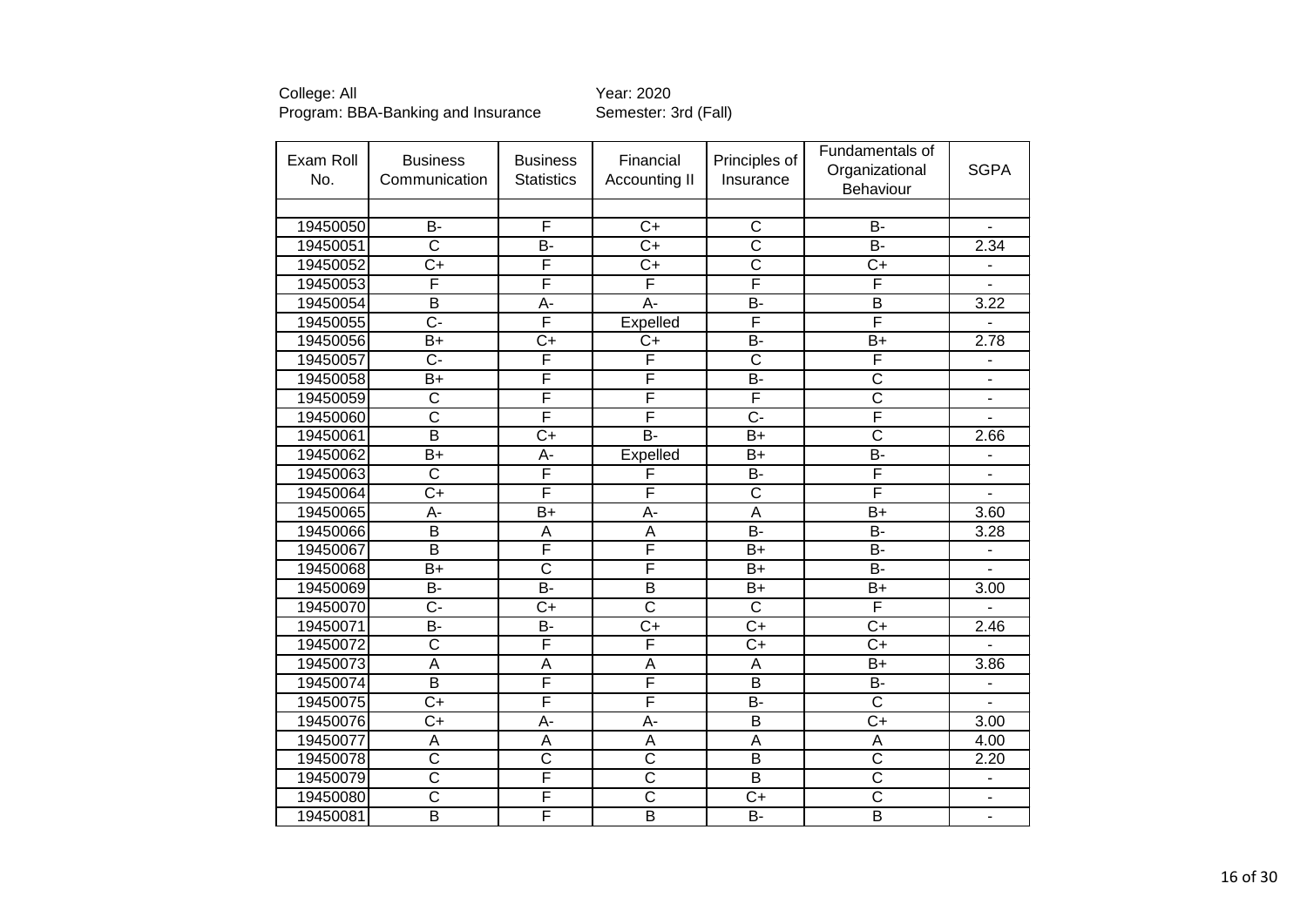| Exam Roll<br>No. | <b>Business</b><br>Communication | <b>Business</b><br><b>Statistics</b> | Financial<br>Accounting II | Principles of<br>Insurance | Fundamentals of<br>Organizational<br>Behaviour | <b>SGPA</b>              |
|------------------|----------------------------------|--------------------------------------|----------------------------|----------------------------|------------------------------------------------|--------------------------|
|                  |                                  |                                      |                            |                            |                                                |                          |
| 19450082         | $B -$                            | A-                                   | <b>B-</b>                  | $B+$                       | B                                              | 3.08                     |
| 19450083         | $\overline{A}$                   | A                                    | $\overline{A}$             | $\overline{A}$             | $A -$                                          | 3.94                     |
| 19450084         | $\overline{B}$                   | A                                    | $\overline{\text{c}}$      | $\overline{B}$             | $\overline{C}$                                 | 2.80                     |
| 19450085         | $B+$                             | F                                    | F                          | <b>B-</b>                  | $\overline{\text{c}}$                          |                          |
| 19450086         | $\overline{C}$ -                 | F                                    | F                          | $\overline{C}$ -           | F                                              |                          |
| 19450087         | A-                               | A                                    | $A -$                      | A-                         | $\overline{\mathsf{B}}$                        | 3.62                     |
| 19450088         | B                                | $\overline{\text{c}}$                | $\overline{\text{C}}$      | $C+$                       | F                                              |                          |
| 19450089         | Abs                              | Abs                                  | Abs                        | $\overline{C}$ -           | Abs                                            | $\overline{\phantom{a}}$ |
| 19450090         | $B+$                             | $\overline{C+}$                      | $\overline{\text{c}}$      | $\overline{\text{c}}$      | F                                              | $\overline{a}$           |
| 19450091         | C-                               | C                                    | <b>B-</b>                  | B                          | F                                              | $\overline{\phantom{a}}$ |
| 19450092         | $\overline{\text{c}}$            | F                                    | F                          | $\overline{\text{c}}$      | F                                              | $\overline{\phantom{a}}$ |
| 19450093         | $\overline{\text{c}}$            | F                                    | $C+$                       | $\overline{B}$             | $\overline{\text{c}}$                          | $\blacksquare$           |
| 19450094         | $\overline{B}$                   | F                                    | $C+$                       | $B+$                       | $\overline{\text{c}}$                          | $\overline{\phantom{a}}$ |
| 19450095         | C-                               | F                                    | F                          | $\overline{C}$             | F                                              | $\blacksquare$           |
| 19450098         | $C+$                             | F                                    | F                          | $C+$                       | $\overline{\text{c}}$                          |                          |
| 19450099         | <b>B-</b>                        | F                                    | $B+$                       | C-                         | $\overline{\text{c}}$                          |                          |
| 19450100         | $\overline{B}$                   | F                                    | $\overline{\mathsf{B}}$    | $\overline{C}$ -           | $\overline{B}$                                 | $\blacksquare$           |
| 19450101         | $\overline{B}$                   | F                                    | $B -$                      | $\overline{C}$ -           | $\overline{\text{c}}$                          |                          |
| 19450103         | $\overline{A}$                   | A-                                   | $A -$                      | $B+$                       | $B+$                                           | 3.60                     |
| 19450104         | Abs                              | Abs                                  | Abs                        | Abs                        | Abs                                            |                          |
| 19450105         | $B+$                             | $C+$                                 | <b>B-</b>                  | $C -$                      | B                                              | 2.60                     |
| 19450106         | $\overline{\text{c}}$            | F                                    | $B -$                      | $\overline{C}$ -           | $\overline{C+}$                                |                          |
| 19450107         | $\overline{\text{c}}$            | F                                    | $\overline{\text{c}}$      | $\overline{C}$ -           | $\overline{C+}$                                |                          |
| 19450108         | $\overline{C}$                   | F                                    | F                          | $\overline{\mathsf{F}}$    | $\overline{\text{c}}$                          |                          |
| 19450109         | $B+$                             | F                                    | F                          | $\overline{\text{C}}$      | $\overline{C+}$                                | $\blacksquare$           |
| 19450110         | $\overline{A}$                   | F                                    | $\overline{B+}$            | $\overline{\text{c}}$      | $\overline{B}$                                 |                          |
| 19450111         | $B+$                             | B-                                   | A-                         | $B+$                       | $B+$                                           | 3.26                     |
| 19450112         | B+                               | $\overline{\text{C}}$                | <b>B-</b>                  | $\overline{\text{C}}$      | $B+$                                           | 2.66                     |
| 19450113         | C                                | F                                    | $C+$                       | F                          | $C+$                                           |                          |
| 19450114         | $C+$                             | $C+$                                 | $B+$                       | $\overline{\text{C}}$      | B                                              | 2.58                     |
| 19450115         | $C+$                             | F                                    | A-                         | $\overline{\text{c}}$      | $\overline{\text{c}}$                          | $\overline{a}$           |
| 19450116         | $\overline{B}$                   | F                                    | $\overline{C}$             | F                          | $\overline{B}$                                 | $\overline{\phantom{a}}$ |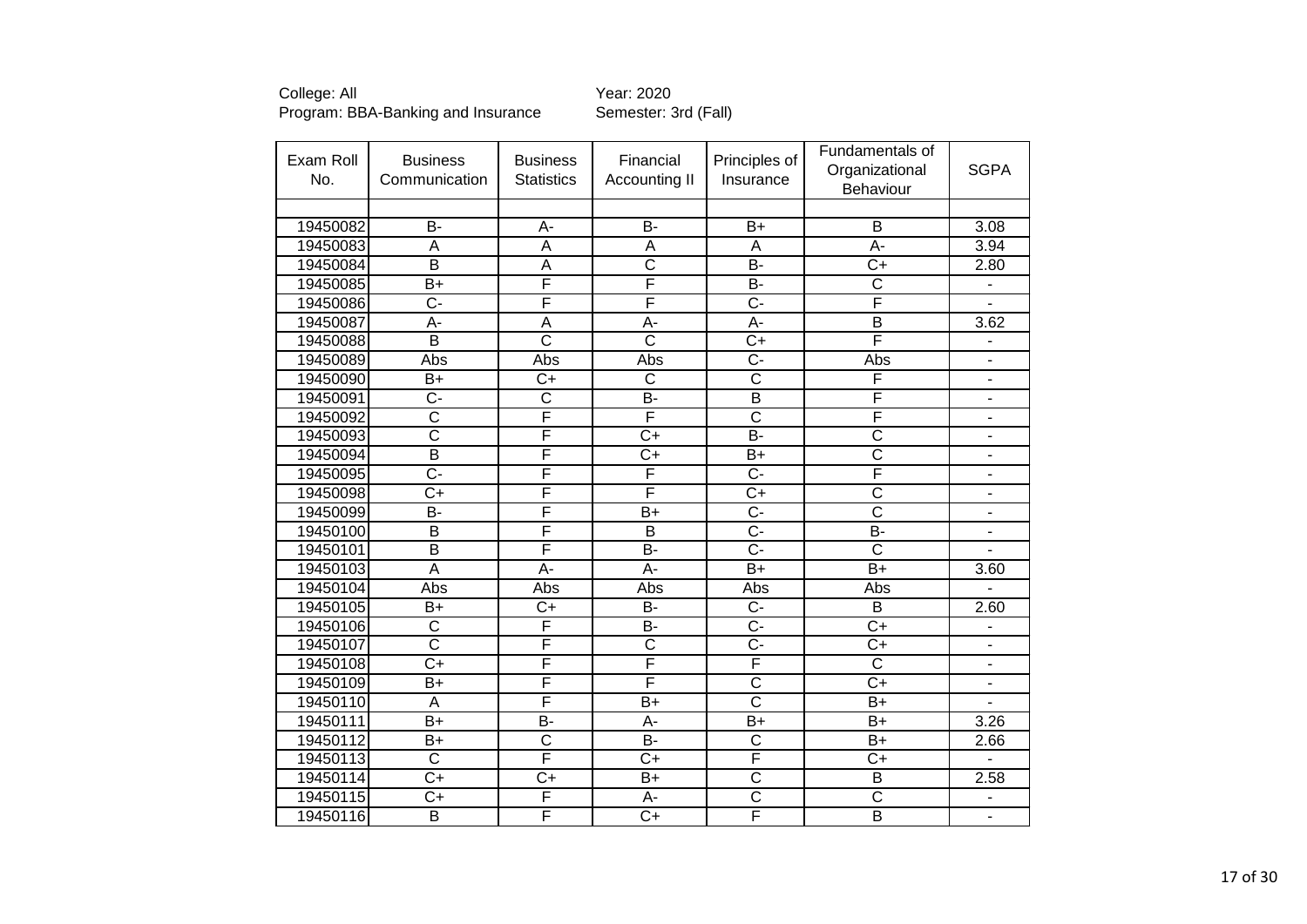| Exam Roll<br>No. | <b>Business</b><br>Communication | <b>Business</b><br><b>Statistics</b> | Financial<br>Accounting II | Principles of<br>Insurance | Fundamentals of<br>Organizational<br>Behaviour | <b>SGPA</b>                  |
|------------------|----------------------------------|--------------------------------------|----------------------------|----------------------------|------------------------------------------------|------------------------------|
|                  |                                  |                                      |                            |                            |                                                |                              |
| 19450117         | $B+$                             | $\mathsf{C}$                         | <b>B-</b>                  | $C+$                       | <b>B-</b>                                      | 2.60                         |
| 19450118         | $\overline{B}$                   | F                                    | A                          | $\overline{C}$             | $\overline{B}$                                 |                              |
| 19450119         | Abs                              | Abs                                  | Abs                        | Abs                        | Abs                                            |                              |
| 19450120         | $\overline{B}$                   | B                                    | A-                         | $\overline{C+}$            | $B+$                                           | 3.00                         |
| 19450121         | A-                               | B-                                   | $B+$                       | $\overline{\mathsf{C}}$    | $\overline{B}$                                 | 2.94                         |
| 19450122         | $\overline{B}$                   | F                                    | $\overline{C}$             | $\overline{C}$             | $\overline{C}$                                 |                              |
| 19450123         | $B+$                             | $\overline{\mathsf{F}}$              | $C+$                       | F                          | $A -$                                          |                              |
| 19450124         | $\overline{A}$                   | $\overline{\mathsf{B}}$              | $\overline{B}$             | $\overline{\text{c}}$      | $\overline{B}$                                 | 3.12                         |
| 19450125         | <b>B-</b>                        | A-                                   | A-                         | <b>B-</b>                  | <b>B-</b>                                      | 3.10                         |
| 19450126         | F                                | F                                    | F                          | F                          | $\overline{C}$                                 | $\qquad \qquad \blacksquare$ |
| 19450128         | $\overline{D+}$                  | F                                    | $\overline{\text{c}}$      | F                          | F                                              | ä,                           |
| 19450129         | $B+$                             | $\overline{B+}$                      | $\overline{A}$             | $\overline{B}$             | A                                              | 3.46                         |
| 19450130         | $C+$                             | $\overline{F}$                       | A-                         | F                          | $\overline{\text{c}}$                          | $\overline{\phantom{m}}$     |
| 19450131         | A-                               | F                                    | A                          | $\overline{B}$             | $B+$                                           | $\overline{\phantom{a}}$     |
| 19450132         | $B+$                             | F                                    | $\overline{C+}$            | $\overline{\text{c}}$      | $\overline{B}$                                 | $\blacksquare$               |
| 19450133         | <b>B-</b>                        | $\overline{\mathsf{F}}$              | A                          | F                          | $B+$                                           | ä,                           |
| 19450135         | $\overline{\mathsf{B}}$          | Abs                                  | Abs                        | F                          | $\overline{\text{c}}$                          |                              |
| 19450136         | A                                | A                                    | A                          | $B+$                       | $B+$                                           | 3.72                         |
| 19450137         | $\overline{A}$                   | A                                    | $\overline{A}$             | $B+$                       | A                                              | 3.86                         |
| 19450138         | $\overline{A}$                   | A                                    | $\overline{A}$             | $\overline{C}$             | $\overline{A}$                                 | 3.66                         |
| 19450139         | $\overline{C}$                   | $\overline{\mathsf{F}}$              | A-                         | <b>B-</b>                  | $\overline{B}$                                 |                              |
| 19450141         | $\overline{A}$ -                 | <b>B-</b>                            | $\overline{A}$             | $\overline{B}$             | $A -$                                          | 3.36                         |
| 19450143         | F                                | F                                    | $\overline{A}$ -           | F                          | B-                                             |                              |
| 19450144         | D+                               | $\overline{\mathsf{F}}$              | <b>B-</b>                  | F                          | $\overline{\text{c}}$                          |                              |
| 19450145         | $\overline{\mathsf{B}}$          | $\overline{A}$                       | A-                         | $\overline{C}$             | $\overline{B}$                                 | 3.14                         |
| 19450146         | D+                               | F                                    | $\overline{C}$             | F                          | $\overline{\text{c}}$                          | $\qquad \qquad \blacksquare$ |
| 19450147         | $B+$                             | $\overline{\mathsf{F}}$              | A-                         | $\overline{\text{c}}$      | $B+$                                           | $\qquad \qquad \blacksquare$ |
| 19450148         | $C+$                             | $\overline{F}$                       | $C+$                       | F                          | F                                              | $\overline{\phantom{0}}$     |
| 19450149         | $\overline{\mathsf{B}}$          | $\overline{A}$                       | $\overline{A}$             | $\overline{C+}$            | $\overline{A}$ -                               | 3.40                         |
| 19450150         | $B+$                             | $B+$                                 | A                          | B-                         | A-                                             | 3.40                         |
| 19450151         | <b>B-</b>                        | $C+$                                 | A-                         | $C+$                       | $\overline{C}$                                 | 2.66                         |
| 19450152         | $\overline{\mathsf{B}}$          | $\overline{B}$                       | $\overline{A}$             | $\overline{B}$ -           | $\overline{C+}$                                | 3.00                         |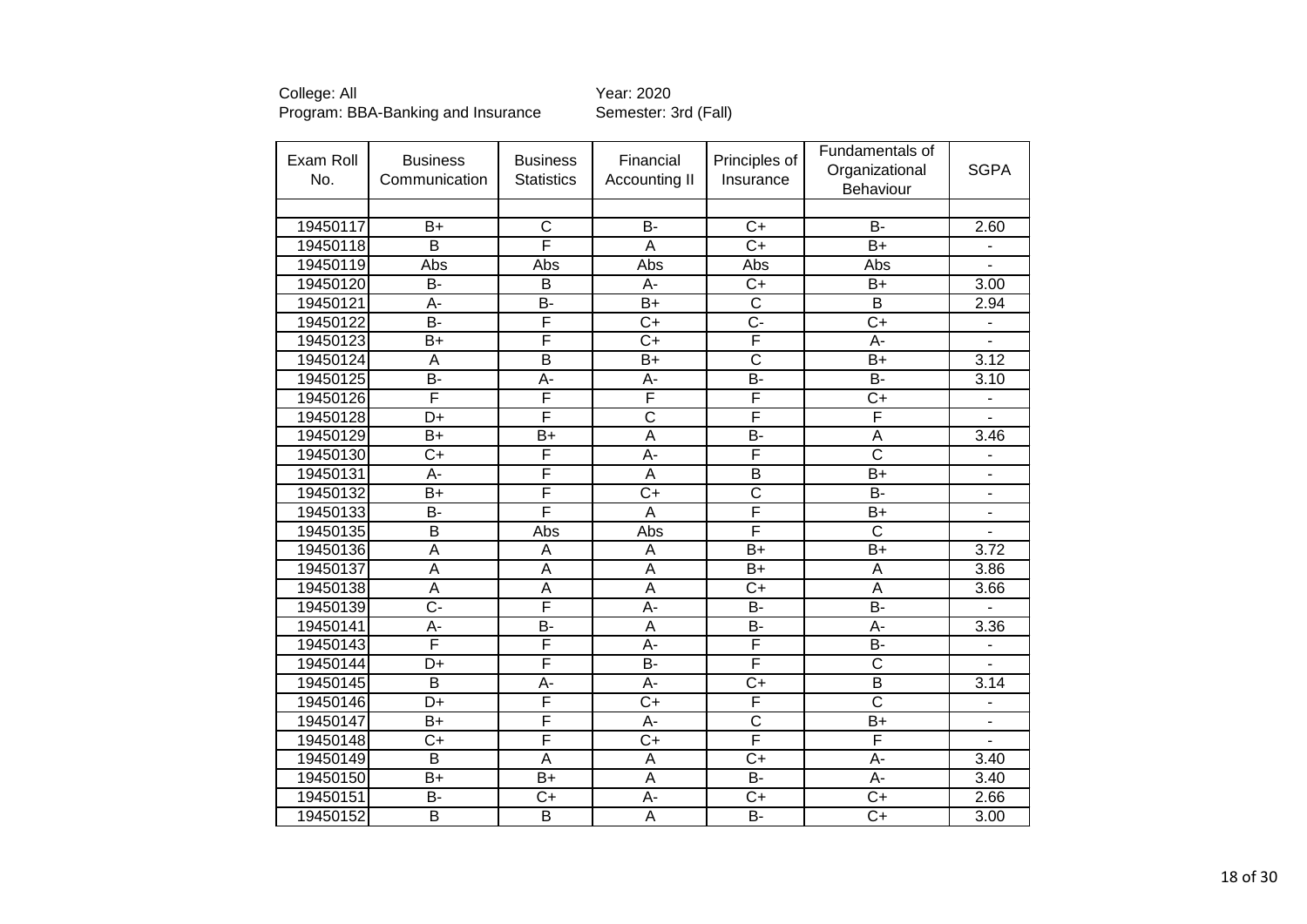| Exam Roll<br>No. | <b>Business</b><br>Communication | <b>Business</b><br><b>Statistics</b> | Financial<br>Accounting II | Principles of<br>Insurance | Fundamentals of<br>Organizational<br>Behaviour | <b>SGPA</b>    |
|------------------|----------------------------------|--------------------------------------|----------------------------|----------------------------|------------------------------------------------|----------------|
|                  |                                  |                                      |                            |                            |                                                |                |
| 19450153         | $C+$                             | $\overline{B}$                       | A                          | C                          | $C+$                                           | 2.66           |
| 19450154         | $\overline{B}$                   | $C+$                                 | $B+$                       | $\overline{\text{C}}$      | B                                              | 2.78           |
| 19450155         | $\overline{C}$ -                 | $\overline{C+}$                      | $B+$                       | F                          | $\overline{\mathsf{B}}$                        |                |
| 19450156         | A-                               | <b>B-</b>                            | B                          | <b>B-</b>                  | $B+$                                           | 3.08           |
| 19450157         | $\overline{A}$                   | B-                                   | $\overline{A}$             | $\overline{B}$             | А-                                             | 3.42           |
| 19450158         | $\overline{\text{c}}$            | $\overline{\text{c}}$                | $\overline{C+}$            | F                          | $\overline{\text{c}}$                          |                |
| 19450159         | $\overline{A}$                   | B                                    | A                          | A                          | A                                              | 3.80           |
| 19450160         | $\overline{B+}$                  | $\overline{C+}$                      | $\overline{B}$             | $\overline{C+}$            | $\overline{A}$ -                               | 2.86           |
| 19450161         | <b>B-</b>                        | $\overline{\text{c}}$                | B                          | $\overline{\text{c}}$      | $\overline{\text{c}}$                          | 2.34           |
| 19450162         | $B+$                             | $\overline{\text{c}}$                | $\overline{B}$             | $\overline{C}$ -           | $\overline{\text{c}}$                          | 2.34           |
| 19450163         | A                                | $\overline{B+}$                      | $B+$                       | $\overline{C}$             | $B -$                                          | 3.12           |
| 19450164         | A-                               | $\overline{C+}$                      | B                          | $C+$                       | $\overline{C+}$                                | 2.72           |
| 19450165         | B                                | $C+$                                 | $B+$                       | B                          | $C+$                                           | 2.78           |
| 19450166         | $\overline{\text{c}}$            | $\overline{\text{c}}$                | $\overline{B}$             | $\overline{\text{c}}$      | $\overline{\text{c}}$                          | 2.14           |
| 19450167         | $B+$                             | $\overline{B}$                       | A-                         | $\overline{\mathsf{B}}$    | A-                                             | 3.34           |
| 19450168         | D+                               | F                                    | F                          | Abs                        | $C+$                                           | $\overline{a}$ |
| 19450169         | $\overline{\mathsf{C}}$          | F                                    | $\overline{B}$             | Ċ-                         | $\overline{B}$                                 |                |
| 19450170         | $B+$                             | $B+$                                 | $\overline{A}$             | $\overline{B}$             | A                                              | 3.52           |
| 19450171         | C-                               | F                                    | Expelled                   | F                          | F                                              |                |
| 19450174         | F                                | <b>NQ</b>                            | F                          | F                          | <b>NQ</b>                                      | ۰              |
| 19450175         | $\overline{A}$ -                 | B                                    | $\overline{B}$             | <b>NQ</b>                  | $\overline{\mathsf{B}}$                        | L,             |
| 19450176         | $B+$                             | F                                    | B                          | $C+$                       | $B+$                                           | L,             |
| 19450177         | $\overline{B+}$                  | $\overline{\mathsf{B}}$              | $\overline{\mathsf{B}}$    | $\overline{\text{c}}$      | NQ                                             |                |
| 19450179         | $\overline{B}$                   | $\overline{\text{c}}$                | $\overline{B+}$            | $\overline{C+}$            | $\overline{\text{c}}$                          | 2.46           |
| 19450180         | <b>NQ</b>                        | <b>NQ</b>                            | <b>NQ</b>                  | <b>NQ</b>                  | <b>NQ</b>                                      |                |
| 19450181         | $B+$                             | F                                    | F                          | $\overline{\text{c}}$      | $\overline{\mathsf{B}}$                        | $\overline{a}$ |
| 19450184         | А-                               | B                                    | $B+$                       | B                          | A                                              | 3.40           |
| 19450185         | A-                               | F                                    | <b>NQ</b>                  | B                          | B                                              | $\overline{a}$ |
| 19450186         | A-                               | F                                    | $\overline{C}$             | B                          | B-                                             | $\overline{a}$ |
| 19450187         | $B+$                             | $B+$                                 | A-                         | $\overline{\text{c}}$      | B                                              | 3.06           |
| 19450188         | $C+$                             | F                                    | F                          | $\overline{\text{c}}$      | $\overline{\text{c}}$                          |                |
| 19450189         | $\overline{A}$                   | $\overline{\mathsf{A}}$              | $\overline{A}$             | $\overline{\mathsf{A}}$    | $\overline{\mathsf{A}}$                        | 4.00           |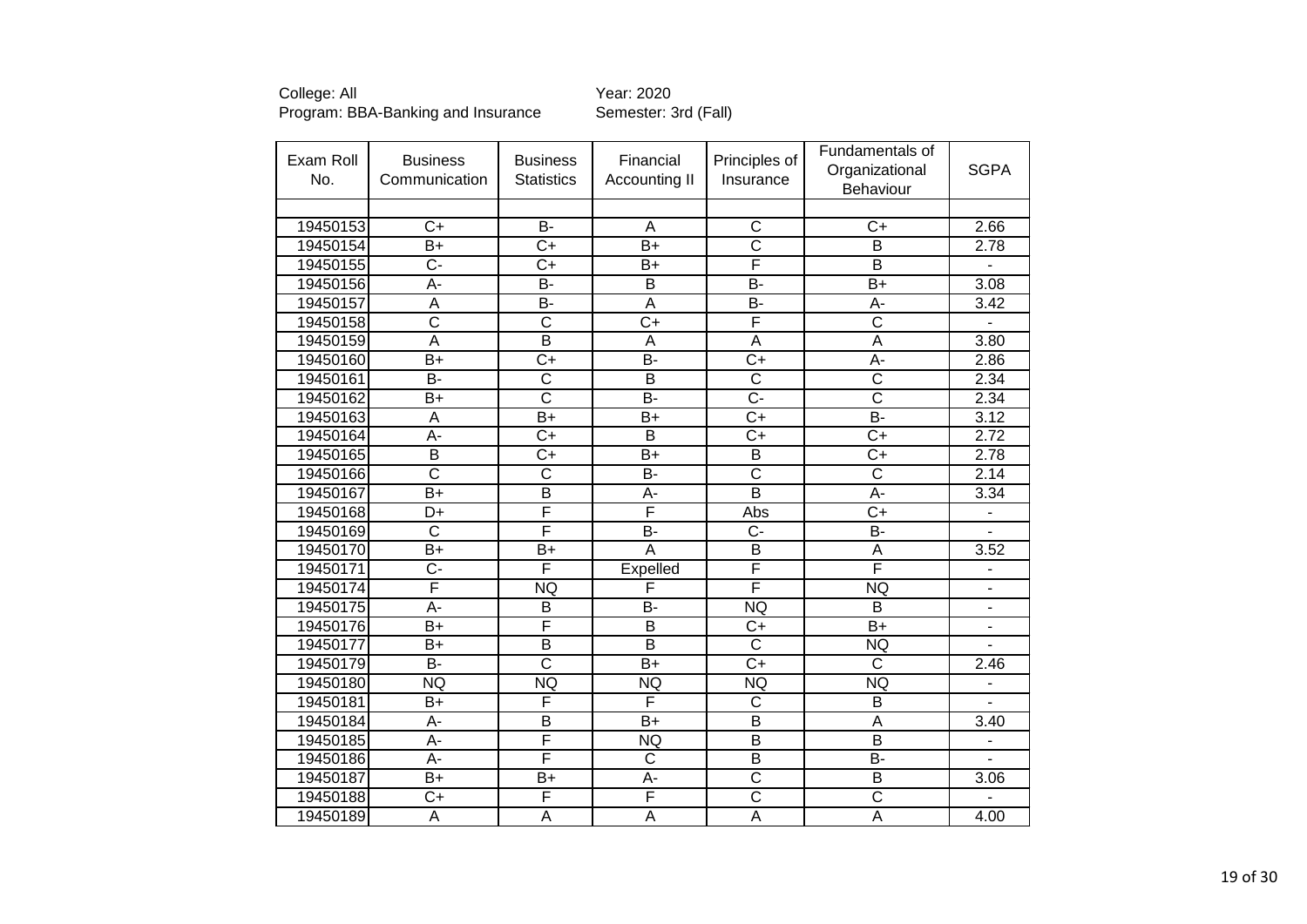| Exam Roll<br>No. | <b>Business</b><br>Communication | <b>Business</b><br><b>Statistics</b> | Financial<br>Accounting II | Principles of<br>Insurance | Fundamentals of<br>Organizational<br>Behaviour | <b>SGPA</b>              |
|------------------|----------------------------------|--------------------------------------|----------------------------|----------------------------|------------------------------------------------|--------------------------|
|                  |                                  |                                      |                            |                            |                                                |                          |
| 19450190         | C                                | $\overline{F}$                       | Expelled                   | $\mathsf{C}$               | F                                              | $\blacksquare$           |
| 19450191         | $\overline{\mathsf{B}}$          | F                                    | Expelled                   | $\overline{C}$             | $\overline{B}$                                 | $\overline{\phantom{a}}$ |
| 19450192         | B-                               | F                                    | B-                         | <b>NQ</b>                  | B-                                             | $\blacksquare$           |
| 19450194         | $\overline{\text{c}}$            | $\overline{\mathsf{F}}$              | F                          | $\overline{\text{c}}$      | F                                              |                          |
| 19450195         | $\overline{C}$ -                 | <b>NQ</b>                            | F                          | $\overline{D+}$            | F                                              |                          |
| 19450196         | $\overline{A}$                   | $B+$                                 | $\overline{A}$             | A                          | A                                              | 3.86                     |
| 19450197         | D+                               | <b>NQ</b>                            | F                          | F                          | F                                              |                          |
| 19450198         | $\overline{B}$                   | F                                    | $\overline{B}$             | B-                         | B-                                             | L,                       |
| 19450199         | $\overline{A}$ -                 | F                                    | F                          | $\overline{B}$             | $B+$                                           | $\overline{\phantom{a}}$ |
| 19450200         | <b>B-</b>                        | F                                    | F                          | $\overline{\text{c}}$      | <b>B-</b>                                      |                          |
| 19450201         | $\overline{\text{c}}$            | $\overline{\mathsf{B}}$              | $\overline{B}$             | $\overline{C+}$            | A-                                             | 2.74                     |
| 19450202         | $\overline{\text{c}}$            | $\overline{B}$                       | F                          | $\overline{\text{c}}$      | A                                              | $\overline{\phantom{a}}$ |
| 19450203         | $\overline{C}$                   | F                                    | F                          | $\overline{\text{c}}$      | $\overline{B}$                                 |                          |
| 19450204         | $\overline{C}$                   | A                                    | $\overline{A}$             | B-                         | A                                              | 3.40                     |
| 19450205         | B                                | B                                    | A-                         | B                          | A                                              | 3.34                     |
| 19450206         | F                                | F                                    | F                          | <b>B-</b>                  | B                                              | $\overline{a}$           |
| 19450207         | $\overline{\mathsf{B}}$          | F                                    | F                          | $\overline{\mathsf{C}}$    | $\overline{B+}$                                | $\overline{a}$           |
| 19450208         | $B+$                             | $C+$                                 | A-                         | $\overline{B}$             | A                                              | 3.26                     |
| 19450209         | $\overline{C+}$                  | $\overline{B}$                       | $\overline{\mathsf{B}}$    | $\overline{C+}$            | $\overline{A}$                                 | 2.86                     |
| 19450210         | $\overline{B}$                   | $\overline{A}$                       | $\overline{\mathsf{A}}$    | $\overline{A}$ -           | $\overline{A}$                                 | 3.68                     |
| 19450211         | $B+$                             | $\overline{C}$                       | $B+$                       | $C+$                       | A-                                             | 2.98                     |
| 19450212         | $\overline{B}$                   | $\overline{B}$                       | $\overline{A}$             | $\overline{B}$             | A-                                             | 3.34                     |
| 19450213         | $\overline{\mathsf{B}}$          | $\overline{C+}$                      | $\overline{B+}$            | $\overline{C+}$            | $\overline{A}$                                 | 2.98                     |
| 19450214         | $\overline{B}$                   | A-                                   | $B+$                       | $B+$                       | A                                              | 3.40                     |
| 19450215         | $\overline{B}$                   | $\overline{C}$                       | A-                         | $B+$                       | A-                                             | 3.20                     |
| 19450216         | $\overline{B}$                   | $\overline{\mathsf{C}}$              | $\overline{A}$ -           | $\overline{B}$             | A-                                             | 3.02                     |
| 19450217         | F                                | $\overline{C+}$                      | A-                         | $\overline{C}$ -           | F                                              | ÷                        |
| 19450218         | $C+$                             | $\overline{F}$                       | <b>B-</b>                  | $\overline{\text{c}}$      | $\overline{\mathsf{B}}$                        | $\blacksquare$           |
| 19450219         | $\overline{B}$                   | F                                    | $\overline{C+}$            | $\overline{\text{c}}$      | $\overline{A}$ -                               | ÷,                       |
| 19450220         | $B+$                             | B                                    | <b>B-</b>                  | A-                         | A-                                             | 3.28                     |
| 19450221         | Abs                              | Abs                                  | Abs                        | Abs                        | Abs                                            |                          |
| 19450222         | $\overline{\text{c}}$            | $\overline{B}$                       | $\overline{\text{c}}$      | $\overline{C}$             | $\overline{B}$                                 | 2.46                     |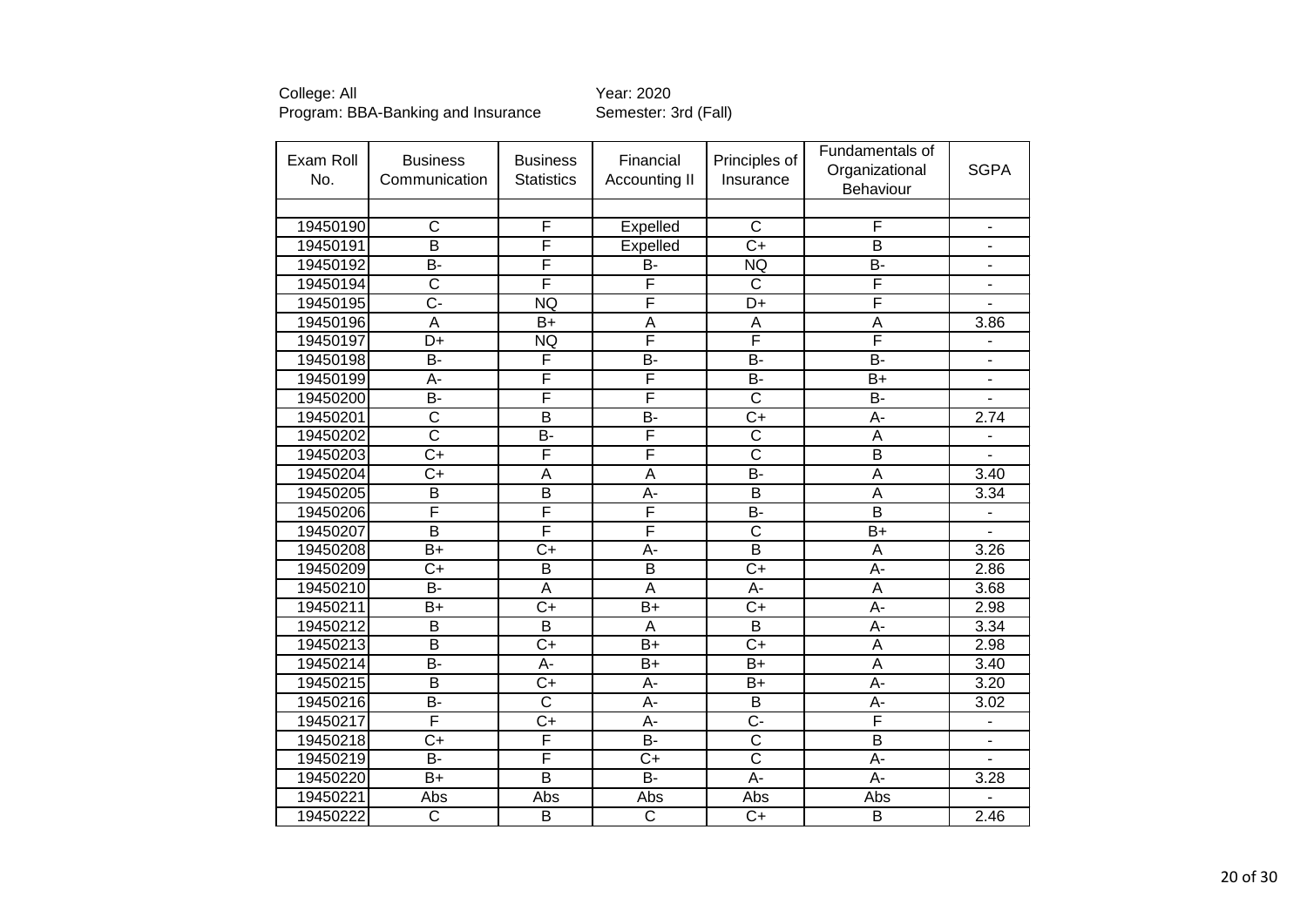| Exam Roll<br>No. | <b>Business</b><br>Communication | <b>Business</b><br><b>Statistics</b> | Financial<br>Accounting II | Principles of<br>Insurance | Fundamentals of<br>Organizational<br>Behaviour | <b>SGPA</b>                  |
|------------------|----------------------------------|--------------------------------------|----------------------------|----------------------------|------------------------------------------------|------------------------------|
|                  |                                  |                                      |                            |                            |                                                |                              |
| 19450223         | B                                | B                                    | A-                         | А-                         | A                                              | 3.48                         |
| 19450224         | $\overline{B}$                   | B-                                   | $\overline{B}$             | $\overline{\text{c}}$      | $\overline{\mathsf{B}}$                        | 2.68                         |
| 19450225         | $\overline{B}$                   | $\overline{C}$                       | A-                         | B-                         | $B+$                                           | 2.88                         |
| 19450226         | $\overline{\text{c}}$            | $C+$                                 | $B+$                       | $\overline{\text{c}}$      | $B+$                                           | 2.58                         |
| 19450227         | B-                               | A                                    | A-                         | $\overline{\mathsf{B}}$    | $\overline{A}$ -                               | 3.42                         |
| 19450228         | $\overline{A}$ -                 | F                                    | $\overline{B}$             | $\overline{B+}$            | $\overline{\mathsf{A}}$                        |                              |
| 19450229         | $\overline{B}$                   | $A -$                                | $B+$                       | B-                         | A                                              | 3.28                         |
| 19450230         | $\overline{\text{c}}$            | $\overline{\mathsf{C}}$              | B                          | $C+$                       | $\overline{B}$                                 | 2.46                         |
| 19450231         | $\overline{C}$                   | $\overline{C+}$                      | F                          | $\overline{C}$ -           | $B+$                                           |                              |
| 19450232         | B                                | $\overline{\mathsf{F}}$              | F                          | $\overline{\text{C}}$      | $B+$                                           |                              |
| 19450233         | $\overline{\mathsf{B}}$          | $\overline{A}$ -                     | $\overline{B}$             | $\overline{B}$             | $\overline{A}$ -                               | $\overline{3.16}$            |
| 19450234         | $B+$                             | F                                    | F                          | F                          | A                                              |                              |
| 19450235         | $\overline{B}$                   | B-                                   | $\overline{\text{c}}$      | $\overline{\text{c}}$      | $B+$                                           | 2.54                         |
| 19450236         | A-                               | A                                    | $\overline{A}$ -           | $B+$                       | A                                              | 3.74                         |
| 19450237         | A-                               | A                                    | A                          | A                          | Abs                                            | $\qquad \qquad \blacksquare$ |
| 19450238         | $\overline{B}$                   | $\overline{\mathsf{F}}$              | F                          | $C+$                       | $B+$                                           | $\blacksquare$               |
| 19450239         | $\overline{\text{c}}$            | B                                    | $\overline{B}$             | $\overline{\text{C}}$      | F                                              | L.                           |
| 19450240         | B-                               | $\overline{\mathrm{c}}$              | <b>B-</b>                  | B-                         | $B+$                                           | 2.68                         |
| 19450241         | B                                | F                                    | F                          | $\overline{\text{C}}$      | F                                              |                              |
| 19450242         | $A -$                            | $\overline{A}$ -                     | $\overline{B}$             | $\overline{B}$             | $\overline{\text{c}}$                          | 2.96                         |
| 19450243         | F                                | B                                    | F                          | F                          | Abs                                            |                              |
| 19450244         | A-                               | $B+$                                 | A-                         | A-                         | $C+$                                           | 3.34                         |
| 19450246         | $\overline{\mathsf{B}}$          | $\overline{C+}$                      | F                          | $\overline{B}$             | $\overline{\text{c}}$                          |                              |
| 19450247         | $\overline{A}$ -                 | <b>B-</b>                            | F                          | $B+$                       | $\overline{C+}$                                | ÷,                           |
| 19450248         | A                                | F                                    | F                          | A-                         | A-                                             |                              |
| 19450249         | $\overline{B+}$                  | $\overline{B}$                       | $\overline{B+}$            | $\overline{C}$             | $\overline{C+}$                                | 2.78                         |
| 19450251         | A-                               | A-                                   | $\overline{B}$             | A-                         | $B+$                                           | 3.48                         |
| 19450252         | $B+$                             | A                                    | A-                         | A                          | B-                                             | 3.54                         |
| 19450253         | $\overline{B+}$                  | $\overline{A}$ -                     | $\overline{A}$             | $\overline{\mathsf{B}}$    | $\overline{\mathsf{B}}$                        | 3.40                         |
| 19450254         | <b>B-</b>                        | $C+$                                 | B                          | $C+$                       | $C -$                                          | 2.40                         |
| 19450255         | <b>NQ</b>                        | F                                    | <b>NQ</b>                  | NQ                         | F                                              | $\frac{1}{2}$                |
| 19450256         | Abs                              | Abs                                  | Abs                        | Abs                        | Abs                                            | $\blacksquare$               |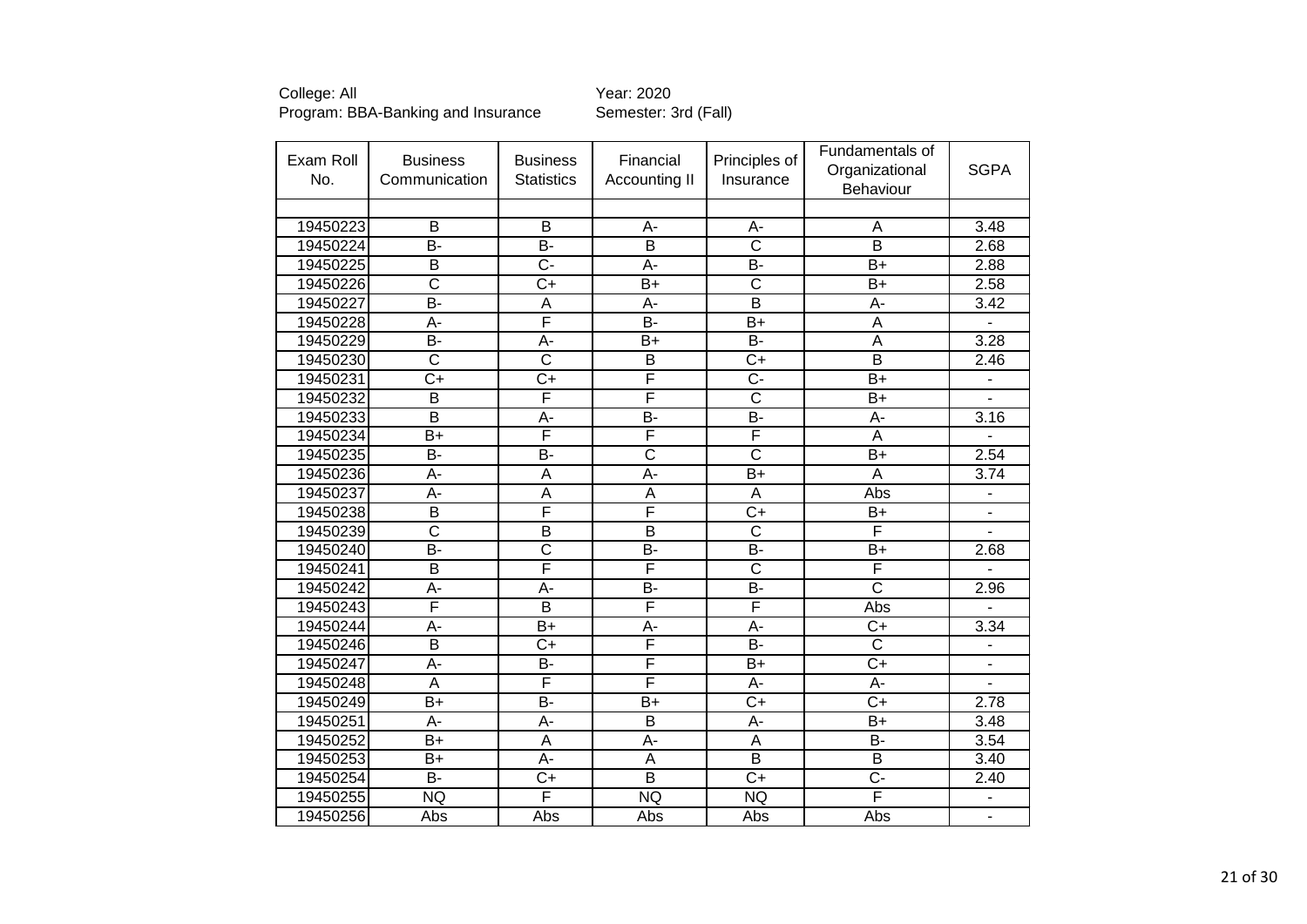| Exam Roll<br>No. | <b>Business</b><br>Communication | <b>Business</b><br><b>Statistics</b> | Financial<br>Accounting II | Principles of<br>Insurance | Fundamentals of<br>Organizational<br><b>Behaviour</b> | <b>SGPA</b>                  |
|------------------|----------------------------------|--------------------------------------|----------------------------|----------------------------|-------------------------------------------------------|------------------------------|
|                  |                                  |                                      |                            |                            |                                                       |                              |
| 19450257         | <b>B-</b>                        | F                                    | $\mathsf C$                | $C+$                       | $\mathsf{C}$                                          | $\overline{a}$               |
| 19450258         | $\overline{A}$ -                 | A-                                   | $\overline{\text{c}}$      | $\overline{\text{c}}$      | $\overline{B}$ -                                      | 2.82                         |
| 19450259         | A                                | A-                                   | A                          | A                          | A-                                                    | 3.88                         |
| 19450260         | $B+$                             | A-                                   | A                          | $B+$                       | $\overline{\text{c}}$                                 | 3.26                         |
| 19450261         | $\overline{C}$ -                 | F                                    | F                          | F                          | F                                                     |                              |
| 19450262         | $\overline{A}$                   | $B+$                                 | A                          | $\overline{\mathsf{A}}$    | $B+$                                                  | 3.72                         |
| 19450263         | A                                | A                                    | A                          | A                          | Α                                                     | 4.00                         |
| 19450264         | $\overline{\mathsf{A}}$          | $\overline{B}$                       | $\overline{\mathsf{B}}$    | $\overline{\mathsf{B}}$    | $\overline{B}$ -                                      | 3.08                         |
| 19450266         | B                                | B-                                   | $\overline{\text{c}}$      | B-                         | $C+$                                                  | 2.54                         |
| 19450267         | $\overline{A}$                   | F                                    | F                          | $\overline{B}$             | $\overline{C}$                                        |                              |
| 19450269         | $\overline{A}$                   | A-                                   | $\overline{\mathsf{B}}$    | A-                         | $B+$                                                  | 3.54                         |
| 19450270         | $\overline{C}$ -                 | F                                    | F                          | $\overline{C}$             | F                                                     | $\qquad \qquad \blacksquare$ |
| 19450271         | $\overline{\text{c}}$            | F                                    | F                          | $C+$                       | F                                                     | $\qquad \qquad \blacksquare$ |
| 19450272         | $\overline{\mathsf{C}}$          | F                                    | F                          | F                          | F                                                     | $\qquad \qquad \blacksquare$ |
| 19450273         | F                                | F                                    | F                          | F                          | Abs                                                   | ä,                           |
| 19450274         | B-                               | B-                                   | A-                         | A                          | C                                                     | 3.02                         |
| 19450275         | $\overline{\text{C}}$            | F                                    | F                          | F                          | F                                                     |                              |
| 19450276         | A                                | A                                    | A                          | A                          | A                                                     | 4.00                         |
| 19450277         | $\overline{A}$                   | F                                    | $\overline{\text{c}}$      | A-                         | $\overline{B}$                                        |                              |
| 19450278         | $\overline{B}$                   | F                                    | F                          | B-                         | $\overline{C}$ -                                      |                              |
| 19450279         | $A -$                            | F                                    | F                          | $\overline{B}$             | $C+$                                                  |                              |
| 19450280         | $\overline{\text{c}}$            | F                                    | $\overline{C}$             | $\overline{\text{C}}$      | $\overline{\text{c}}$                                 |                              |
| 19450281         | $\overline{\mathsf{A}}$          | $A -$                                | $\overline{\mathsf{A}}$    | $\overline{\mathsf{A}}$    | $\overline{\mathsf{A}}$                               | 3.94                         |
| 19450282         | A                                | A-                                   | F                          | $C+$                       | $C+$                                                  |                              |
| 19450285         | F                                | F                                    | Abs                        | $\overline{C}$             | F                                                     |                              |
| 19450286         | $\overline{A}$                   | A                                    | A                          | A                          | A-                                                    | 3.94                         |
| 19450287         | $\overline{A}$                   | A                                    | $B+$                       | A-                         | $B+$                                                  | 3.66                         |
| 19450288         | $\overline{C}$ -                 | F                                    | F                          | F                          | C-                                                    | $\overline{\phantom{0}}$     |
| 19450289         | $\overline{\text{c}}$            | $\overline{\text{c}}$                | F                          | F                          | F                                                     | $\overline{\phantom{a}}$     |
| 19450290         | B                                | $C+$                                 | F                          | $C+$                       | $C -$                                                 | $\overline{\phantom{a}}$     |
| 19450291         | Abs                              | Abs                                  | Abs                        | Abs                        | Abs                                                   | $\overline{\phantom{a}}$     |
| 19450292         | A-                               | $\overline{\text{C}}$                | F                          | $\overline{\mathsf{B}}$    | $C+$                                                  | $\blacksquare$               |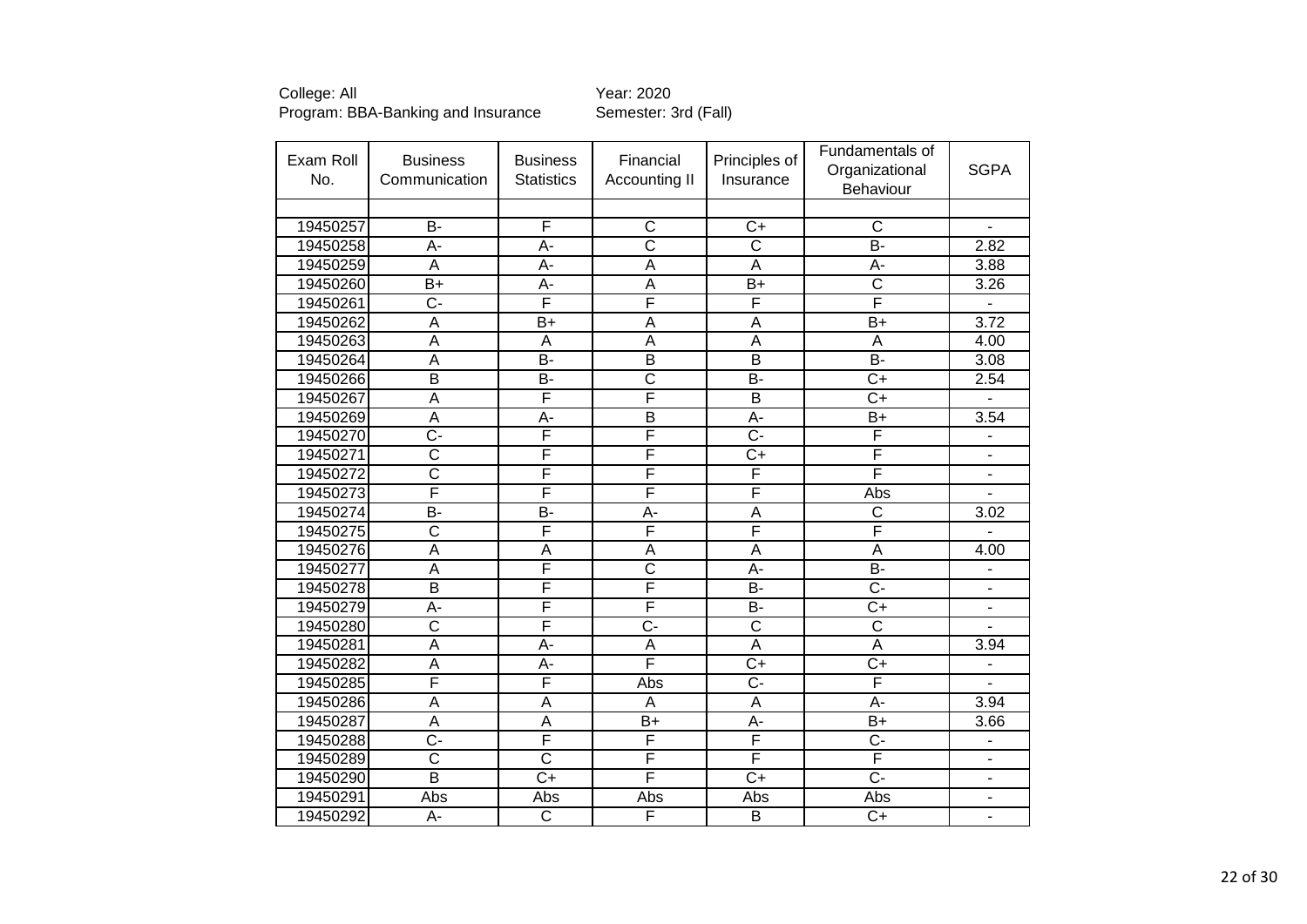| Exam Roll<br>No. | <b>Business</b><br>Communication | <b>Business</b><br><b>Statistics</b> | Financial<br>Accounting II | Principles of<br>Insurance         | Fundamentals of<br>Organizational<br>Behaviour | <b>SGPA</b>              |
|------------------|----------------------------------|--------------------------------------|----------------------------|------------------------------------|------------------------------------------------|--------------------------|
|                  |                                  |                                      |                            |                                    |                                                |                          |
| 19450293         | A                                | $\overline{A}$                       | $\overline{A}$             | $\overline{A}$                     | A                                              | 4.00                     |
| 19450294         | B                                | $\overline{B}$                       | $\overline{C+}$            | $\overline{B}$                     | $\overline{C+}$                                | 2.72                     |
| 19450295         | B-                               | B+                                   | А-                         | B+                                 | C                                              | 3.00                     |
| 19450296         | $\overline{C}$                   | F                                    | F                          | $\overline{C}$                     | F                                              |                          |
| 19450297         | $\overline{C+}$                  | $C+$                                 | F                          | $\overline{\text{c}}$              | $B+$                                           |                          |
| 19450298         | $\overline{A}$                   | A-                                   | A                          | $\overline{\mathsf{A}}$            | A-                                             | 3.88                     |
| 19450299         | $\overline{\text{c}}$            | $C+$                                 | $\overline{\text{C}}$      | C+                                 | F                                              |                          |
| 19450300         | $A -$                            | $B -$                                | F                          | $\overline{\mathsf{A}}$            | $\overline{\mathsf{B}}$                        |                          |
| 19450301         | A-                               | <b>B-</b>                            | $B+$                       | B                                  | $\overline{\mathsf{B}}$                        | 3.14                     |
| 19450302         | $\overline{B}$                   | Abs                                  | F                          | $\overline{\overline{\mathsf{F}}}$ | Abs                                            |                          |
| 19450303         | $\overline{A}$                   | A-                                   | $\overline{B}$             | $\overline{A}$ -                   | А-                                             | 3.56                     |
| 19450304         | $\overline{A}$                   | A                                    | A                          | A                                  | A                                              | 4.00                     |
| 19450305         | $C+$                             | $B -$                                | C-                         | B-                                 | B-                                             | 2.42                     |
| 19450306         | A-                               | A                                    | $\overline{\mathsf{B}}$    | A-                                 | $\overline{\mathsf{B}}$                        | 3.48                     |
| 19450307         | A                                | A                                    | A                          | $\overline{A}$                     | A                                              | 4.00                     |
| 19450308         | $\overline{\text{c}}$            | F                                    | F                          | $\overline{C}$                     | F                                              | L,                       |
| 19450309         | $\overline{\mathsf{B}}$          | $\overline{C}$ -                     | Abs                        | $\overline{C}$                     | $\overline{B+}$                                | $\blacksquare$           |
| 19450310         | $\overline{C}$ -                 | F                                    | $C -$                      | $\overline{C}$                     | F                                              |                          |
| 19450311         | $B+$                             | F                                    | $C+$                       | $B+$                               | $C+$                                           |                          |
| 19450312         | B                                | $\overline{C+}$                      | B-                         | A-                                 | $\overline{\mathsf{B}}$                        | 2.94                     |
| 19450313         | $\overline{\text{c}}$            | F                                    | F                          | $C+$                               | <b>B-</b>                                      |                          |
| 19450314         | $\overline{B}$                   | F                                    | $C+$                       | A-                                 | $\overline{\mathsf{B}}$                        |                          |
| 19450315         | $\overline{\text{c}}$            | F                                    | F                          | $\overline{C+}$                    | F                                              | ä,                       |
| 19450317         | $B+$                             | F                                    | A                          | A                                  | A                                              |                          |
| 19450318         | $\overline{B}$                   | $\overline{C}$ -                     | $\overline{B+}$            | A-                                 | $\overline{\mathsf{B}}$                        | 2.88                     |
| 19450319         | $\overline{\text{c}}$            | F                                    | F                          | $C+$                               | F                                              |                          |
| 19450320         | $\overline{\text{c}}$            | $\overline{C}$ -                     | A-                         | $\overline{\text{c}}$              | $C+$                                           | 2.34                     |
| 19450321         | А-                               | B-                                   | A                          | A                                  | Α                                              | 3.68                     |
| 19450322         | B-                               | F                                    | F                          | B-                                 | $\overline{C}$                                 | $\overline{a}$           |
| 19450323         | B                                | F                                    | F                          | B+                                 | $B+$                                           | $\overline{\phantom{a}}$ |
| 19450324         | $\overline{\text{c}}$            | F                                    | F                          | $\overline{\text{c}}$              | $C+$                                           |                          |
| 19450325         | $\overline{\mathsf{B}}$          | F                                    | F                          | $\overline{\mathsf{B}}$            | $\overline{\mathsf{B}}$                        | $\blacksquare$           |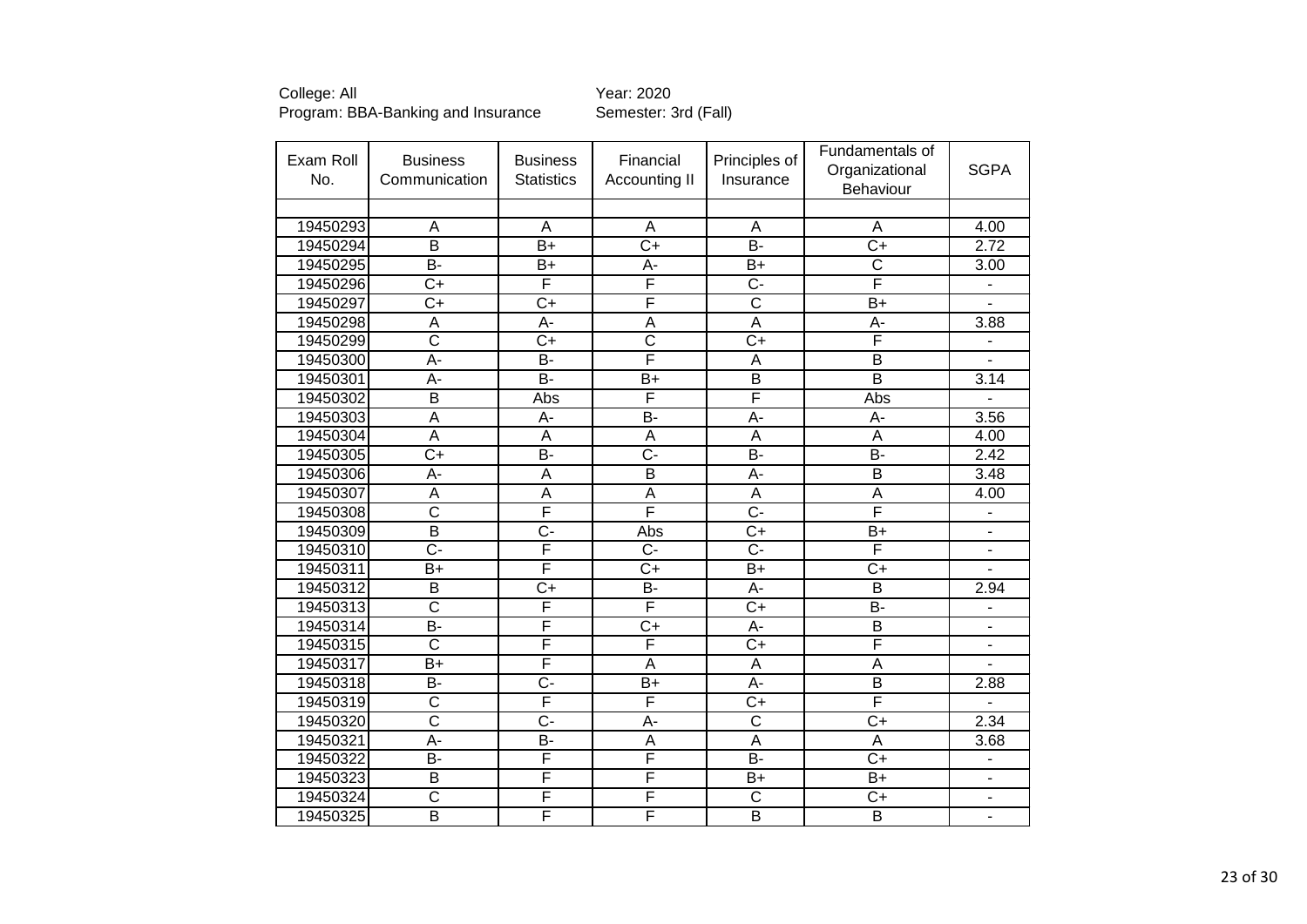| Exam Roll<br>No. | <b>Business</b><br>Communication | <b>Business</b><br><b>Statistics</b> | Financial<br>Accounting II | Principles of<br>Insurance | Fundamentals of<br>Organizational<br>Behaviour | <b>SGPA</b>              |
|------------------|----------------------------------|--------------------------------------|----------------------------|----------------------------|------------------------------------------------|--------------------------|
|                  |                                  |                                      |                            |                            |                                                |                          |
| 19450327         | F                                | F                                    | F                          | B-                         | B                                              | $\overline{\phantom{a}}$ |
| 19450328         | $\overline{B}$                   | F                                    | $\overline{\text{c}}$      | $\overline{A}$ -           | $\overline{B+}$                                | $\overline{a}$           |
| 19450329         | B                                | F                                    | $\overline{B}$             | A-                         | $B+$                                           | -                        |
| 19450330         | $\overline{B}$                   | $\overline{F}$                       | A-                         | B                          | <b>B-</b>                                      |                          |
| 19450331         | $\overline{B+}$                  | F                                    | $\overline{C+}$            | $\overline{B}$             | $\overline{A}$ -                               | L,                       |
| 19450332         | $\overline{A}$ -                 | $\overline{C+}$                      | $\overline{A}$             | $\overline{\mathsf{A}}$    | $\overline{A}$                                 | 3.60                     |
| 19450333         | $\overline{B}$                   | F                                    | A-                         | $\overline{B}$             | $\overline{B}$                                 |                          |
| 19450334         | $B+$                             | F                                    | $\overline{\text{c}}$      | $B+$                       | B-                                             | ä,                       |
| 19450335         | $\overline{\mathsf{F}}$          | $\overline{\mathsf{F}}$              | $\overline{C}$             | $\overline{\text{c}}$      | $\overline{\mathsf{F}}$                        | L,                       |
| 19450336         | B                                | $\overline{\mathsf{F}}$              | $C+$                       | <b>B-</b>                  | $\overline{B}$                                 |                          |
| 19450337         | $\overline{\mathsf{B}}$          | $\overline{C+}$                      | $\overline{B+}$            | $\overline{B+}$            | $\overline{B+}$                                | 3.04                     |
| 19450338         | $\overline{B}$                   | $\overline{F}$                       | F                          | <b>B-</b>                  | <b>B-</b>                                      | $\overline{a}$           |
| 19450339         | $\overline{C+}$                  | $\overline{\mathsf{F}}$              | F                          | B                          | F                                              | $\blacksquare$           |
| 19450340         | $\overline{C+}$                  | $\overline{B}$                       | $\overline{A}$ -           | $\overline{B}$             | $\overline{B+}$                                | 2.94                     |
| 19450341         | А-                               | $\overline{B}$                       | $\overline{A}$             | A                          | A                                              | 3.74                     |
| 19450342         | $\overline{B}$                   | $C+$                                 | $\overline{B}$             | $B+$                       | $\overline{B+}$                                | 2.86                     |
| 19450343         | Abs                              | F                                    | Abs                        | Abs                        | Abs                                            | $\overline{a}$           |
| 19450344         | B                                | $\overline{C}$                       | <b>B-</b>                  | $B+$                       | A-                                             | 2.94                     |
| 19450345         | B                                | $\overline{\mathsf{F}}$              | F                          | $B+$                       | <b>B-</b>                                      | $\overline{a}$           |
| 19450346         | $A -$                            | $B -$                                | $\overline{B}$             | $A -$                      | $\overline{A}$                                 | 3.48                     |
| 19450347         | $C+$                             | F                                    | <b>B-</b>                  | $B+$                       | $\overline{B}$                                 |                          |
| 19450348         | $\overline{\mathsf{B}}$          | $\overline{\text{c}}$                | $\overline{B}$             | A                          | $\overline{A}$ -                               | 3.14                     |
| 19450349         | $\overline{B}$                   | F                                    | F                          | F                          | $\overline{C+}$                                |                          |
| 19450350         | $\overline{B+}$                  | $\overline{F}$                       | $\overline{\text{c}}$      | $\overline{C+}$            | $\overline{B}$                                 |                          |
| 19450351         | $B+$                             | F                                    | $\overline{\text{c}}$      | A-                         | $\overline{B}$                                 |                          |
| 19450352         | $\overline{B+}$                  | $\overline{C}$                       | $\overline{\text{c}}$      | $\overline{B+}$            | $\overline{\mathsf{B}}$                        | 2.66                     |
| 19450353         | A-                               | F                                    | $\overline{\text{c}}$      | $B+$                       | Abs                                            |                          |
| 19450354         | $\overline{C}$                   | $B+$                                 | $\overline{A}$             | $\overline{\text{C}}$      | $B+$                                           | 2.98                     |
| 19450355         | Abs                              | Abs                                  | Abs                        | Abs                        | Abs                                            | $\overline{a}$           |
| 19450356         | $B+$                             | $B+$                                 | $B+$                       | A                          | A                                              | 3.58                     |
| 19450358         | CNR                              | <b>CNR</b>                           | <b>CNR</b>                 | <b>CNR</b>                 | <b>CNR</b>                                     | $\overline{a}$           |
| 19450359         | $B+$                             | F                                    | F                          | $\overline{B}$             | $B+$                                           | $\frac{1}{2}$            |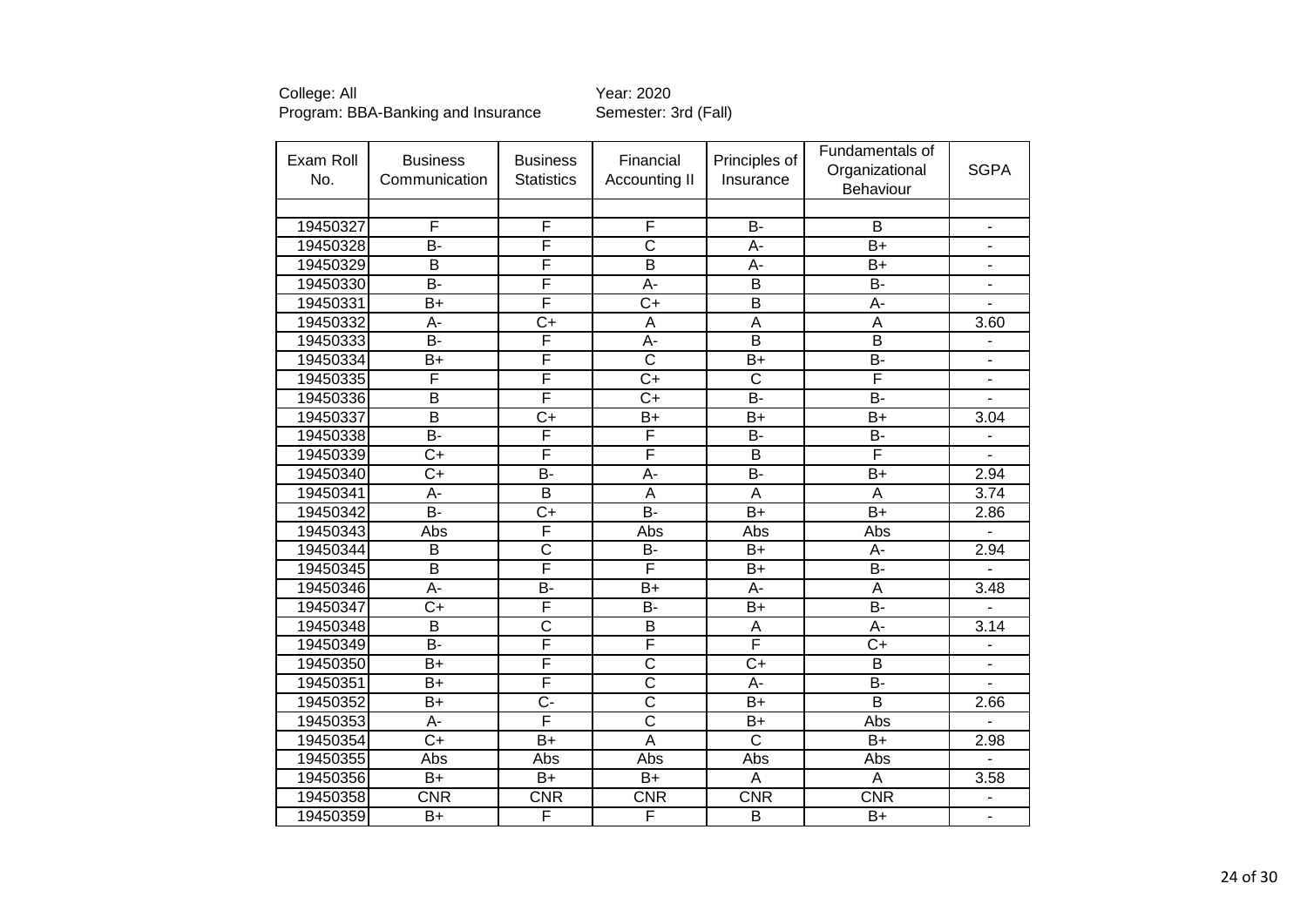College: All <br>Program: BBA-Banking and Insurance Semester: 3rd (Fall) Program: BBA-Banking and Insurance

| Exam Roll<br>No. | <b>Business</b><br>Communication | <b>Business</b><br><b>Statistics</b> | Financial<br>Accounting II | Principles of<br>Insurance | Fundamentals of<br>Organizational<br>Behaviour | <b>SGPA</b>              |
|------------------|----------------------------------|--------------------------------------|----------------------------|----------------------------|------------------------------------------------|--------------------------|
|                  |                                  |                                      |                            |                            |                                                |                          |
| 19450360         | <b>CNR</b>                       | <b>CNR</b>                           | <b>CNR</b>                 | <b>CNR</b>                 | <b>CNR</b>                                     |                          |
| 19450361         | $\overline{\text{c}}$            | B+                                   | A-                         | B-                         | A                                              | 3.14                     |
| 19450364         | $B+$                             | $\overline{B}$                       | A-                         | A-                         | A                                              | 3.48                     |
| 19450365         | $\overline{B}$                   | $B+$                                 | A                          | $B+$                       | A-                                             | 3.40                     |
| 19450366         | $B+$                             | B-                                   | $B+$                       | А-                         | A-                                             | 3.34                     |
| 19450367         | $\overline{\text{c}}$            | F                                    | F                          | $\overline{\text{c}}$      | F                                              | $\blacksquare$           |
| 19450368         | $\overline{\text{c}}$            | F                                    | F                          | $\overline{\text{c}}$      | A-                                             |                          |
| 19450369         | $\overline{B+}$                  | $\overline{C+}$                      | $\overline{A}$ -           | $\overline{\mathsf{B}}$    | A-                                             | 3.20                     |
| 19450370         | A-                               | $B+$                                 | A-                         | $B+$                       | A                                              | 3.60                     |
| 19450371         | B                                | $C+$                                 | F                          | F                          | A-                                             | $\overline{\phantom{0}}$ |
| 19450372         | $\overline{C}$ -                 | F                                    | F                          | $\overline{C+}$            | $\overline{B}$                                 | $\overline{\phantom{0}}$ |
| 19450373         | <b>B-</b>                        | F                                    | F                          | <b>B-</b>                  | F                                              | $\blacksquare$           |
| 19450374         | $\overline{B}$                   | F                                    | $\overline{\text{c}}$      | $B+$                       | $B+$                                           | L,                       |
| 19450375         | $B+$                             | B+                                   | A-                         | А-                         | А-                                             | 3.54                     |
| 19450376         | $B+$                             | $C+$                                 | $B+$                       | $\overline{\mathsf{B}}$    | $B+$                                           | 3.04                     |
| 19450378         | $\overline{B}$                   | $\overline{\text{c}}$                | $\overline{\mathsf{B}}$    | $B+$                       | A-                                             | 3.00                     |
| 19450379         | $\overline{B+}$                  | $\overline{C+}$                      | $\overline{C+}$            | $B+$                       | A-                                             | 2.98                     |
| 19450380         | $\overline{C}$ -                 | C-                                   | <b>B-</b>                  | $C+$                       | A-                                             | 2.42                     |
| 19450381         | $\overline{C}$                   | F                                    | F                          | $\overline{\text{C}}$      | F                                              |                          |
| 19450383         | $\overline{C}$                   | $\overline{C}$ -                     | $\overline{C}$             | $\overline{C}$             | $\overline{A}$ -                               | 2.46                     |
| 19450384         | $\overline{\text{c}}$            | F                                    | $C+$                       | F                          | F                                              |                          |
| 19450385         | F                                | F                                    | Abs                        | F                          | Abs                                            | ÷,                       |
| 19450386         | $\overline{\mathsf{C}}$          | F                                    | F                          | <del>.</del>               | B                                              | $\blacksquare$           |
| 19450387         | $\overline{B}$                   | F                                    | F                          | $\overline{\text{c}}$      | F                                              | $\blacksquare$           |
| 19450388         | $\overline{B}$                   | F                                    | F                          | $B+$                       | $B+$                                           | ä,                       |
| 19450389         | $\overline{\text{c}}$            | F                                    | F                          | $\overline{C}$ -           | B-                                             | $\blacksquare$           |
| 19450390         | $\overline{C}$                   | F                                    | $B+$                       | $\overline{\mathsf{B}}$    | $\overline{\mathsf{B}}$                        |                          |
| 19450391         | А-                               | B                                    | A                          | А-                         | A-                                             | 3.62                     |
| 19450392         | $\overline{B}$                   | F                                    | A-                         | $\overline{\mathsf{B}}$    | $\overline{\mathsf{B}}$                        |                          |
| 19450393         | $B+$                             | A-                                   | А-                         | A-                         | A-                                             | 3.62                     |
| 19450394         | A-                               | $\overline{B}$                       | $C+$                       | $B+$                       | A                                              | 3.20                     |
| 19450395         | A-                               | Ç-                                   | F                          | $\overline{\mathsf{B}}$    | A-                                             | $\blacksquare$           |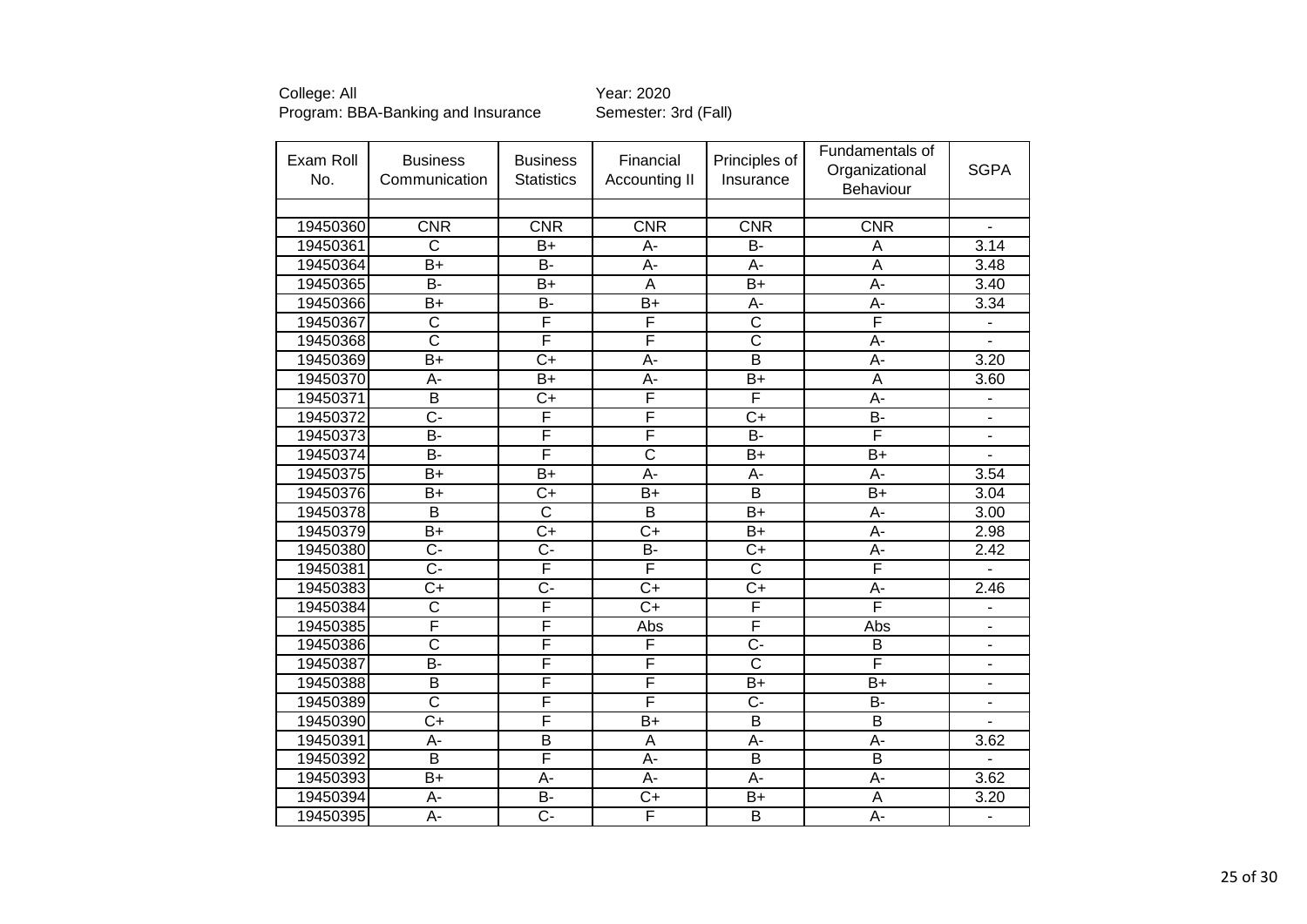| Exam Roll<br>No. | <b>Business</b><br>Communication | <b>Business</b><br><b>Statistics</b> | Financial<br>Accounting II | Principles of<br>Insurance         | Fundamentals of<br>Organizational<br>Behaviour | <b>SGPA</b>              |
|------------------|----------------------------------|--------------------------------------|----------------------------|------------------------------------|------------------------------------------------|--------------------------|
|                  |                                  |                                      |                            |                                    |                                                |                          |
| 19450396         | $\overline{B}$                   | F                                    | F                          | $\overline{C}$                     | $C+$                                           | $\blacksquare$           |
| 19450397         | A-                               | <b>B-</b>                            | $B+$                       | C+                                 | $C+$                                           | 2.86                     |
| 19450398         | $\overline{C}$                   | $B+$                                 | A                          | $\overline{\text{c}}$              | $\overline{\mathsf{B}}$                        | 2.92                     |
| 19450399         | $C -$                            | F                                    | F                          | $\overline{\text{C}}$              | $\overline{\text{c}}$                          |                          |
| 19450400         | B-                               | F                                    | $\overline{C+}$            | Abs                                | F                                              | $\overline{a}$           |
| 19450401         | F                                | B-                                   | F                          | $\overline{\text{c}}$              | $C+$                                           |                          |
| 19450403         | $\overline{C}$                   | F                                    | F                          | $\overline{\overline{\mathsf{F}}}$ | F                                              |                          |
| 19450404         | $\overline{A}$ -                 | F                                    | Expelled                   | $\overline{C}$                     | Ā-                                             |                          |
| 19450405         | A                                | A                                    | B                          | A-                                 | $\overline{A}$                                 | 3.74                     |
| 19450406         | $\overline{B}$                   | $\overline{\text{c}}$                | $\overline{\text{c}}$      | B-                                 | <b>B-</b>                                      | 2.48                     |
| 19450407         | $\overline{C}$ -                 | F                                    | F                          | F                                  | $\overline{C+}$                                | $\overline{\phantom{0}}$ |
| 19450408         | $\overline{\text{c}}$            | $B+$                                 | $B+$                       | <b>B-</b>                          | B                                              | 2.86                     |
| 19450409         | A                                | $B+$                                 | A                          | A                                  | A                                              | 3.86                     |
| 19450410         | B-                               | $\overline{C+}$                      | B-                         | $\overline{B}$                     | $\overline{\mathsf{B}}$                        | 2.80                     |
| 19450411         | $B+$                             | $B+$                                 | $C+$                       | $B+$                               | $B+$                                           | 3.10                     |
| 19450412         | D+                               | F                                    | F                          | F                                  | F                                              | $\overline{\phantom{a}}$ |
| 19450413         | $\overline{C}$                   | F                                    | F                          | $\overline{\mathsf{B}}$            | $\overline{C}$                                 | $\blacksquare$           |
| 19450414         | $B+$                             | $\overline{C}$                       | F                          | $B+$                               | A                                              |                          |
| 19450415         | $\overline{\text{c}}$            | F                                    | $\overline{C}$             | $\overline{\text{c}}$              | F                                              |                          |
| 19450416         | $\overline{C+}$                  | $\overline{C}$ -                     | B-                         | $\overline{\mathsf{B}}$            | Ā-                                             | 2.68                     |
| 19450417         | $B+$                             | $C -$                                | $\overline{\text{c}}$      | A-                                 | А-                                             | 2.88                     |
| 19450418         | $B+$                             | $\overline{C+}$                      | $\overline{B}$             | A-                                 | $\overline{B}$                                 | 2.94                     |
| 19450419         | $\overline{A}$                   | $\overline{B}$                       | $\overline{A}$ -           | A                                  | A                                              | 3.68                     |
| 19450420         | A-                               | $\overline{\text{c}}$                | A                          | $B+$                               | A                                              | 3.40                     |
| 19450421         | A                                | A-                                   | $\overline{B}$             | A-                                 | A                                              | 3.68                     |
| 19450422         | $\overline{B}$                   | F                                    | $\overline{C+}$            | $\overline{B}$                     | $\overline{\mathsf{B}}$                        |                          |
| 19450423         | B                                | A-                                   | $B+$                       | $\overline{B}$                     | $\overline{\mathsf{B}}$                        | 3.20                     |
| 19450424         | A-                               | $C+$                                 | $B+$                       | $B+$                               | $\overline{A}$                                 | 3.32                     |
| 19450425         | A-                               | $C+$                                 | B                          | A-                                 | A                                              | 3.34                     |
| 19450426         | A-                               | $\overline{\text{C}}$                | $B+$                       | D+                                 | $C+$                                           | 2.52                     |
| 19450427         | $B+$                             | А-                                   | A                          | A-                                 | A-                                             | 3.68                     |
| 19450428         | $\overline{A}$                   | $\overline{C+}$                      | $\overline{B+}$            | $\overline{\mathsf{B}}$            | $\overline{B+}$                                | 3.18                     |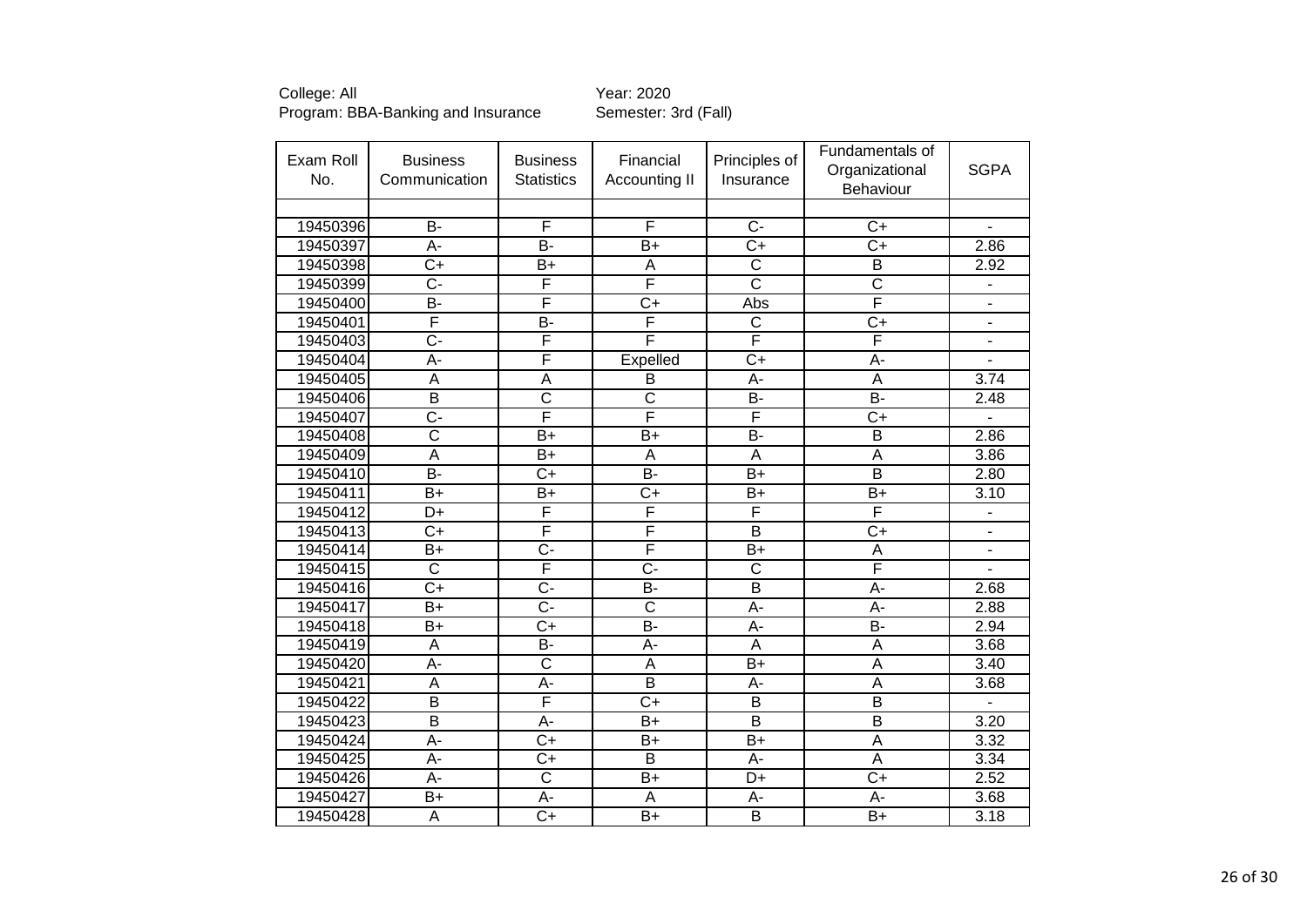| Exam Roll<br>No. | <b>Business</b><br>Communication | <b>Business</b><br><b>Statistics</b> | Financial<br>Accounting II | Principles of<br>Insurance | Fundamentals of<br>Organizational<br>Behaviour | <b>SGPA</b> |
|------------------|----------------------------------|--------------------------------------|----------------------------|----------------------------|------------------------------------------------|-------------|
|                  |                                  |                                      |                            |                            |                                                |             |
| 19450429         | $B+$                             | $\overline{C}$                       | F                          | B                          | A-                                             |             |
| 19450430         | $\overline{B}$                   | $\overline{B}$                       | $\overline{B+}$            | $\overline{B}$             | $\overline{\mathsf{B}}$                        | 3.00        |
| 19450431         | $\overline{B}$                   | Abs                                  | <b>NQ</b>                  | $\overline{\text{c}}$      | $\overline{C}$                                 |             |
| 19450432         | A                                | B                                    | $B+$                       | A                          | A                                              | 3.66        |
| 19450433         | $\overline{\mathsf{A}}$          | $\overline{A}$ -                     | $\overline{A}$ -           | $\overline{\mathsf{A}}$    | $\overline{A}$                                 | 3.88        |
| 19450434         | $\overline{A}$                   | $\overline{C}$                       | A-                         | $\overline{\mathsf{B}}$    | $B+$                                           | 3.26        |
| 19450435         | $\overline{C}$                   | $\overline{C}$                       | $\overline{\text{c}}$      | $C+$                       | $B+$                                           | 2.32        |
| 19450436         | A-                               | A-                                   | $\overline{A}$             | $\overline{B+}$            | A                                              | 3.74        |
| 19450437         | $B+$                             | $\overline{C}$                       | $\overline{A}$ -           | $\overline{B}$             | $B+$                                           | 3.12        |
| 19450438         | A-                               | C                                    | A                          | A                          | A                                              | 3.54        |
| 19450439         | A-                               | B-                                   | B-                         | A-                         | A-                                             | 3.30        |
| 19450440         | $B+$                             | A                                    | A-                         | A                          | A                                              | 3.80        |
| 19450442         | $B+$                             | $\overline{A}$                       | A-                         | A                          | A-                                             | 3.74        |
| 19450443         | $B+$                             | A                                    | A                          | A                          | A                                              | 3.86        |
| 19450444         | <b>B-</b>                        | $\overline{B}$                       | B-                         | $B+$                       | A-                                             | 3.02        |
| 19450445         | $\overline{B}$                   | A-                                   | A-                         | A-                         | $B+$                                           | 3.48        |
| 19450446         | $\overline{B+}$                  | A-                                   | A-                         | $\overline{\mathsf{A}}$    | $\overline{A}$                                 | 3.74        |
| 19450447         | Abs                              | $C+$                                 | $\overline{\text{c}}$      | <b>B-</b>                  | A-                                             |             |
| 19450449         | $\overline{\text{c}}$            | $B+$                                 | $\overline{\mathsf{B}}$    | $\overline{B}$             | $A -$                                          | 2.94        |
| 19450450         | $\overline{B+}$                  | A-                                   | $\overline{A}$             | $\overline{A}$ -           | $\overline{A}$                                 | 3.74        |
| 19450451         | $\overline{\text{c}}$            | $B+$                                 | $C+$                       | $B+$                       | A-                                             | 2.92        |
| 19450453         | $\overline{A}$ -                 | A                                    | A-                         | A                          | A                                              | 3.88        |
| 19450454         | $\overline{A}$ -                 | A-                                   | $\overline{\mathsf{B}}$    | $\overline{\mathsf{A}}$    | $\overline{A}$                                 | 3.68        |
| 19450455         | $B+$                             | A-                                   | $\overline{B}$             | A-                         | A                                              | 3.48        |
| 19450456         | $\overline{\text{c}}$            | A-                                   | <b>B-</b>                  | А-                         | A                                              | 3.22        |
| 19450457         | $\overline{B+}$                  | $\overline{A}$ -                     | $\overline{C+}$            | $\overline{\mathsf{A}}$    | $\overline{\mathsf{A}}$                        | 3.46        |
| 19450458         | B                                | <b>B-</b>                            | <b>B-</b>                  | A                          | A                                              | 3.28        |
| 19450459         | $\overline{B}$                   | A                                    | A                          | A                          | A                                              | 3.74        |
| 19450460         | $B+$                             | А-                                   | $C+$                       | А-                         | Α                                              | 3.40        |
| 19450462         | <b>B-</b>                        | A                                    | A                          | A                          | A                                              | 3.74        |
| 19450463         | B                                | $B+$                                 | <b>B-</b>                  | A-                         | A                                              | 3.34        |
| 19450464         | B+                               | $B+$                                 | $C+$                       | A-                         | A                                              | 3.32        |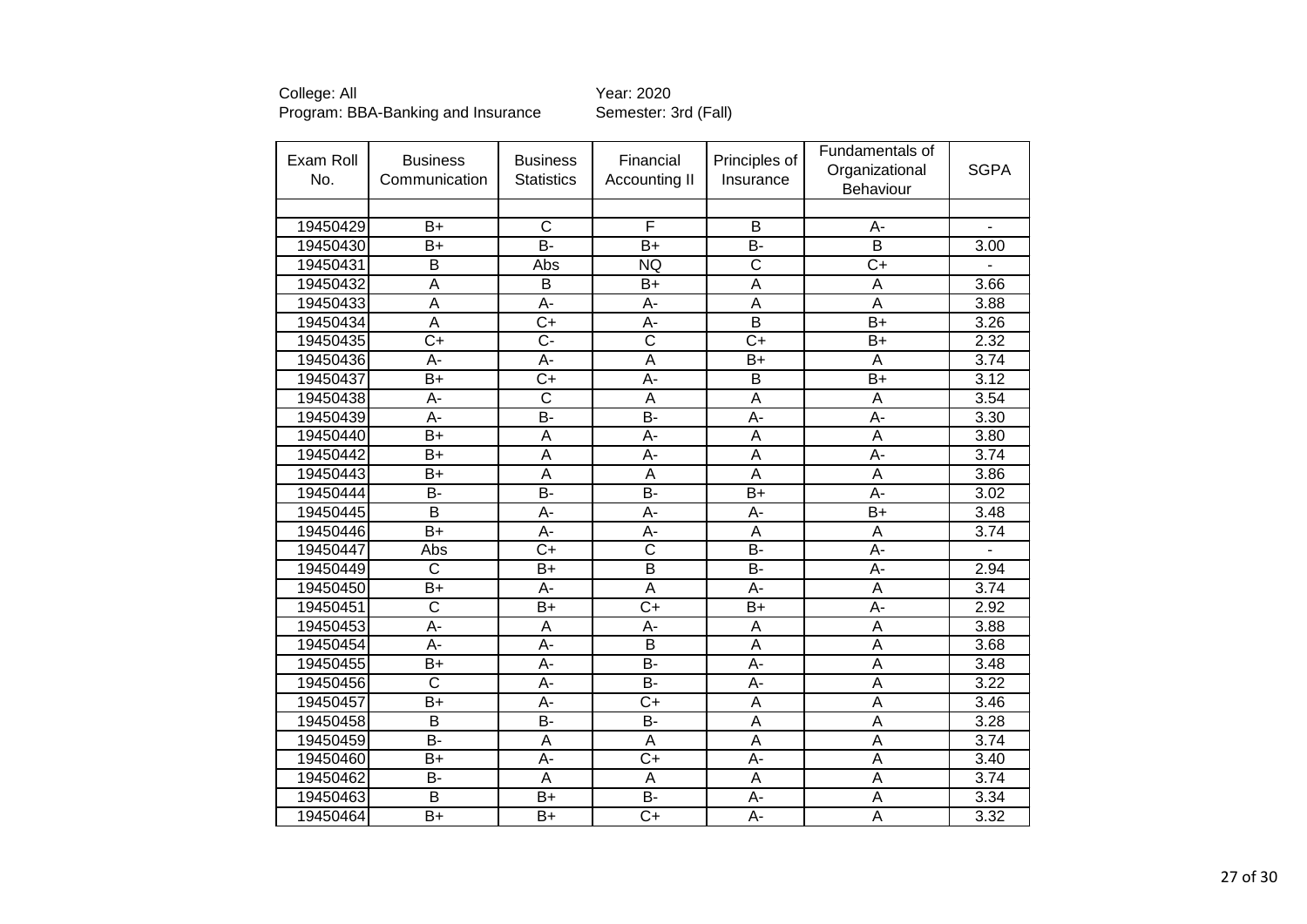| Exam Roll<br>No. | <b>Business</b><br>Communication | <b>Business</b><br><b>Statistics</b> | Financial<br>Accounting II | Principles of<br>Insurance | Fundamentals of<br>Organizational<br>Behaviour | <b>SGPA</b>              |
|------------------|----------------------------------|--------------------------------------|----------------------------|----------------------------|------------------------------------------------|--------------------------|
|                  |                                  |                                      |                            |                            |                                                |                          |
| 19450465         | $B+$                             | A                                    | A-                         | A-                         | A                                              | 3.74                     |
| 19450466         | $\overline{C+}$                  | $\overline{A}$                       | $\overline{A}$             | $\overline{B}$             | $A -$                                          | 3.46                     |
| 19450467         | B+                               | A-                                   | $\overline{B}$             | A                          | A                                              | 3.60                     |
| 19450468         | $\overline{B}$                   | A                                    | $A -$                      | A                          | $\overline{A}$                                 | 3.68                     |
| 19450469         | $\overline{C+}$                  | A-                                   | $\overline{B}$             | $\overline{\mathsf{B}}$    | $\overline{B}$                                 | 3.00                     |
| 19450470         | $\overline{A}$ -                 | A                                    | $B+$                       | $\overline{\mathsf{A}}$    | $\overline{A}$                                 | 3.80                     |
| 19450471         | B                                | F                                    | $\overline{\text{c}}$      | B                          | $\overline{A}$                                 |                          |
| 19450473         | $\overline{C+}$                  | $\overline{B}$                       | $\overline{\text{c}}$      | $\overline{\mathsf{B}}$    | $\overline{A}$                                 | 2.80                     |
| 19450474         | F                                | A                                    | A-                         | A-                         | A-                                             |                          |
| 19450475         | $\overline{B}$                   | $\overline{B}$                       | $\overline{C}$             | $B+$                       | $\overline{A}$                                 | 3.00                     |
| 19450476         | $\overline{\text{c}}$            | F                                    | $\overline{\text{c}}$      | $\overline{B}$             | $\overline{A}$ -                               |                          |
| 19450477         | $B+$                             | A                                    | $B+$                       | A-                         | $\overline{A}$                                 | 3.66                     |
| 19450478         | B                                | A-                                   | A-                         | A-                         | A                                              | 3.62                     |
| 19450479         | $\overline{B}$                   | F                                    | $\overline{C+}$            | $B+$                       | A                                              | $\overline{\phantom{a}}$ |
| 19450480         | F                                | F                                    | F                          | F                          | $\overline{C}$                                 | L.                       |
| 19450481         | <b>B-</b>                        | A                                    | A                          | A                          | A                                              | 3.74                     |
| 19450482         | $\overline{B+}$                  | A-                                   | $\overline{A}$             | A-                         | $\overline{A}$                                 | 3.68                     |
| 19450483         | $B+$                             | B                                    | $\overline{B}$             | A                          | A                                              | 3.46                     |
| 19450484         | $\overline{C}$ -                 | F                                    | $\overline{\text{c}}$      | $\overline{B}$             | $\overline{B}$                                 |                          |
| 19450485         | $\overline{C+}$                  | $\overline{\mathsf{B}}$              | $\overline{A}$             | $\overline{A}$             | $\overline{A}$                                 | 3.40                     |
| 19450486         | $\overline{\text{c}}$            | A                                    | $B+$                       | A                          | $A -$                                          | 3.40                     |
| 19450487         | A-                               | A                                    | A                          | $\overline{A}$             | A                                              | 3.94                     |
| 19450489         |                                  | Withheld                             |                            | Withheld                   |                                                |                          |
| 19450490         | <b>B-</b>                        | $B+$                                 | F                          | C                          | B                                              | ä,                       |
| 19450491         | $\overline{\text{c}}$            | F                                    | F                          | $\overline{C}$ -           | F                                              |                          |
| 19450492         | $\overline{C+}$                  | $\overline{B+}$                      | $\overline{A}$             | $\overline{B}$             | $\overline{A}$ -                               | 3.32                     |
| 19450493         | $\overline{C+}$                  | $\overline{C}$                       | $\overline{B}$             | $\overline{\text{c}}$      | $\overline{B}$                                 | 2.34                     |
| 19450494         | B                                | A                                    | A                          | $\overline{B}$             | A-                                             | 3.54                     |
| 19450495         | $\overline{\text{c}}$            | $\overline{B}$                       | $A -$                      | $C+$                       | $C+$                                           | 2.66                     |
| 19450496         | <b>B-</b>                        | F                                    | F                          | $\overline{C}$             | $C+$                                           | $\overline{\phantom{a}}$ |
| 19450497         | D+                               | F                                    | F                          | D+                         | F                                              | $\overline{a}$           |
| 19450498         | B-                               | A-                                   | A                          | Ċ-                         | $\overline{\mathsf{C}}$                        | 2.82                     |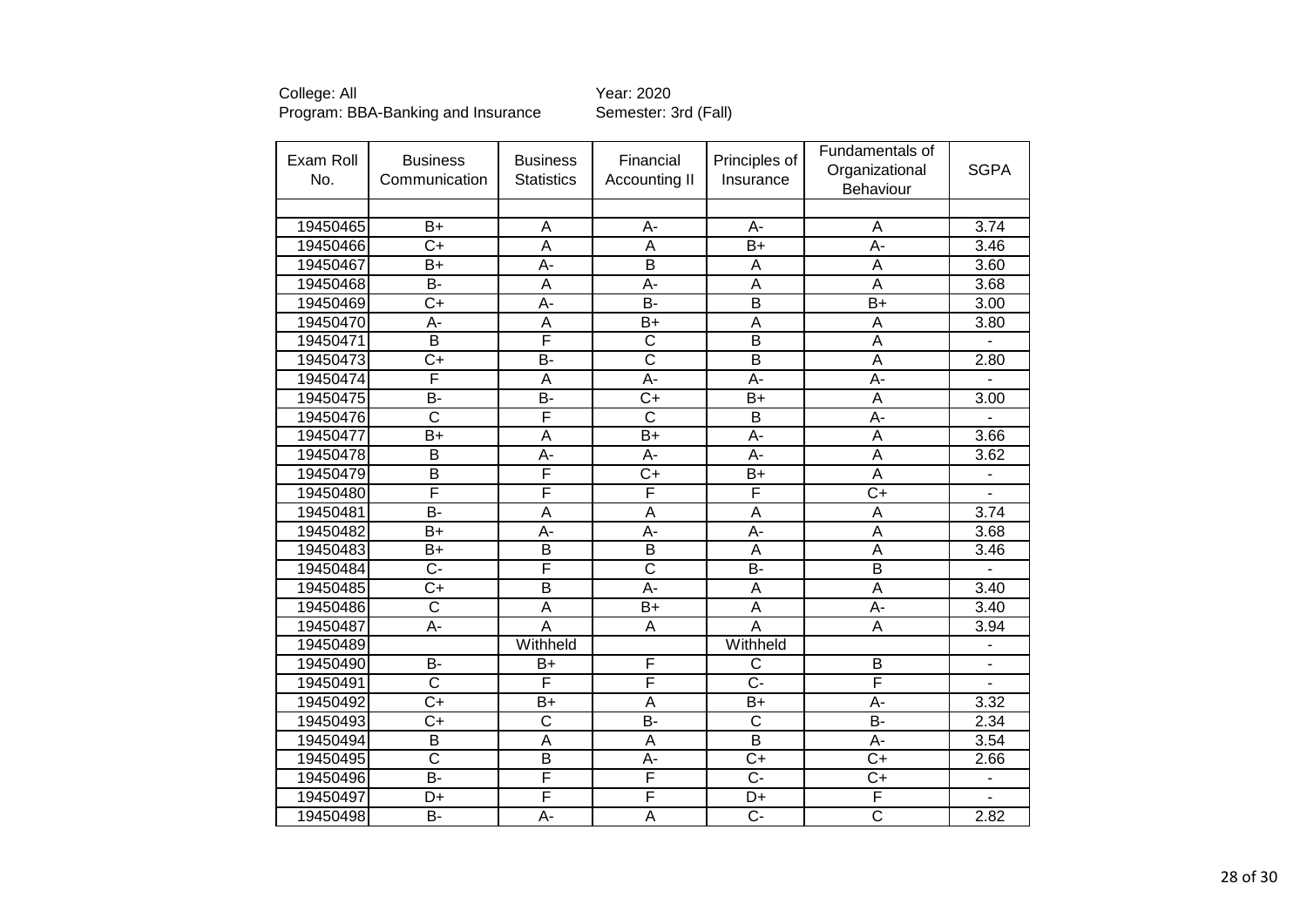| Exam Roll<br>No. | <b>Business</b><br>Communication | <b>Business</b><br><b>Statistics</b> | Financial<br>Accounting II | Principles of<br>Insurance | Fundamentals of<br>Organizational<br><b>Behaviour</b> | <b>SGPA</b>                  |
|------------------|----------------------------------|--------------------------------------|----------------------------|----------------------------|-------------------------------------------------------|------------------------------|
|                  |                                  |                                      |                            |                            |                                                       |                              |
| 19450499         | $C+$                             | B                                    | $\mathsf{C}$               | <b>B-</b>                  | <b>B-</b>                                             | 2.54                         |
| 19450500         | $\overline{\text{c}}$            | $\overline{B}$                       | F                          | $\overline{\text{c}}$      | $\overline{\text{c}}$                                 |                              |
| 19450501         | $\overline{C+}$                  | B-                                   | F                          | B-                         | $\overline{B}$                                        | $\blacksquare$               |
| 19450502         | $\overline{C}$                   | F                                    | F                          | F                          | $\overline{\text{c}}$                                 |                              |
| 19450503         | $\overline{C+}$                  | F                                    | $\overline{C+}$            | $\overline{\text{c}}$      | $\overline{B+}$                                       | $\overline{a}$               |
| 19450504         | B-                               | $\overline{\text{c}}$                | $\overline{C+}$            | B-                         | B-                                                    | 2.48                         |
| 19450505         | A-                               | B                                    | А-                         | A                          | А-                                                    | 3.62                         |
| 19450506         | $\overline{\text{c}}$            | F                                    | F                          | $\overline{\mathsf{D+}}$   | F                                                     |                              |
| 19450508         | F                                | F                                    | F                          | F                          | F                                                     |                              |
| 19450509         | $\overline{B}$                   | $\overline{\text{c}}$                | $\overline{C}$             | $\overline{\text{c}}$      | $\overline{B}$                                        | 2.34                         |
| 19450511         | $\overline{\text{c}}$            | $\overline{\mathsf{B}}$              | $\overline{A}$ -           | $\overline{B+}$            | $\overline{B+}$                                       | 3.06                         |
| 19450512         | <b>B-</b>                        | A                                    | A                          | B                          | A                                                     | 3.54                         |
| 19450513         | $\overline{B}$                   | $\overline{B}$                       | $B+$                       | $\overline{B}$             | $\overline{B}$                                        | 2.94                         |
| 19450515         | $\overline{B}$                   | $\overline{\mathsf{B}}$              | F                          | $\overline{\text{c}}$      | $\overline{B}$                                        | ÷                            |
| 19450516         | $\overline{B}$                   | $C+$                                 | $B+$                       | $B+$                       | <b>B-</b>                                             | 2.92                         |
| 19450517         | $B+$                             | A-                                   | $B+$                       | $\overline{\mathsf{B}}$    | $\overline{B}$                                        | 3.20                         |
| 19450518         | B                                | $C+$                                 | $B -$                      | $\overline{B}$             | A-                                                    | 2.94                         |
| 19450519         | $\overline{C}$                   | B-                                   | $B+$                       | $\overline{\text{c}}$      | $\overline{C}$                                        | 2.40                         |
| 19450520         | $B+$                             | A                                    | A                          | A                          | A                                                     | 3.86                         |
| 19450521         | F                                | F                                    | F                          | F                          | F                                                     | ä,                           |
| 19450522         | C-                               | F                                    | F                          | F                          | F                                                     |                              |
| 19450523         | $\overline{\text{c}}$            | F                                    | F                          | $\overline{C}$ -           | F                                                     |                              |
| 19450524         | $\overline{B}$                   | $\overline{B}$                       | A-                         | $\overline{\mathsf{B}}$    | $\overline{A}$ -                                      | 3.22                         |
| 19450525         | $\overline{\mathsf{B}}$          | F                                    | F                          | $\overline{\text{c}}$      | $\overline{B+}$                                       |                              |
| 19450530         | <b>NQ</b>                        | <b>NQ</b>                            | <b>NQ</b>                  | <b>NQ</b>                  | <b>NQ</b>                                             |                              |
| 19450532         | $\overline{\text{c}}$            | F                                    | $\overline{B}$             | F                          | $\overline{\text{c}}$                                 |                              |
| 19450534         | $\overline{C}$                   | C-                                   | $\overline{C}$             | $\overline{C}$ -           | $\overline{C}$                                        | 2.00                         |
| 19450535         | $\overline{\text{c}}$            | F                                    | F                          | $\overline{\text{c}}$      | $C+$                                                  |                              |
| 19450536         | $\overline{B+}$                  | $\overline{A}$ -                     | A                          | $\overline{B+}$            | A-                                                    | 3.60                         |
| 19450538         |                                  | Withheld                             |                            | Withheld                   |                                                       | $\qquad \qquad \blacksquare$ |
| 19450541         | F                                | F                                    | F                          | F                          | F                                                     | ä,                           |
| 19450542         | $\overline{A}$                   | $\overline{A}$ -                     | $\overline{A}$             | $\overline{\mathsf{A}}$    | $\overline{A}$                                        | 3.94                         |